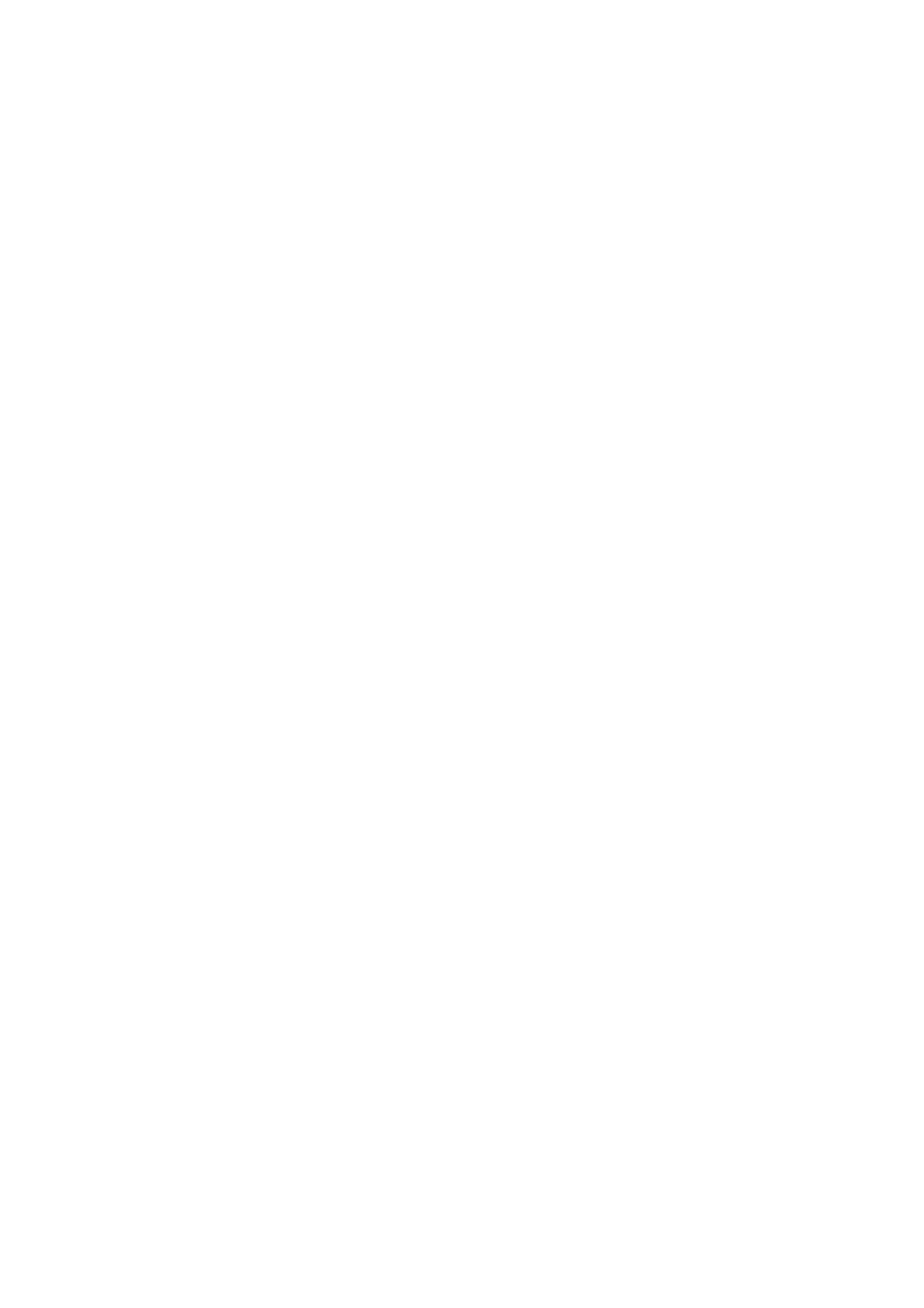## Western Australia

# Associations Incorporation Act 1987

# **Contents**

# Part I — Preliminary

| 1.   | Short title                                         | 2              |
|------|-----------------------------------------------------|----------------|
| 2.   | Commencement                                        | $\overline{2}$ |
| 3.   | Terms used                                          | $\overline{2}$ |
| 3A.  | Excluded matters for Corporations Act 2001          |                |
|      | (Cwlth) s. 5F                                       | 3              |
|      | Part II — Application for                           |                |
|      | incorporation                                       |                |
| 4.   | Associations which are eligible for incorporation   | 5              |
| 5.   | Application for incorporation                       | 7              |
| 6.   | Advertisement of intended application               | $\overline{7}$ |
| 7.   | Incorporation may be refused on request             | 8              |
| 8.   | Names of associations, restrictions as to           | 8              |
| 9.   | Incorporation of association                        | 9              |
|      | Part IIIA — Transfer of                             |                |
|      | incorporation                                       |                |
| 10A. | Terms used                                          | 10             |
| 10B. | Incorporated association may apply for registration |                |
|      | or incorporation as a company etc.                  | 10             |
| 10C. | SAT review of decision to refuse s. 10B             |                |
|      | application                                         | 12             |
| 10D. | Commissioner may direct incorporated association    |                |
|      | to apply for registration or incorporation as       |                |
|      | company etc.                                        | 12             |

| Ceased on 01 Jul 2016 | Version 03-c0-00                                                         | page i |
|-----------------------|--------------------------------------------------------------------------|--------|
|                       | Extract from www.slp.wa.gov.au, see that website for further information |        |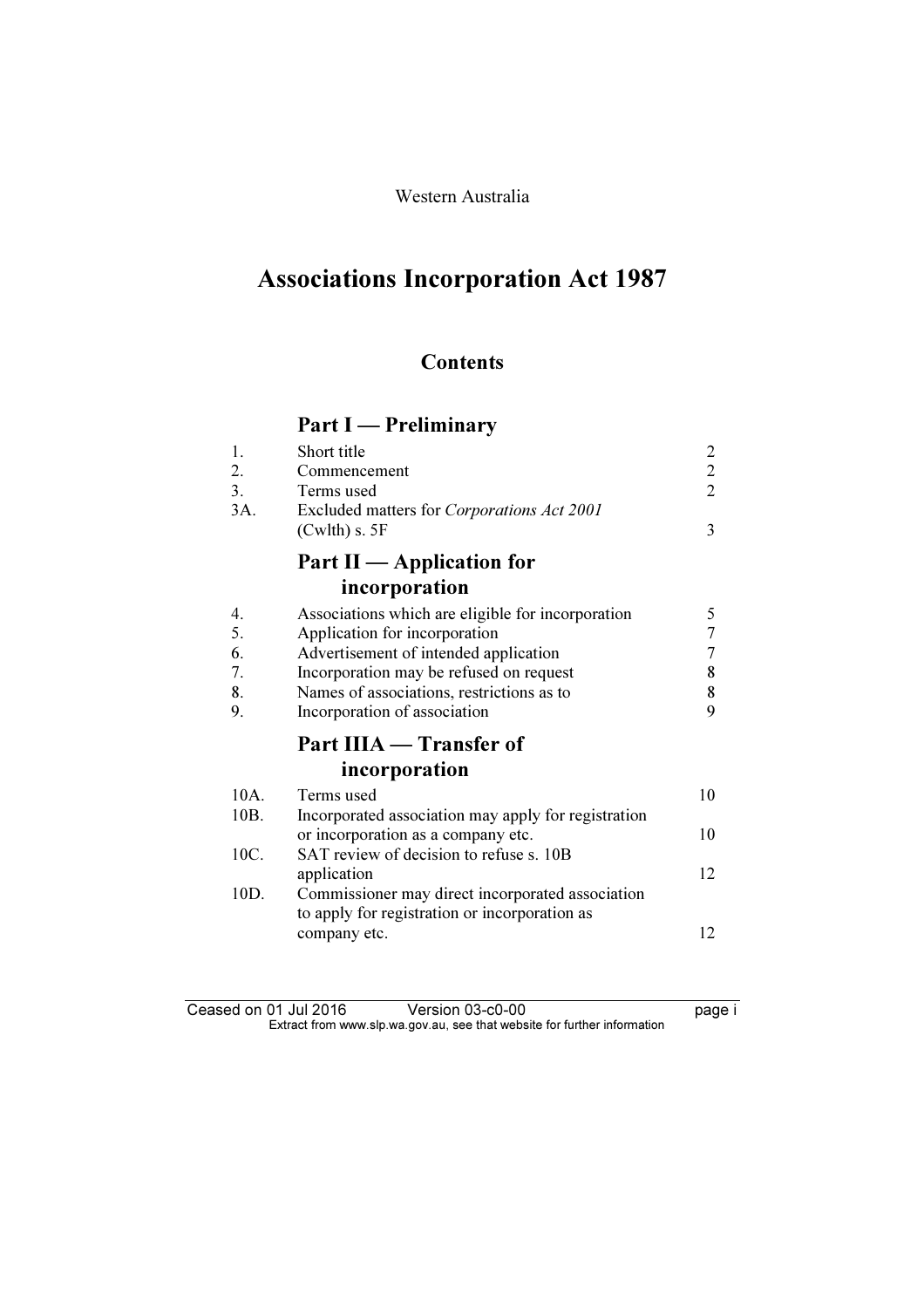| 10E. | Commissioner to notify intention to act under                                                |          |
|------|----------------------------------------------------------------------------------------------|----------|
| 10F. | s. 10D                                                                                       | 13<br>14 |
| 10G. | SAT review of proposed direction or amendment<br>Association to comply with s. 10D direction | 14       |
| 10H. | Registration etc. as company etc. cancels                                                    |          |
|      | incorporation under this Act                                                                 | 14       |
| 10I. | Registration etc. as company etc., transitional                                              |          |
|      | provisions for                                                                               | 15       |
|      | Part III - Consequences of                                                                   |          |
|      | incorporation                                                                                |          |
| 10.  | Effect of incorporation                                                                      | 17       |
| 11.  | Certain property vests in incorporated associations                                          | 17       |
| 12.  | Liability of officers, trustees and members                                                  | 18       |
| 13.  | Powers of incorporated associations                                                          | 18       |
| 14.  | Contracts by incorporated associations, how made                                             |          |
|      | etc.                                                                                         | 19       |
| 15.  | Contracts, when validity of affected by deficiency                                           | 19       |
|      | in association's legal capacity                                                              |          |
|      |                                                                                              |          |
|      | <b>Part IV — Rules of incorporated</b>                                                       |          |
|      | associations                                                                                 |          |
| 16.  | Rules of association, contents of                                                            | 21       |
| 17.  | Altering rules, requirements for                                                             | 21       |
| 18.  | Changing name of incorporated association                                                    | 21       |
| 19.  | Altering objects of incorporated association                                                 | 22       |
|      | Part V — Management of affairs of                                                            |          |
|      |                                                                                              |          |
|      | incorporated associations                                                                    |          |
| 20.  | Committee of incorporated association, who                                                   | 23       |
| 21.  | constitutes                                                                                  |          |
|      | Pecuniary interests of committee members,<br>disclosure of                                   | 23       |
| 22.  | Committee member with pecuniary interest in                                                  |          |
|      | contract not to vote etc. on it                                                              | 24       |
| 23.  | Annual general meeting, when to be held                                                      | 24       |
| 24.  | Special resolution, rules for passing etc.                                                   | 24       |
| 25.  | Accounting records to be kept                                                                | 25       |

page ii Version 03-c0-00 Ceased on 01 Jul 2016  $\mathbf{F}$  from which was the set that we besite for further information  $\mathbf{F}$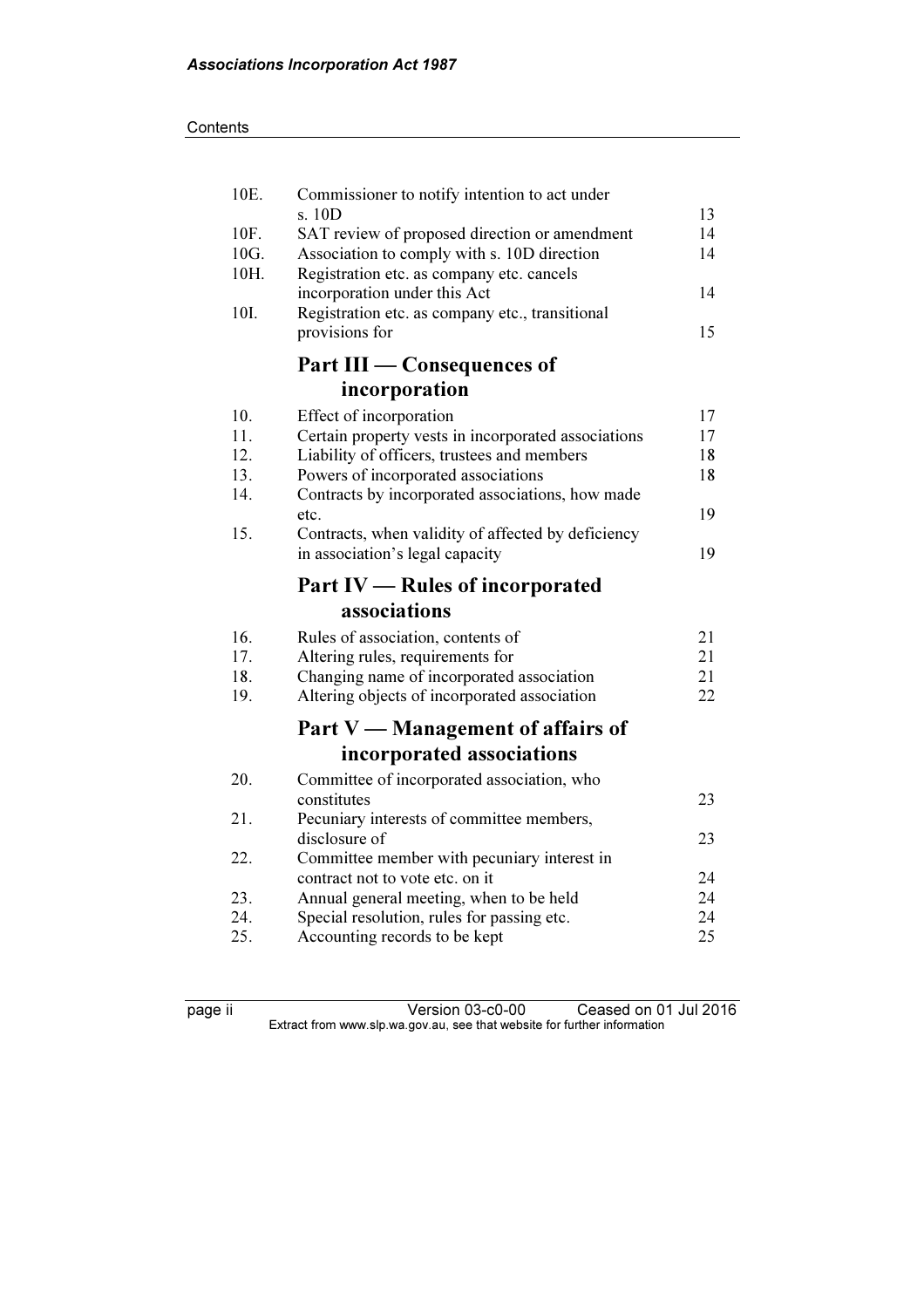| 26.  | Accounts for previous financial year to be                                                           |    |
|------|------------------------------------------------------------------------------------------------------|----|
|      | submitted to AGM                                                                                     | 25 |
| 27.  | Register of members                                                                                  | 26 |
| 28.  | Rules to be available to members                                                                     | 26 |
| 29.  | Record of office holders etc.                                                                        | 26 |
|      | Part VI — Winding up and                                                                             |    |
|      | cancellation of incorporation                                                                        |    |
| 30.  | Voluntary winding up                                                                                 | 27 |
| 31.  | Winding up by Supreme Court                                                                          | 27 |
| 32.  | Corporations Act 2001 (Cwlth) Parts 5.4-5.8<br>modified                                              | 29 |
| 33.  | Surplus property on winding up, distribution of                                                      | 29 |
| 34.  | Transfer of incorporated association's undertaking                                                   |    |
| 35.  | etc. to company etc. may be ordered in some cases<br>Cancelling incorporation, Commissioner's powers | 32 |
|      | for                                                                                                  | 33 |
| 36.  | Failure to implement distribution plan,                                                              |    |
|      | consequences of                                                                                      | 34 |
|      | <b>Part VII — Administration</b>                                                                     |    |
|      |                                                                                                      |    |
| 37.  | Documents lodged with Commissioner, access to                                                        |    |
|      | and retention of                                                                                     | 36 |
| 38.  | Evidentiary provisions                                                                               | 36 |
| 39.  | Investigation and audit of incorporated                                                              |    |
|      | associations, Commissioner's powers as to                                                            | 37 |
| 39A. | Commissioner, designation of                                                                         | 39 |
| 39B. | Delegation by Commissioner                                                                           | 39 |
| 39C. | Information officially obtained, misuse of                                                           | 40 |
| 39D. | Protection from personal liability                                                                   | 41 |
| 39E. | Judicial notice                                                                                      | 41 |
|      | <b>Part VIII — Miscellaneous</b>                                                                     |    |
| 40.  | Lodging notice of address for service                                                                | 42 |
| 41.  | Service on incorporated association                                                                  | 42 |
| 42.  | Committee members' responsibilities                                                                  | 42 |
| 43.  | False or misleading statements in documents,                                                         |    |
|      | offence                                                                                              | 42 |
| 44.  | Use of "Incorporated" restricted                                                                     | 43 |
| 45.  | Document not lodged unless fee is paid                                                               | 43 |
|      |                                                                                                      |    |

Ceased on 01 Jul 2016 Version 03-c0-00 page iii  $\mathbf{F}$  from which was the set that we besite for further information  $\mathbf{F}$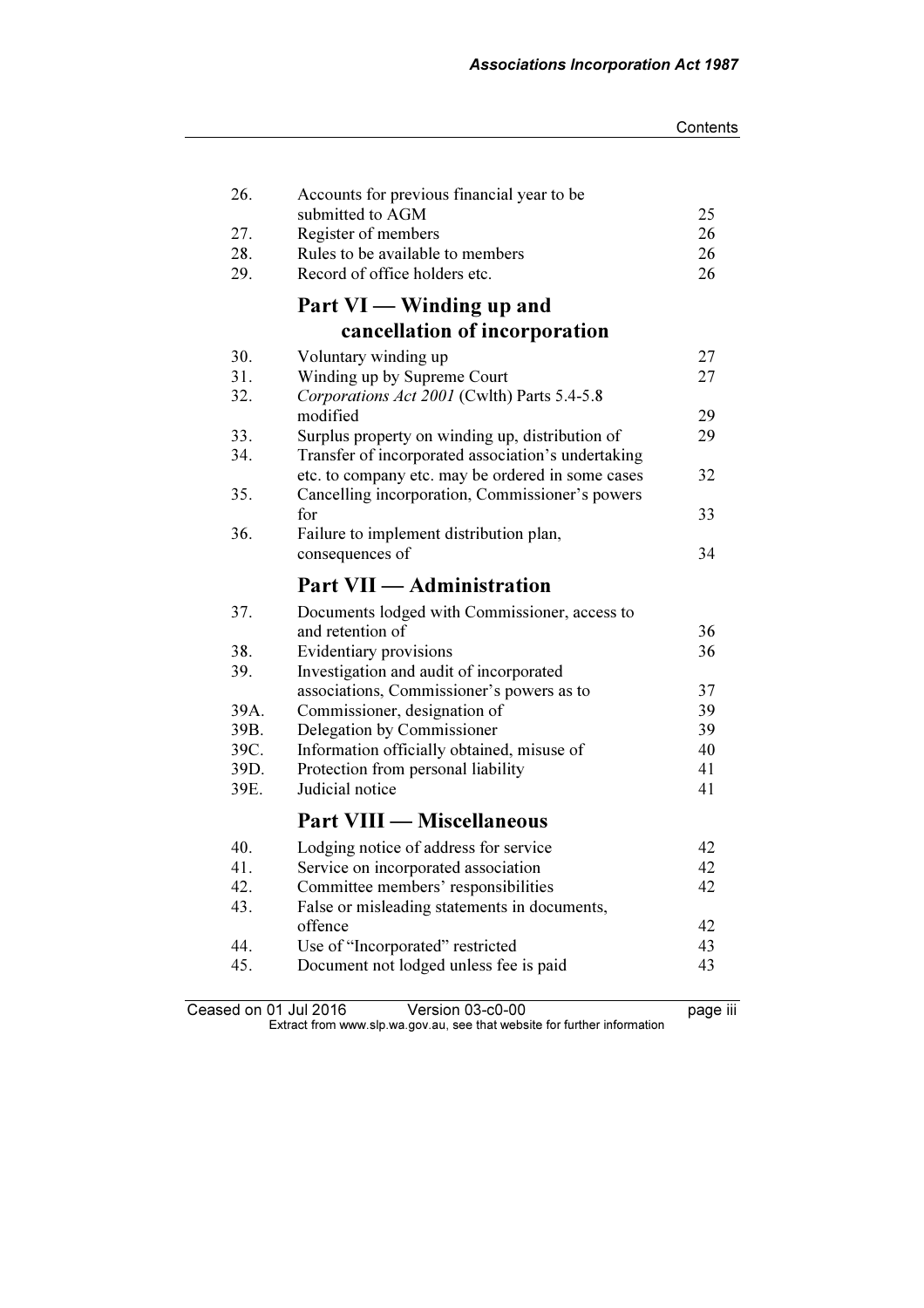#### **Contents**

| 46.<br>47. | Regulations<br>Repeal                                                                 | 43<br>43 |
|------------|---------------------------------------------------------------------------------------|----------|
| 48.        | Savings and transitional (Sch. 2)                                                     | 43       |
|            | Schedule 1 — Matters to be provided<br>for in rules of an incorporated<br>association |          |
|            | Schedule 2 — Savings and<br>transitional provisions                                   |          |
|            | <b>Notes</b>                                                                          |          |
|            | Compilation table                                                                     | 47       |
|            | <b>Defined terms</b>                                                                  |          |

page iv Version 03-c0-00 Ceased on 01 Jul 2016  $\mathbf{F}$  from which was the set that we besite for further information  $\mathbf{F}$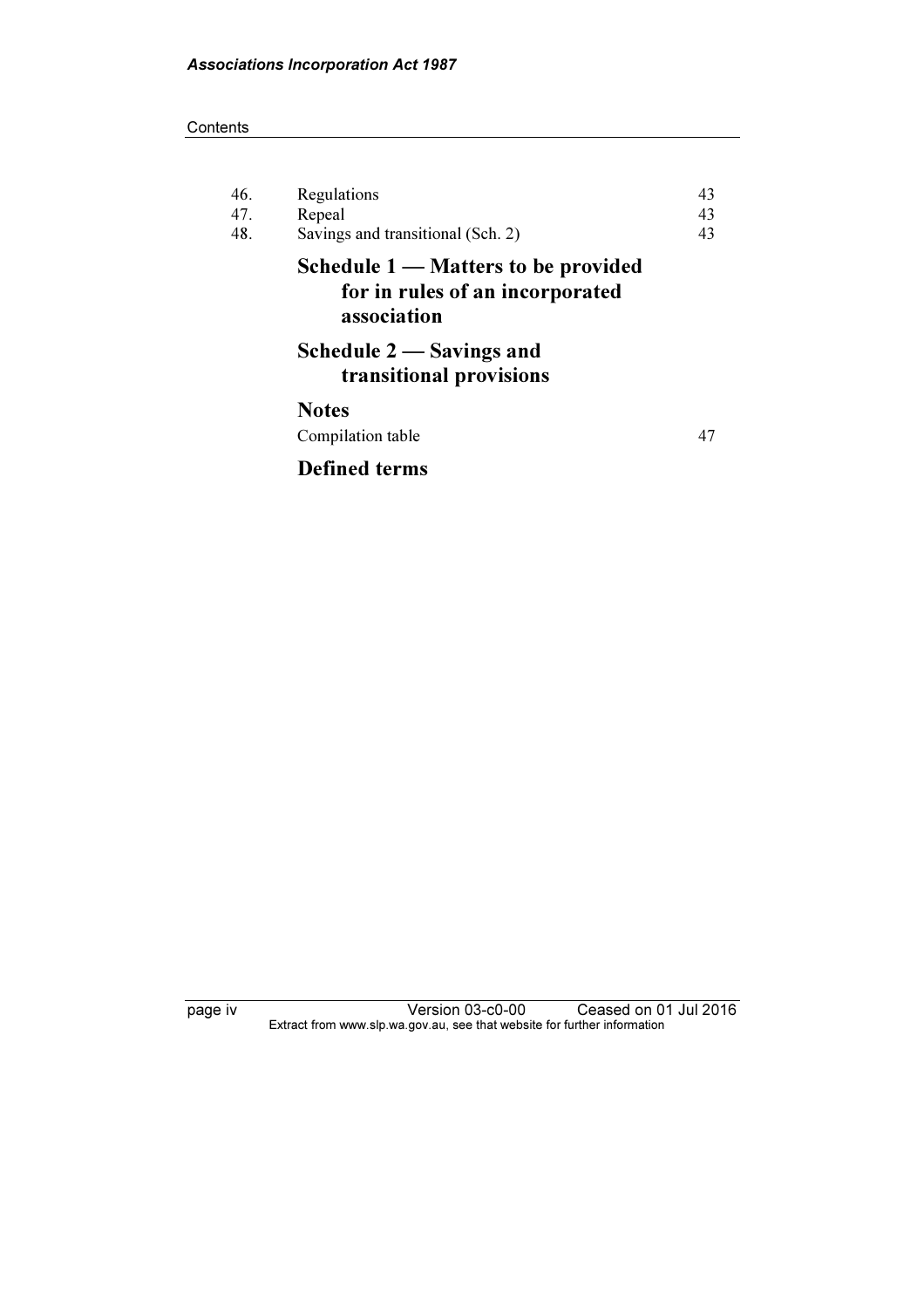Western Australia

# Associations Incorporation Act 1987

An Act to provide for the incorporation of associations, for the regulation of the affairs of incorporated associations, to repeal the Associations Incorporation Act 1895 and for connected purposes.

Ceased on 01 Jul 2016 Version 03-c0-00 page 1 Extract from www.slp.wa.gov.au, see that website for further information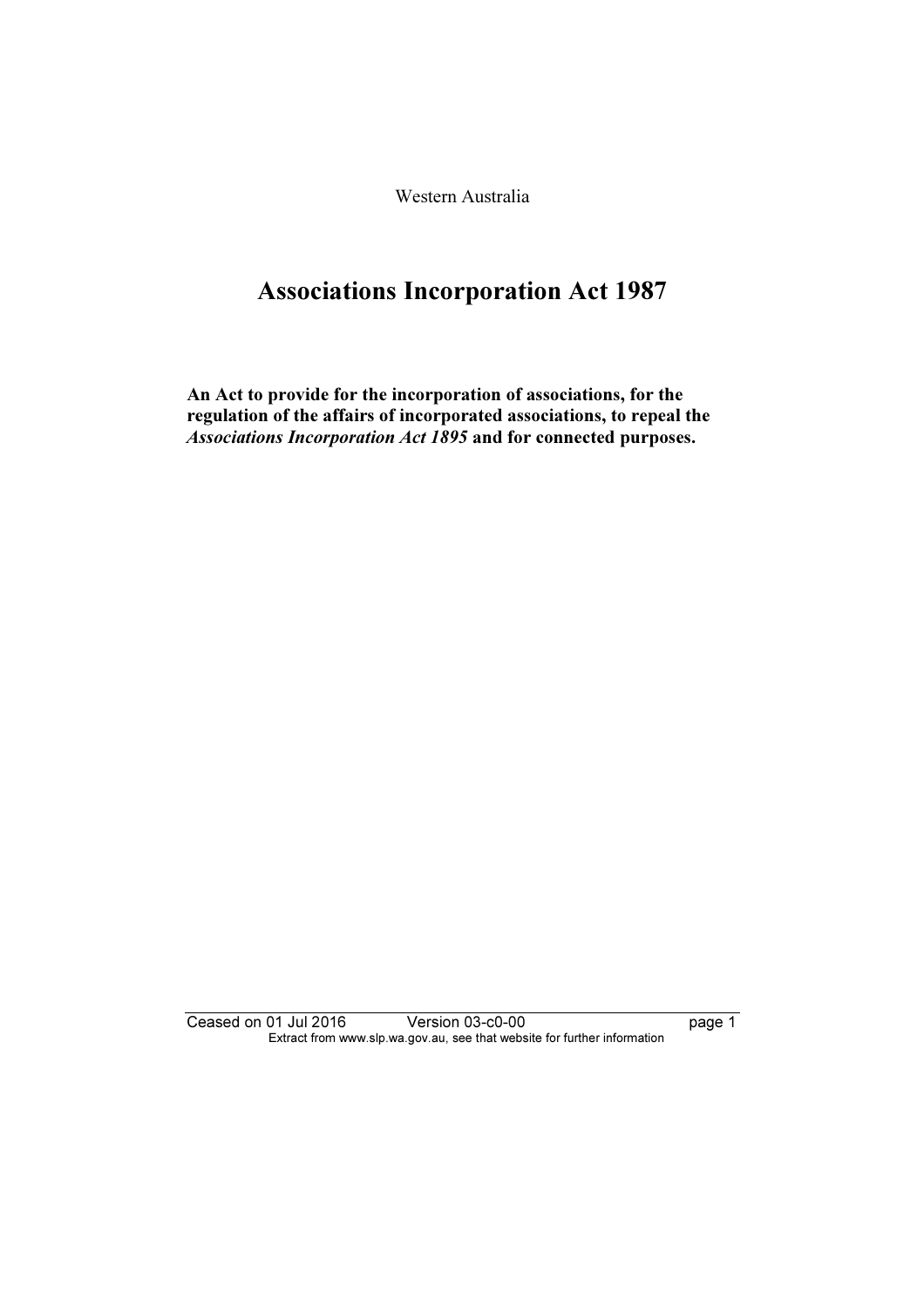# Part I — Preliminary

#### 1. Short title

 This Act may be cited as the Associations Incorporation Act  $1987^{\,1}$ .

#### 2. Commencement

 This Act shall come into operation on a day to be fixed by proclamation <sup>1</sup>.

#### 3. Terms used

(1) In this Act, unless the contrary intention appears —

association includes society, club, institution or body;

Commissioner means the person for the time being designated as the Commissioner under section 39A;

Department means the department of the Public Service principally assisting in the administration of this Act;

*financial year*, in relation to an incorporated association, means —

- (a) a period not exceeding 15 months fixed by the committee of the association being a period commencing on the date of incorporation of the association; and
- (b) each period of 12 months, or such other period fixed by the committee of the association (after having regard to the requirements of section 23 as to the holding of an annual general meeting), commencing at the expiration of the previous financial year of the association;

incorporated association means an association incorporated under this Act;

officer, in relation to an association, means a member of the committee;

page 2<br>Extract from www.slp.wa.gov.au, see that website for further information<br>Extract from www.slp.wa.gov.au, see that website for further information  $\mathbf{F}$  from which we be the website for further information for further information  $\mathbf{F}$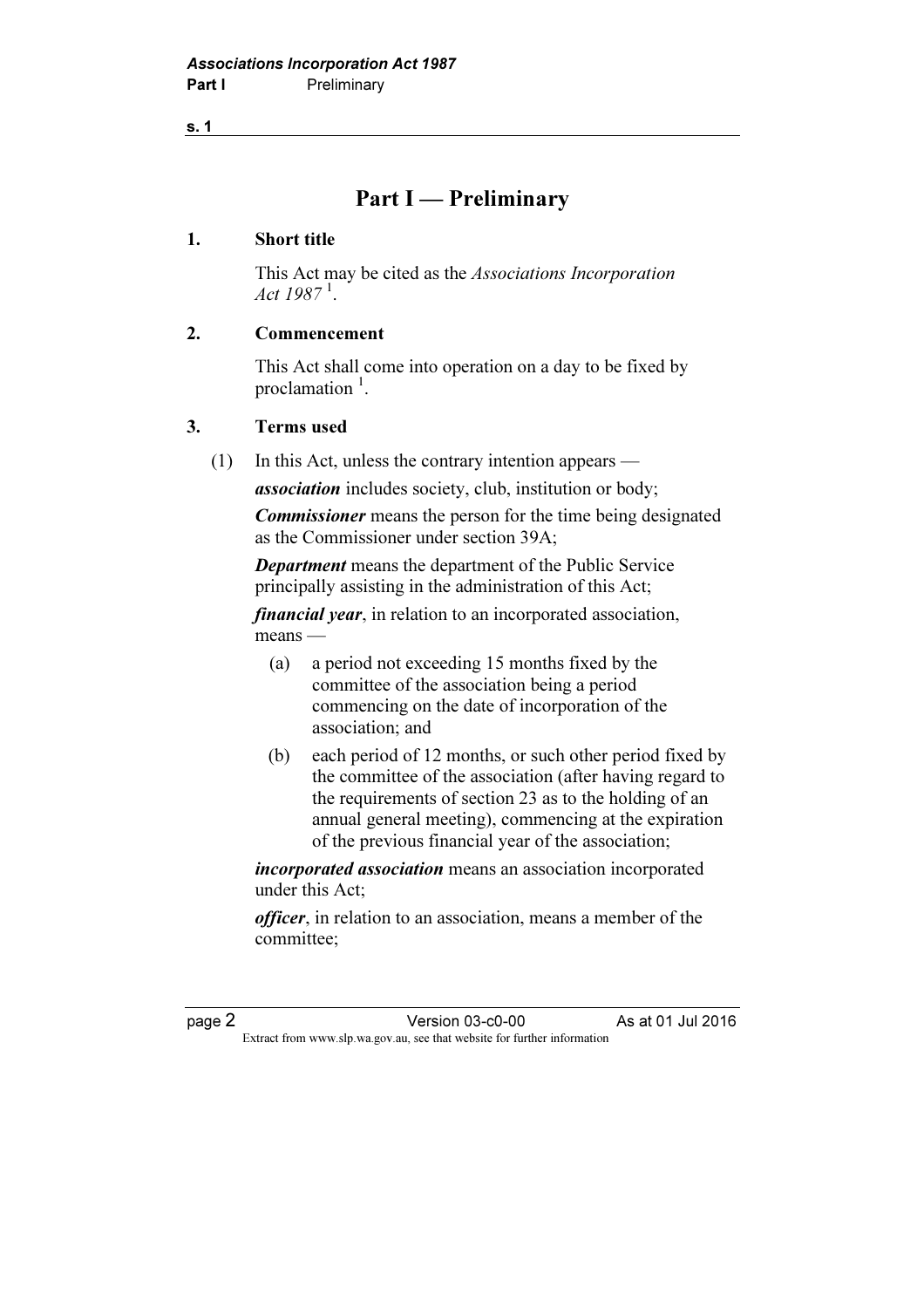repealed Act means the Associations Incorporation Act 1895 repealed by section 47;

special resolution means a resolution of an association passed in accordance with section 24.

 (2) A reference in this Act to the alteration of rules includes the making of additional rules.

 [Section 3 amended by No. 10 of 1998 s. 18; No. 28 of 2006 s. 49.]

#### 3A. Excluded matters for Corporations Act 2001 (Cwlth) s. 5F

- (1) The following matters are declared to be excluded matters for the purposes of section 5F of the Corporations Act 2001 of the Commonwealth in relation to the whole of the Corporations legislation to which Part 1.1A of that Act applies, other than the provisions specified in subsection  $(2)$  —
	- (a) an incorporated association;
	- (b) any act or omission of any person, body or other entity in relation to an incorporated association.
- (2) The provisions referred to in subsection (1) are  $-$ 
	- (a) provisions that relate to any matter that the regulations provide is not to be excluded from the operation of the Corporations legislation; or
	- (b) provisions that relate to the role of an incorporated association in the formation of a company; or
	- (ca) provisions that relate to registration as a company under the Corporations Act Chapter 5B to the extent that an incorporated association is authorised or required under Part IIIA to become registered as a company under that Chapter; or
	- (c) provisions that relate to substantial holdings, by or involving an incorporated association, in a company; or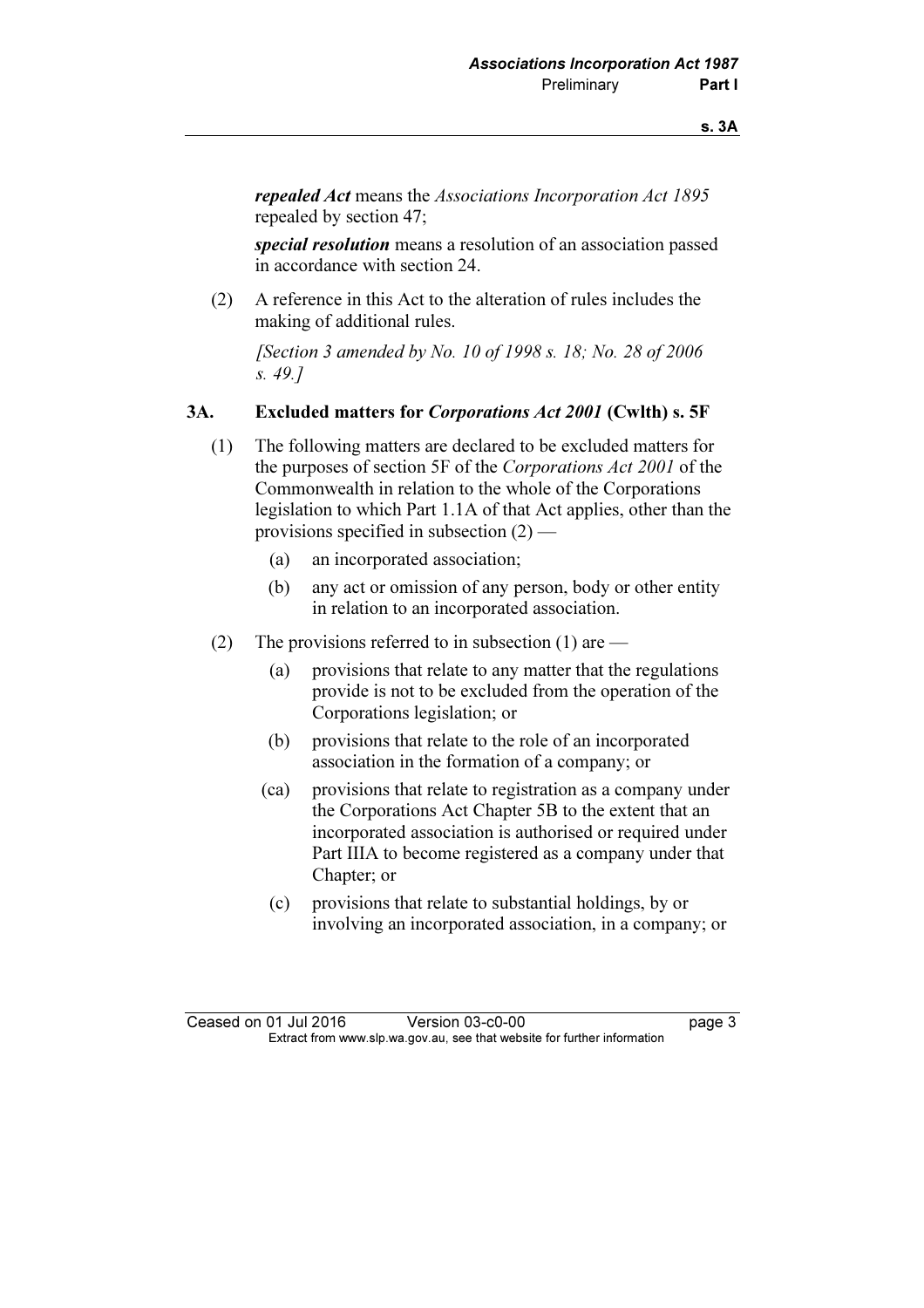s. 3A

| provisions that confer or impose functions on an |
|--------------------------------------------------|
| incorporated association as a member, or former  |
| member, of a corporation; or                     |

- (e) provisions that relate to dealings by an incorporated association in securities of a body corporate, other than securities of the incorporated association itself; or
- (f) provisions that confer or impose functions on an incorporated association in its dealings with a corporation, not being dealings in securities of the incorporated association; or
- (g) provisions that relate to securities of an incorporated association, other than debentures of or deposits with an incorporated association; or
- (h) provisions relating to the futures industry; or
- (i) provisions relating to participants in the securities industry; or
- (j) provisions relating to the conduct of securities business; or
- (k) provisions relating to dealers' accounts and audit; or
- (l) provisions relating to money and scrip of dealers' clients; or
- (m) provisions relating to registers of interests in securities.
- (3) The provisions specified in subsection (2) only apply to an incorporated association to the extent to which an incorporated association may engage in the activities covered by those provisions.

[Section 3A inserted by No. 10 of 2001 s. 10; amended by No. 55 of 2010 s. 4.]

page 4 Version 03-c0-00 As at 01 Jul 2016  $\mathbf{F}$  from which we be the website for further information for further information  $\mathbf{F}$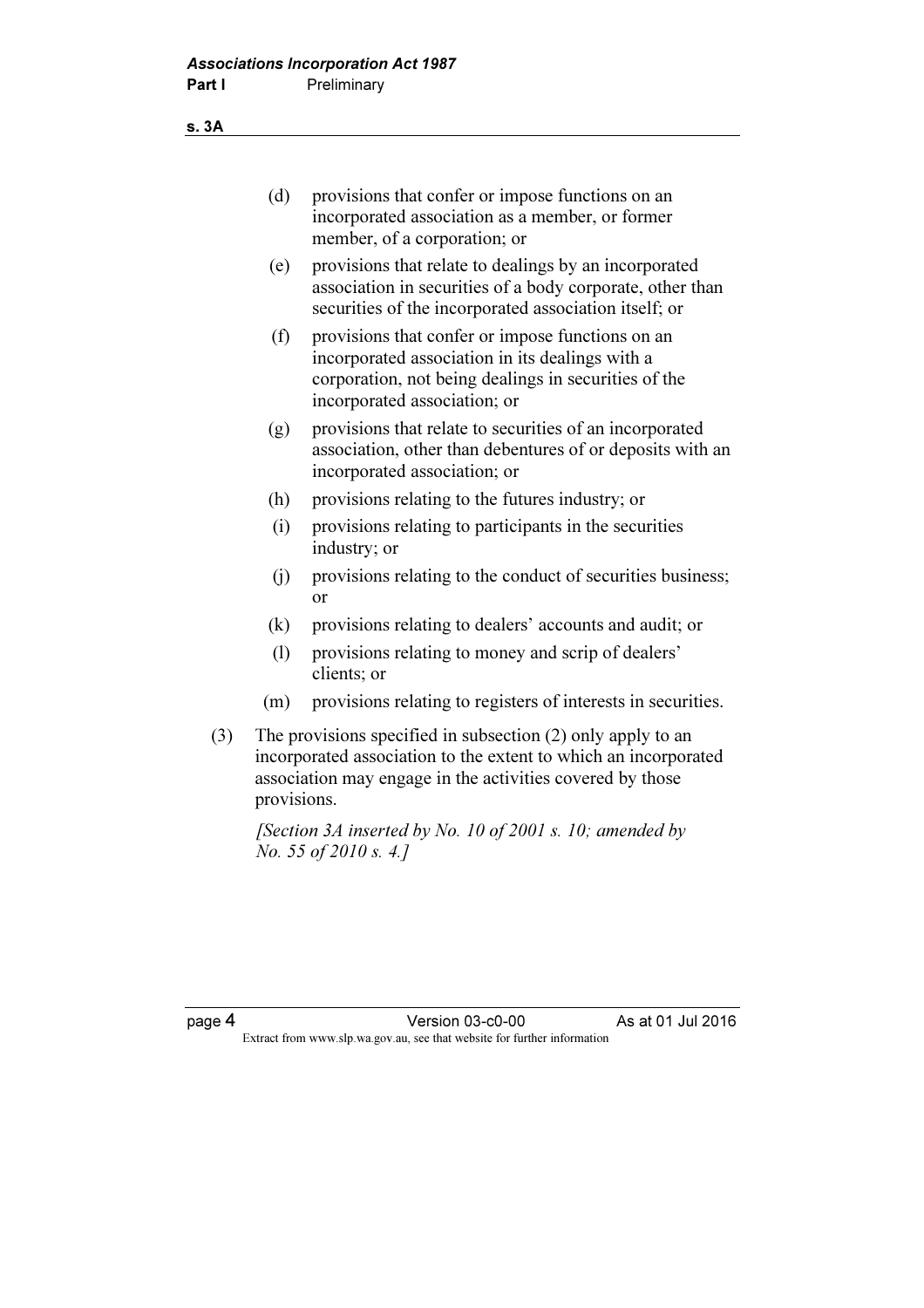# Part II — Application for incorporation

#### 4. Associations which are eligible for incorporation

- (1) Subject to this Act, an association is eligible to be incorporated under this Act if it has more than 5 members and is formed —
	- (a) for a religious, educational, charitable or benevolent purpose; or
	- (b) for the purpose of promoting or encouraging literature, science or the arts; or
	- (c) for the purpose of sport, recreation or amusement; or
	- (d) for the purpose of establishing, carrying on, or improving a community, social or cultural centre, or promoting the interests of a local community; or
	- (e) for political purposes; or
	- (f) for any other purpose approved by the Commissioner.
- (2) Notwithstanding subsection (1), an association for the purpose of trading or securing pecuniary profit to the members from the transactions of the association is not eligible to be incorporated under this Act.
- $(3)$  deleted]
- (4) An association shall not be regarded for the purposes of this Act as being for the purpose of trading or securing pecuniary profit to the members from the transactions of the association by reason only of any one or more of the following circumstances —
	- (a) that the association itself is empowered to make a pecuniary profit, unless that profit or some part of it is divided among or received by the members or some of them;
	- (b) that the association is established for the protection or regulation of some trade, business, industry or calling in which the members are engaged or interested, if the association itself does not engage or take part in any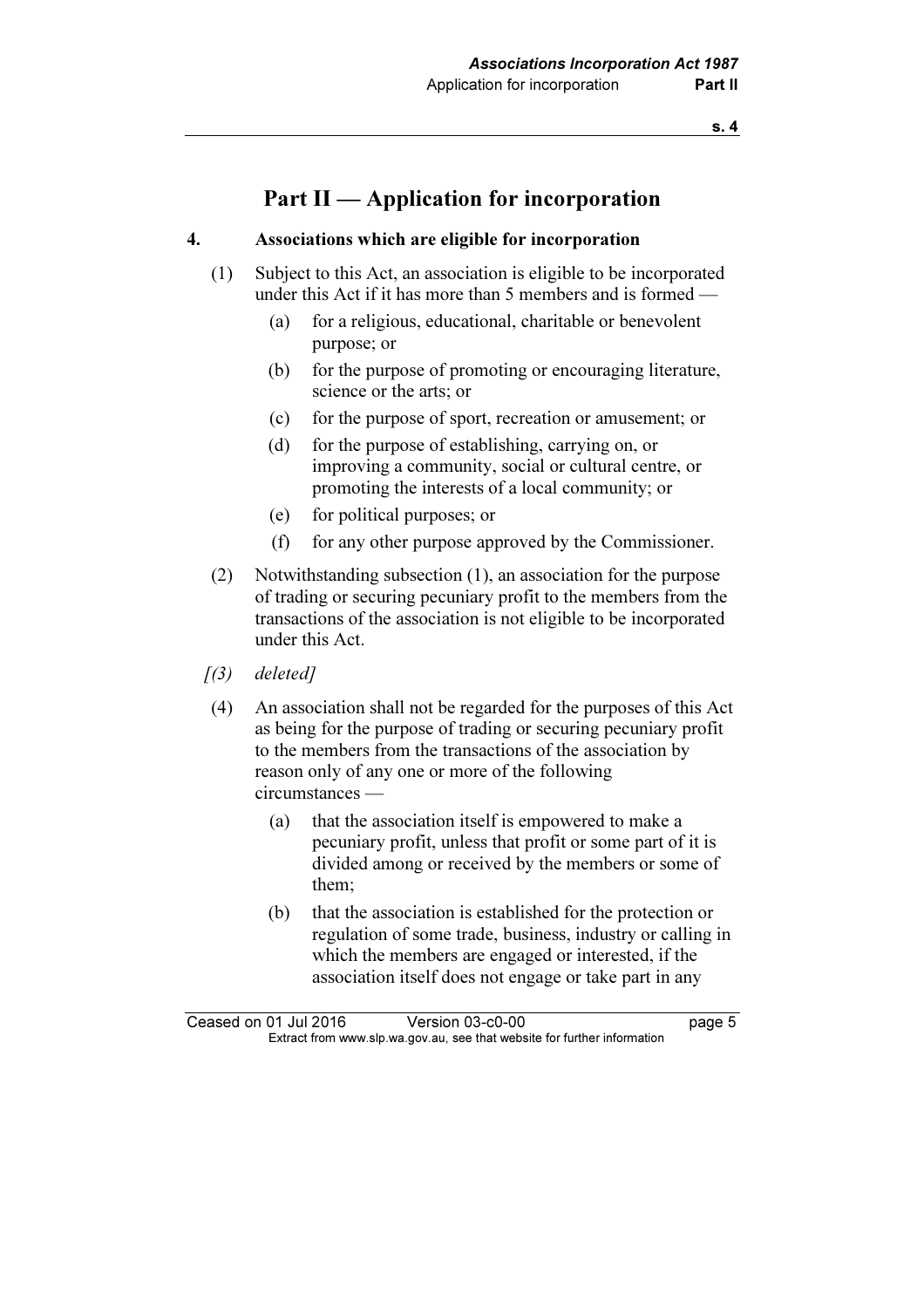such trade, business, industry or calling, or any part or branch thereof;

- (c) that any member of the association derives pecuniary profit from the association by way of salary as an employee or officer of the association;
- (d) that any member of the association derives from the association any pecuniary profit to which he would be equally entitled if he were not a member of the association;
- (e) that the members of the association compete with each other for trophies or prizes other than money prizes;
- (f) that the association itself may or does make a profit from subscriptions, donations, sponsorship or the sale of any broadcasting rights;
- (g) that the association provides facilities or services for its members;
- (h) that the association trades or may trade with its members or with the public, provided that —
	- (i) the trading is ancillary to the principal purpose of the association; and
	- (ii) any trading with the public is not substantial in volume in relation to the other activities of the association;
- (i) that the association charges admission fees to displays, exhibitions, contests, sporting fixtures or other occasions organized for the promotion of the objects of the association.
- (5) For the purposes of establishing whether an association is formed for the purpose of trading or securing pecuniary profit to the members from the transactions of the association, any pecuniary profit that by reason of a person's membership of the association is received by any other person shall be deemed to be a pecuniary profit to the member by reason of his membership.

s. 4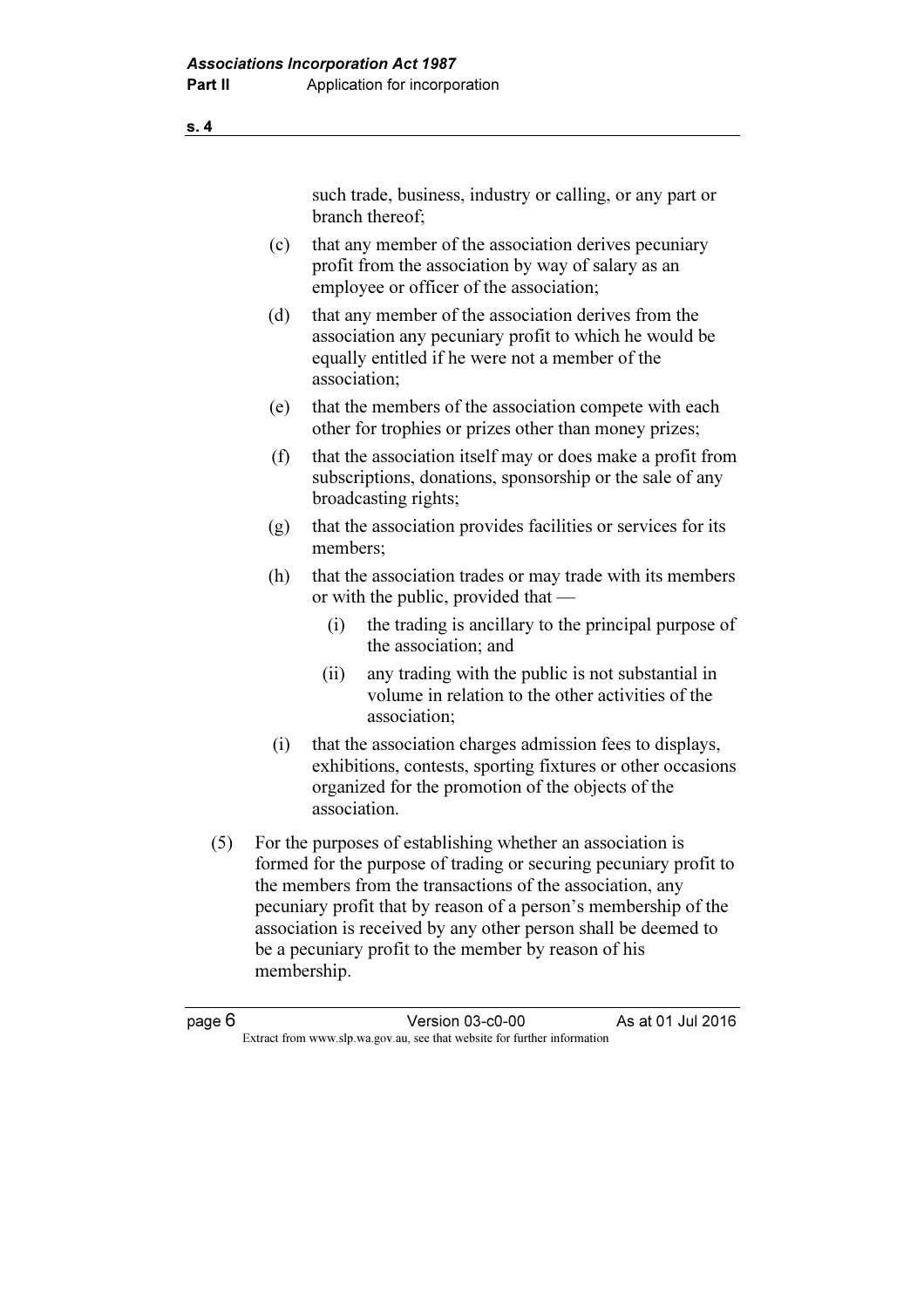(6) If the Commissioner refuses to approve a purpose of an association under subsection (1)(f), the applicant may apply to the State Administrative Tribunal for a review of the decision of the Commissioner.

[Section 4 amended by No. 79 of 1995 s.  $67(3)$ ; No. 55 of 2004 s. 57.]

### 5. Application for incorporation

- (1) An application for the incorporation of an association must be made to the Commissioner in the prescribed manner and form by a person duly authorised by the association to apply for incorporation.
- (2) An application for incorporation must be accompanied by
	- (a) a copy of the rules of the association conforming to the requirements of this Act; and
	- (b) a certificate given by the applicant
		- (i) certifying that he is authorised by the association to apply for registration; and
		- (ii) verifying the particulars contained in the application; and
		- (iii) confirming that the requirements of section 6 have been complied with; and
		- (iv) verifying that the copy of the rules of the association accompanying the application is a true copy and that the rules include provisions as to the matters set out in Schedule 1; and
		- (v) verifying that the association has more than 5 members.

### 6. Advertisement of intended application

 (1) An applicant for incorporation must cause an advertisement in the prescribed form to be published once in a newspaper circulating in the area where the association is situated or conducts its affairs.

Ceased on 01 Jul 2016 Version 03-c0-00 page 7<br>Extract from www.slp.wa.gov.au, see that website for further information  $\mathbf{F}$  from which was the set that we besite for further information  $\mathbf{F}$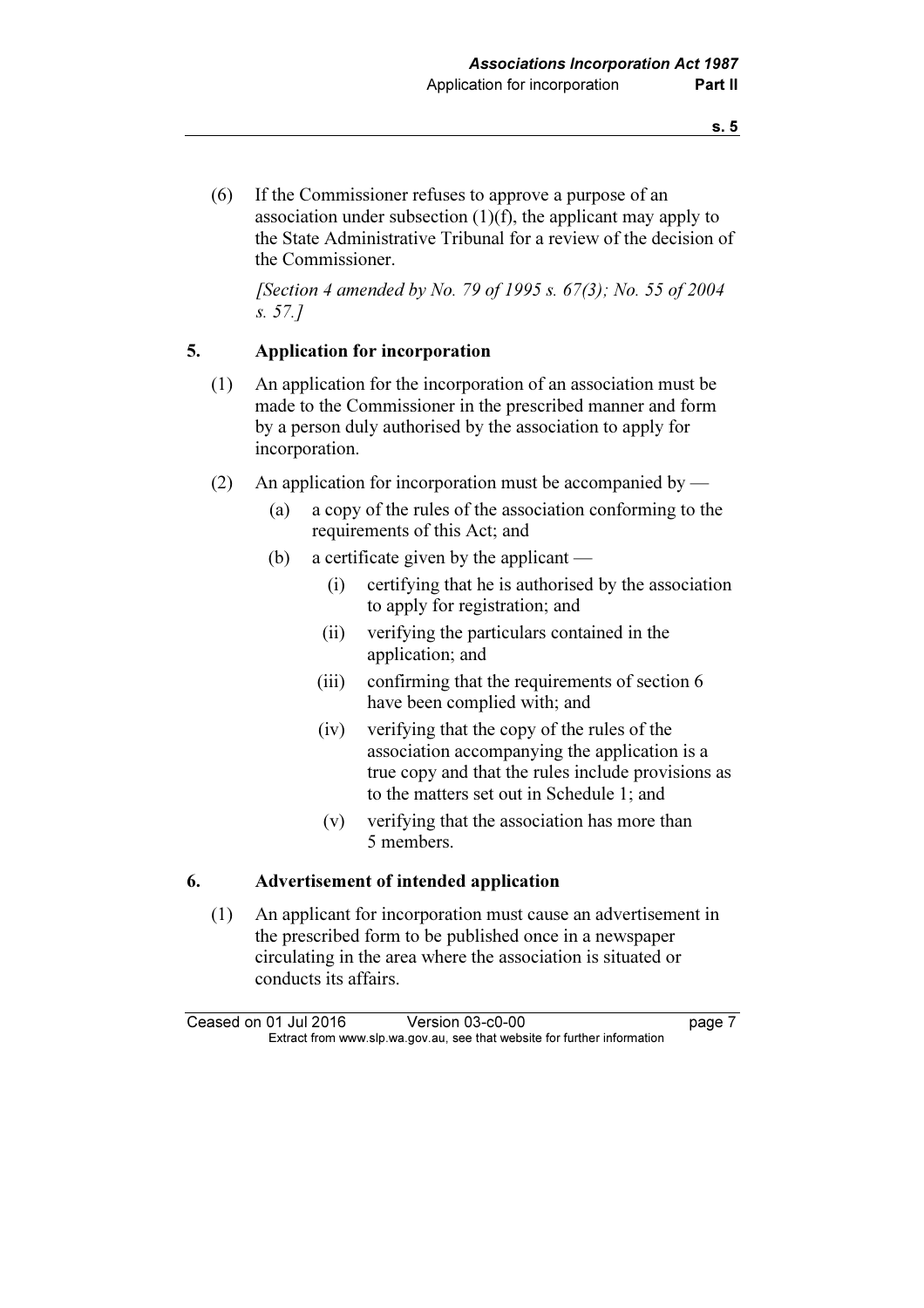- s. 7
	- (2) The advertisement required by subsection (1) must be published not less than one month nor more than 3 months before the application for incorporation is made to the Commissioner.

### 7. Incorporation may be refused on request

- (1) Any person may, within one month after the publication of the advertisement referred to in section 6, request the Commissioner to decline to incorporate the association under this Act and such a request must include the reasons for the request.
- (2) If the Commissioner refuses a request made under subsection (1), the person who made the request may, within 14 days of receiving notice of the refusal, apply to the State Administrative Tribunal for a review of the decision of the Commissioner.

[Section 7 amended by No. 55 of 2004 s. 58.]

### 8. Names of associations, restrictions as to

- (1) The Commissioner shall not incorporate an association under this Act by a name that in the opinion of the Commissioner is —
	- (a) offensive or undesirable; or
	- (b) likely to mislead the public as to the object or purpose of the association; or
	- (c) identical with the name by which an association in existence is already incorporated under this Act or the repealed Act or which resembles any such name in a manner likely to mislead the public; or
	- (d) identical with or likely to be confused with the name of any other body corporate or any registered business name.
- (2) If the Commissioner refuses to incorporate an association under this Act by a name that in his opinion is not appropriate having regard to subsection (1), the applicant for incorporation may

page 8 **Version 03-c0-00** As at 01 Jul 2016  $\mathbf{F}$  from which we be the website for further information for further information  $\mathbf{F}$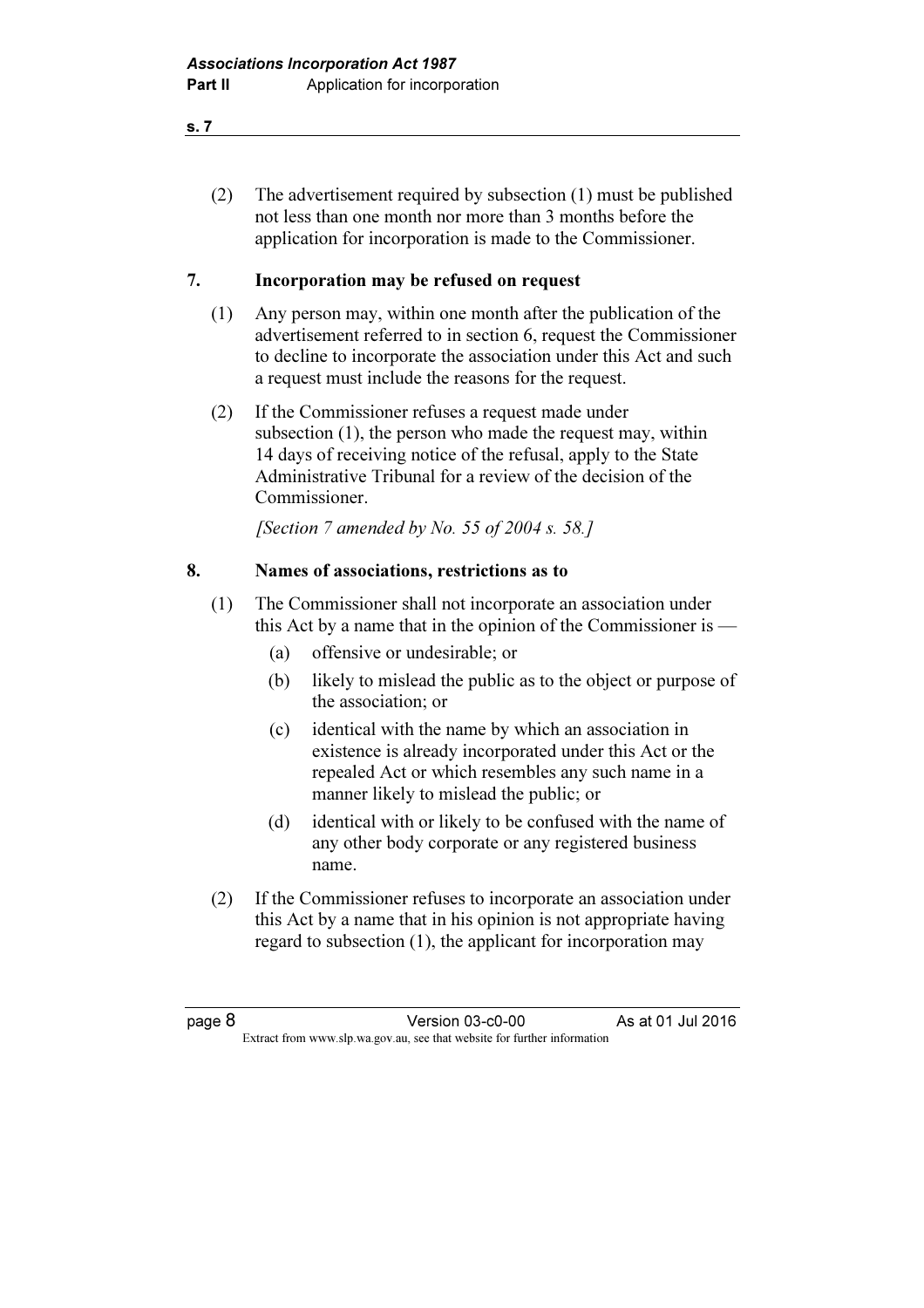apply to the State Administrative Tribunal for a review of the decision of the Commissioner.

[Section 8 amended by No. 55 of 2004 s. 59.]

### 9. Incorporation of association

- (1) If upon an application duly made in accordance with this Part the Commissioner is of the opinion —
	- (a) that the association is eligible to be incorporated under this Act; and
	- (b) that the rules of the association lodged with the Commissioner conform to the requirements of this Act; and
	- (c) that the name of the association is appropriate having regard to section 8; and
	- (d) that the time during which any request might be made under section 7 has expired and any request made under that section has been finally refused,

 the Commissioner shall, subject to subsection (2), incorporate the association by the issue to the association of a certificate of incorporation.

- (2) The Commissioner shall not incorporate an association under this Act if in his opinion —
	- (a) it is more appropriate for the activities of the association to be carried on by a body corporate incorporated under some other law; or
	- (b) the incorporation of the association is against the public interest.
- (3) If the Commissioner refuses an application for incorporation under subsection (2), the applicant for incorporation may apply to the State Administrative Tribunal for a review of the decision of the Commissioner.

[Section 9 amended by No. 55 of 2004 s, 60.]

Ceased on 01 Jul 2016 Version 03-c0-00 page 9<br>Extract from www.slp.wa.gov.au, see that website for further information  $\mathbf{F}$  from which was the set that we besite for further information  $\mathbf{F}$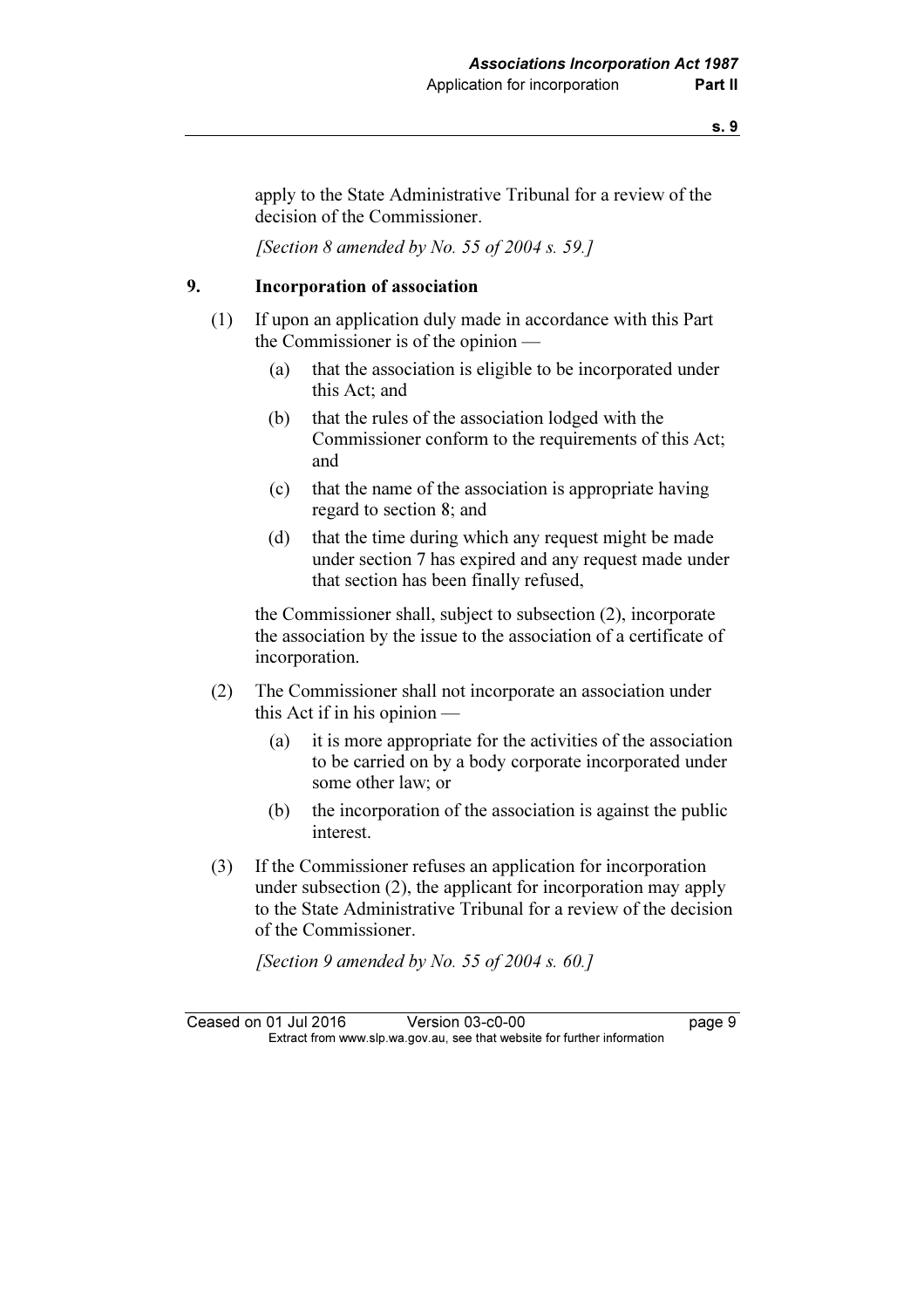s. 10A

# Part IIIA — Transfer of incorporation

[Heading inserted by No. 55 of 2010 s. 5.]

#### 10A. Terms used

In this Part —

Corporations Act means the Corporations Act 2001 (Commonwealth);

prescribed body corporate means —

- (a) a company within the meaning of the Corporations Act that is taken to be registered in Western Australia; or
- (b) an entity that is a body corporate under
	- (i) another Commonwealth Act; or
	- (ii) a written law other than this Act,

and is prescribed for the purposes of this definition.

[Section 10A inserted by No. 55 of 2010 s. 5.]

#### 10B. Incorporated association may apply for registration or incorporation as a company etc.

- (1) An incorporated association may by special resolution decide to apply for registration or incorporation as a prescribed body corporate and, subject to this section, the association is authorised to give effect to that decision.
- (2) An incorporated association cannot make the application for registration or incorporation unless the Commissioner has, on application made to the Commissioner by the association, approved —
	- (a) the application being made; and
	- (b) the doing of the things that are reasonably necessary to obtain the registration or incorporation.
- (3) An application made to the Commissioner under subsection (2) must —

page 10 **Version 03-c0-00** As at 01 Jul 2016  $\mathbf{F}$  from which we be the website for further information for further information  $\mathbf{F}$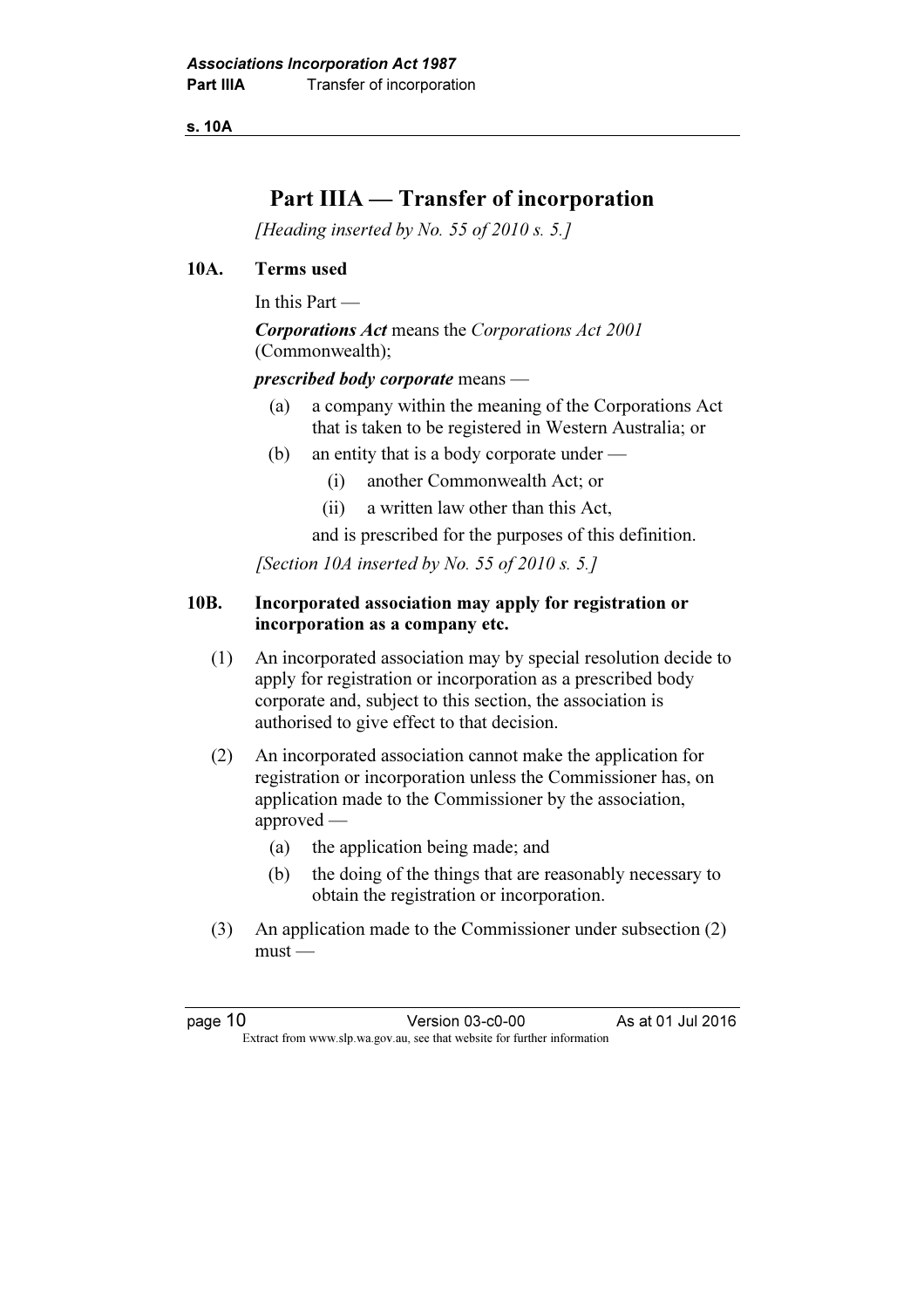- (a) be in a form approved by the Commissioner; and
- (b) include a copy of the special resolution referred to in subsection (1); and
- (c) include any information required by the regulations; and
- (d) specify the period within which the application for registration or incorporation is expected to be made; and
- (e) be accompanied by the fee prescribed.
- (4) The Commissioner is to approve an application for registration or incorporation being made if satisfied that the continued incorporation of the association under this Act would for any reason be inappropriate, including —
	- (a) on account of the incorporated association having, in the opinion of the Commissioner, ceased to be eligible to be incorporated under this Act; or
	- (b) because of
		- (i) the scale or nature of the activities of the incorporated association; or
		- (ii) the value or nature of the property of the incorporated association; or
		- (iii) the extent or nature of the dealings which the incorporated association has with the public,

as determined by the Commissioner; or

- (c) because any prescribed circumstances exist.
- (5) An incorporated association
	- (a) in making an application for registration or incorporation; and
	- (b) in doing the things that are reasonably necessary to obtain it,

 must act in accordance with the terms and conditions of the Commissioner's approval.

[Section 10B inserted by No. 55 of 2010 s. 5.]

Ceased on 01 Jul 2016 Version 03-c0-00 page 11<br>Extract from www.slp.wa.gov.au, see that website for further information  $\mathbf{F}$  from which was the set that we besite for further information  $\mathbf{F}$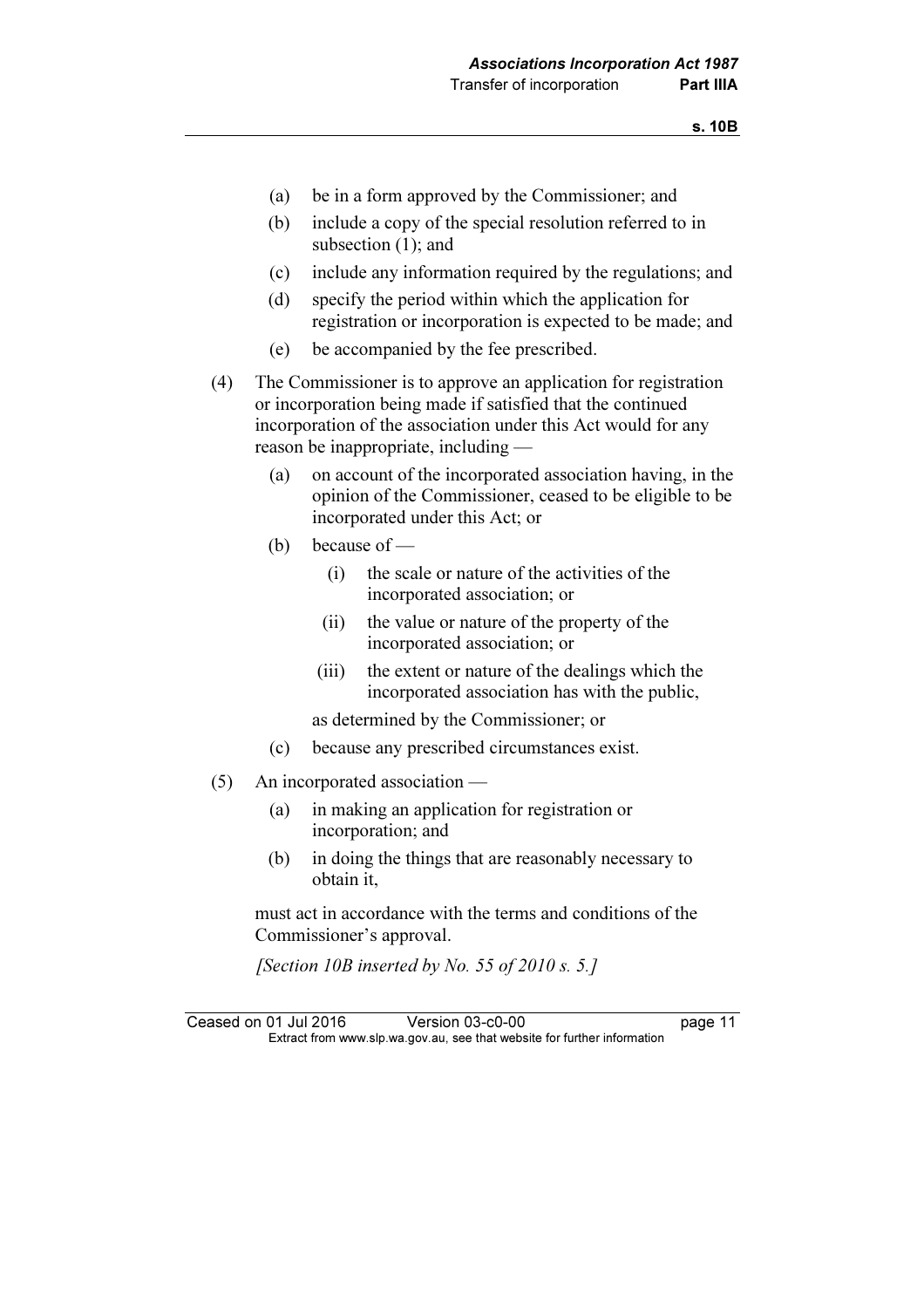s. 10C

#### 10C. SAT review of decision to refuse s. 10B application

- (1) If the Commissioner refuses an application made to the Commissioner under section 10B(2) by an incorporated association, the association may apply to the State Administrative Tribunal for a review of the decision.
- (2) An application under subsection (1) must be made within
	- (a) 28 days; or
	- (b) such other period as is prescribed,

after the incorporated association receives notice of the refusal.

[Section 10C inserted by No. 55 of 2010 s. 5.]

#### 10D. Commissioner may direct incorporated association to apply for registration or incorporation as company etc.

- (1) This section applies if the Commissioner is satisfied that the continued incorporation of an association under this Act would for any reason be inappropriate, including —
	- (a) on account of the incorporated association having, in the opinion of the Commissioner, ceased to be eligible to be incorporated under this Act; or
	- (b) because of
		- (i) the scale or nature of the activities of the incorporated association; or
		- (ii) the value or nature of the property of the incorporated association; or
		- (iii) the extent or nature of the dealings which the incorporated association has with the public,
		- as determined by the Commissioner; or
	- (c) because any prescribed circumstances exist.
- (2) The Commissioner may in writing direct the incorporated association to apply for, and do all things that are reasonably

page 12 **Version 03-c0-00** As at 01 Jul 2016  $\mathbf{F}$  from which we be the website for further information for further information  $\mathbf{F}$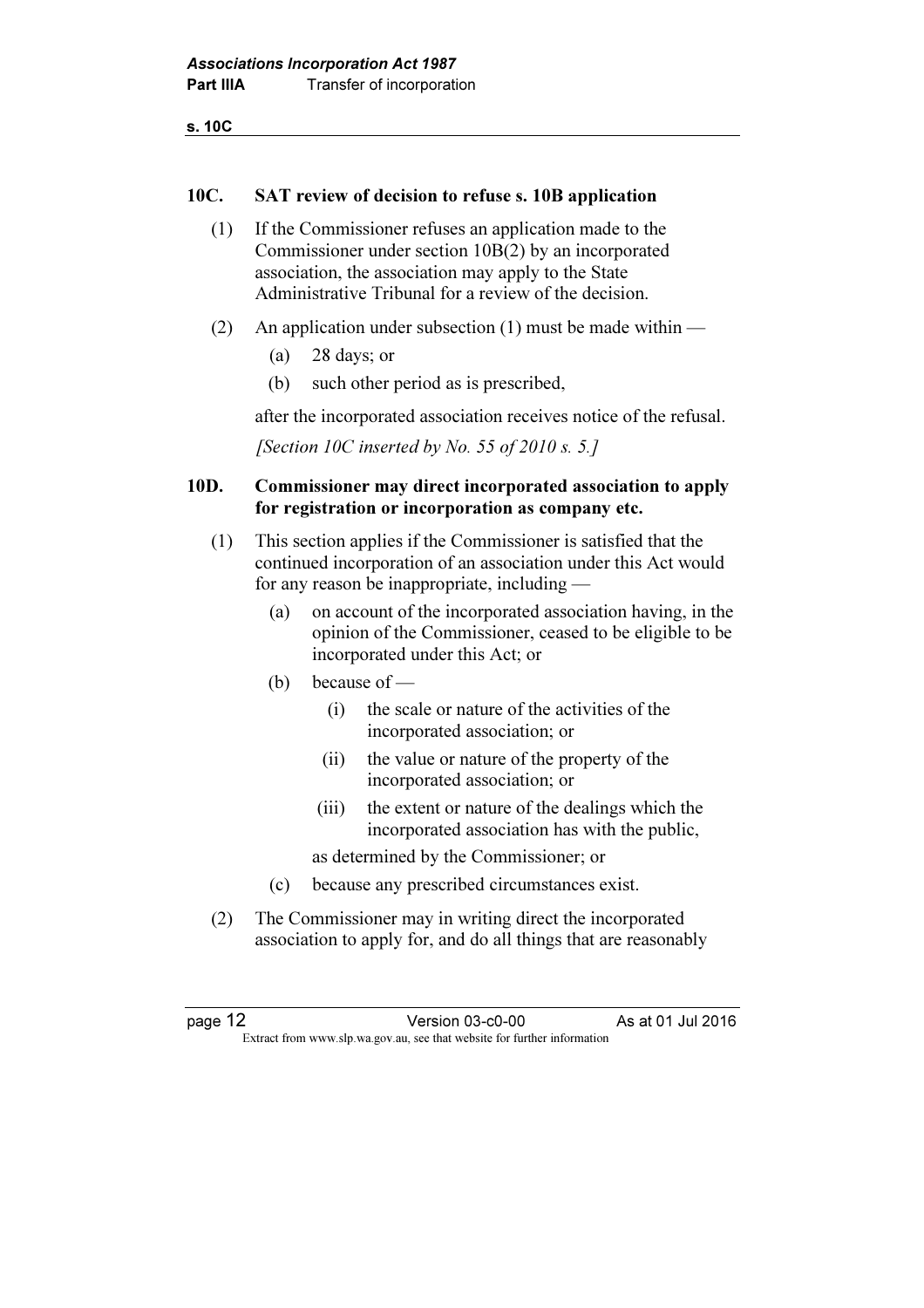necessary to obtain, registration or incorporation as a prescribed body corporate.

- (3) A direction under subsection (2)
	- (a) must specify the period within which the application is to be made; and
	- (b) may specify any terms and conditions that are to be observed in making the application for registration or incorporation or doing the things that are reasonably necessary to obtain it.
- (4) The Commissioner may, by notice in writing to the incorporated association —
	- (a) from time to time extend the period referred to in subsection  $(3)(a)$ ; or
	- (b) revoke or amend a direction given under subsection (2).

[Section 10D inserted by No. 55 of 2010 s. 5.]

#### 10E. Commissioner to notify intention to act under s. 10D

- (1) Before the Commissioner gives a direction to an incorporated association under section 10D(2) or notice of an amendment under section 10D(4)(b), the Commissioner must give notice in writing to the association stating —
	- (a) the Commissioner's intention to give the direction or make the amendment; and
	- (b) the grounds on which the Commissioner is proposing to act; and
	- (c) that written submissions on the proposed direction or amendment may be made to the Commissioner within a specified period.
- (2) The period specified under subsection  $(1)(c)$  is not to be less than 90 days after the notice is given but the Commissioner may, on application made by the association, extend the specified period for a further period not exceeding 90 days.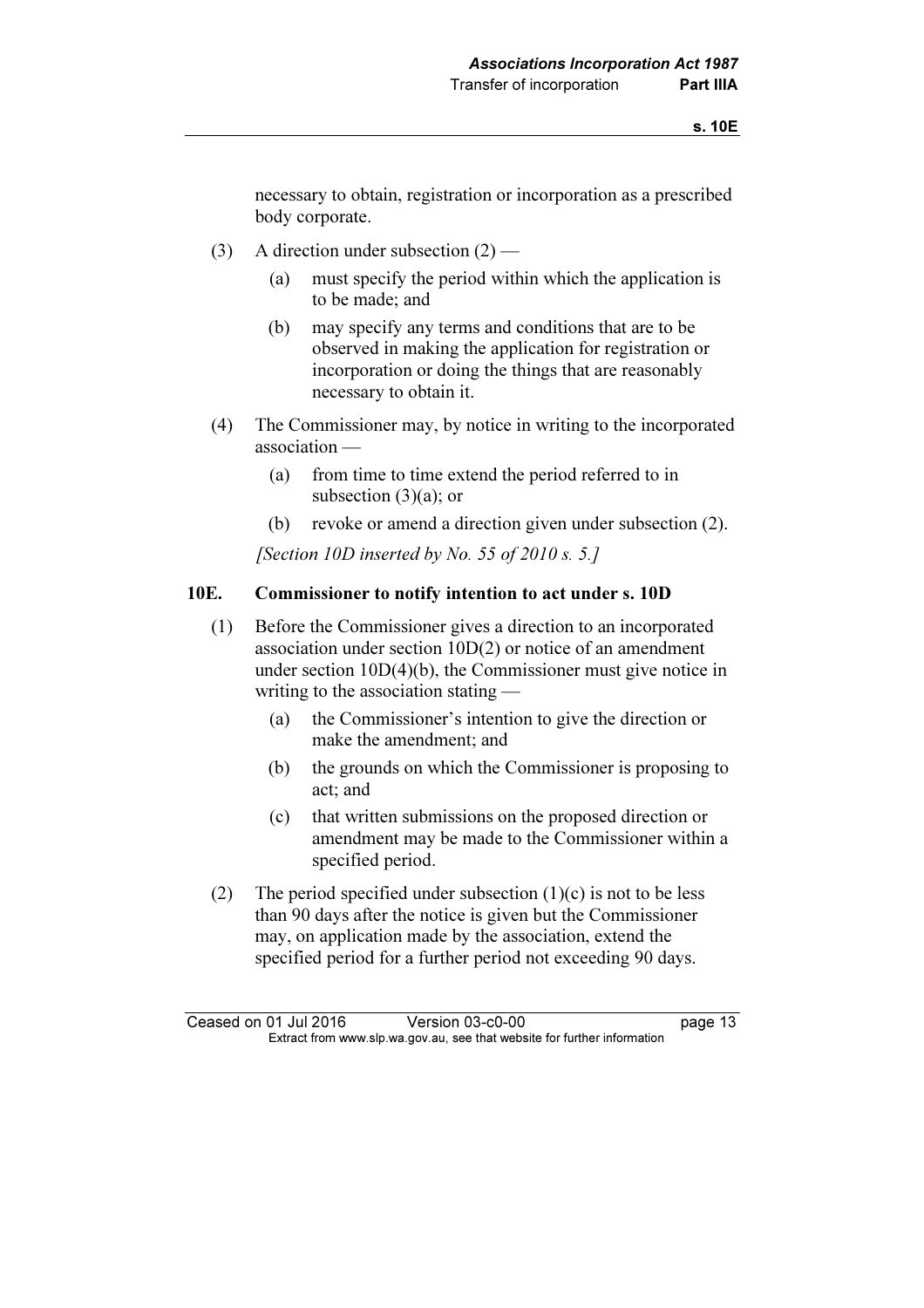s. 10F

 (3) Before the Commissioner gives or amends a direction to an incorporated association under section 10D, the Commissioner must have regard to any submission made by the association in accordance with the notice.

[Section 10E inserted by No. 55 of 2010 s. 5.]

### 10F. SAT review of proposed direction or amendment

- (1) An incorporated association to which a notice is given under section 10E may, not later than the end of the period specified under section  $10E(1)(c)$  or any extension of that period, apply to the State Administrative Tribunal for a review of the proposed direction or amendment.
- (2) If an application is so made, the Commissioner cannot give the direction or make the amendment unless —
	- (a) the application results in the Commissioner's proposed action being confirmed; or
	- (b) the application is dismissed or struck out.

[Section 10F inserted by No. 55 of 2010 s. 5.]

### 10G. Association to comply with s. 10D direction

- (1) Subject to section 10F, an incorporated association must comply with a direction given to the association under section 10D(2) or a direction as amended under section 10D(4)(b).
- (2) A contract to which an incorporated association is a party is not illegal, void or unenforceable by reason only of a failure by the association to comply with a direction or notice under section 10D.

[Section 10G inserted by No. 55 of 2010 s. 5.]

#### 10H. Registration etc. as company etc. cancels incorporation under this Act

 (1) The registration or incorporation of an incorporated association as a prescribed body corporate automatically cancels the incorporation of the association under this Act.

| page 14 | Version 03-c0-00                                                         | As at 01 Jul 2016 |  |
|---------|--------------------------------------------------------------------------|-------------------|--|
|         | Extract from www.slp.wa.gov.au, see that website for further information |                   |  |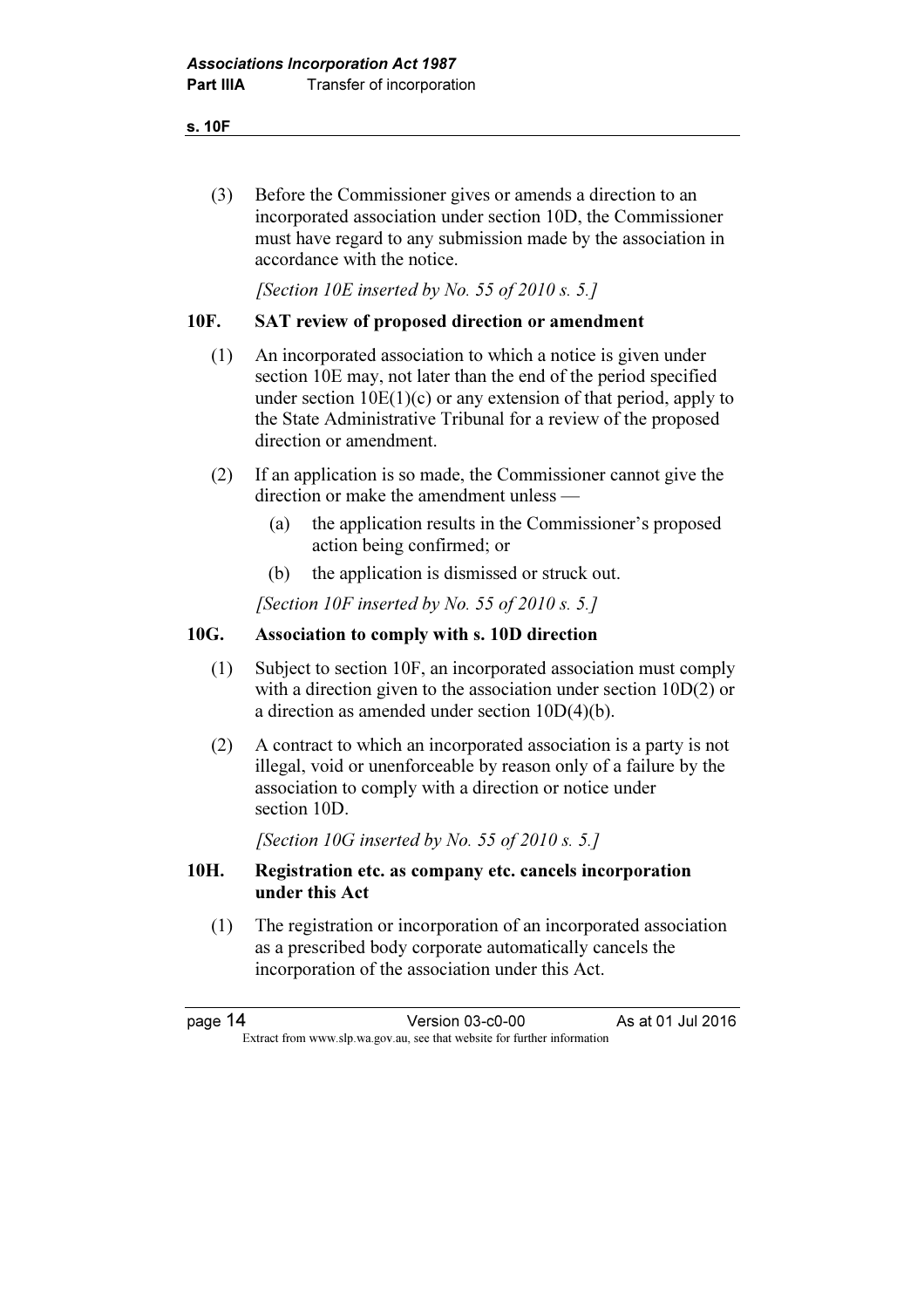(2) Where an incorporated association becomes registered or incorporated as a prescribed body corporate, the body must notify the Commissioner in writing of the registration or incorporation within 14 days after it occurs.

Penalty: a fine of \$5 000.

[Section 10H inserted by No. 55 of 2010 s. 5.]

#### 10I. Registration etc. as company etc., transitional provisions for

- (1) In this section, a reference to a transfer of incorporation by an incorporated association is a reference to an incorporated association becoming registered or incorporated as a prescribed body corporate (the **body corporate**).
- (2) The transfer of incorporation by an incorporated association does not affect —
	- (a) the identity of the association which is to be taken to be the same body before and after the transfer of incorporation; or
	- (b) any act, matter or thing done or omitted to be done, or any circumstance subsisting, before the transfer to the extent that the act, matter, thing, omission or circumstance has any relevance to the association after the transfer.
- (3) Without limiting subsection  $(2)$ 
	- (a) proceedings by or against an incorporated association subsisting immediately before the transfer of incorporation may be continued by or against the body corporate in the name of the incorporated association; and
	- (b) proceedings that might have been brought by or against an incorporated association immediately before the transfer of incorporation may be commenced by or against the body corporate.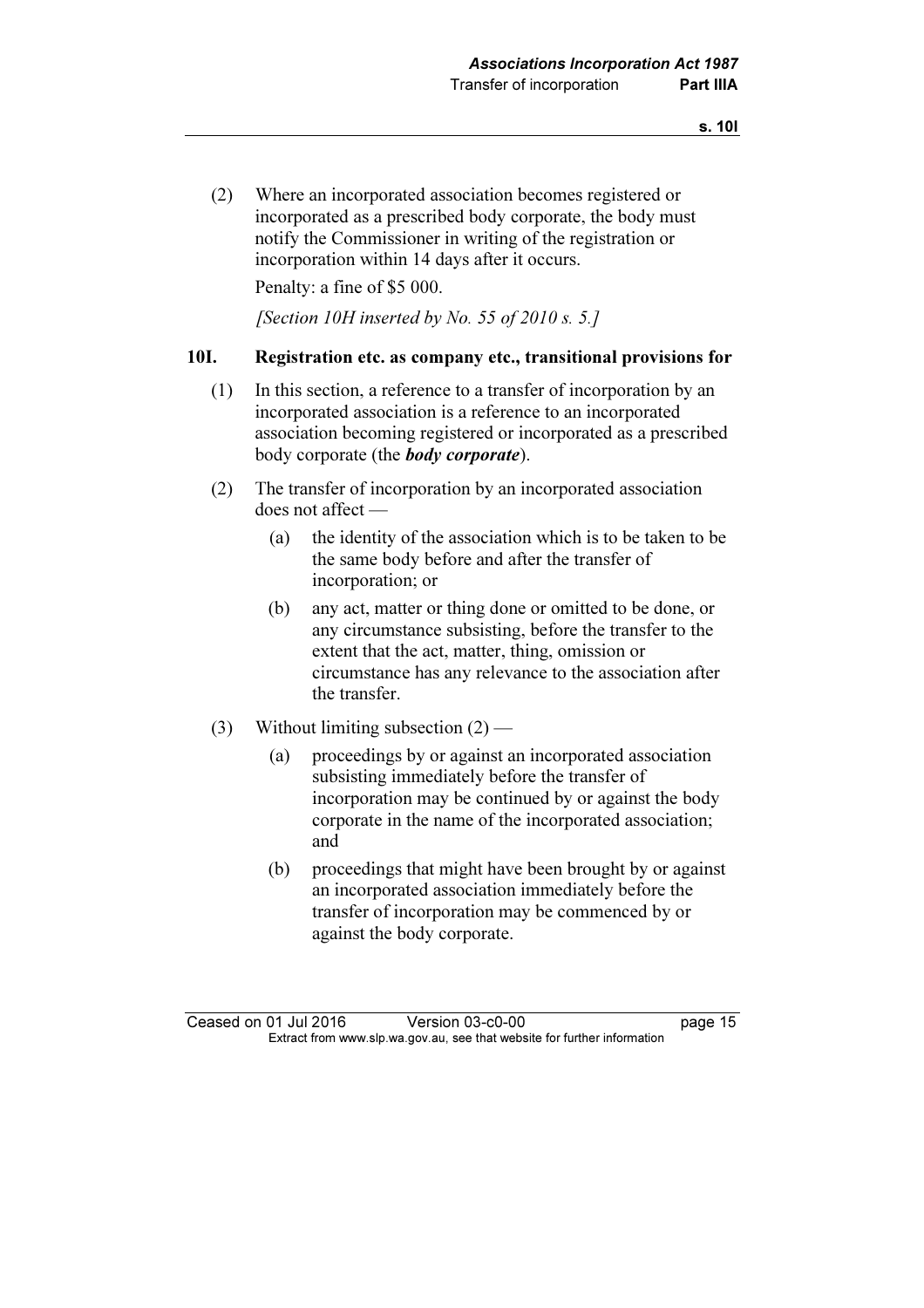- (4) Without limiting subsection (2), a transfer of incorporation does not affect —
	- (a) any obligation or liability incurred under this Act; or
	- (b) any penalty or forfeiture incurred in respect of any offence committed against this Act; or
	- (c) any investigation, proceeding or remedy in respect of any such obligation, liability, penalty or forfeiture,

 and any such investigation, proceeding or remedy may be instituted, continued or enforced and any such penalty or forfeiture may be imposed as if section 10H had not been enacted.

 (5) This section has effect in relation to a matter concerning an incorporated association that is registered as a company under the Corporations Act only to the extent that the matter is not dealt with by that Act.

[Section 10I inserted by No. 55 of 2010 s. 5.]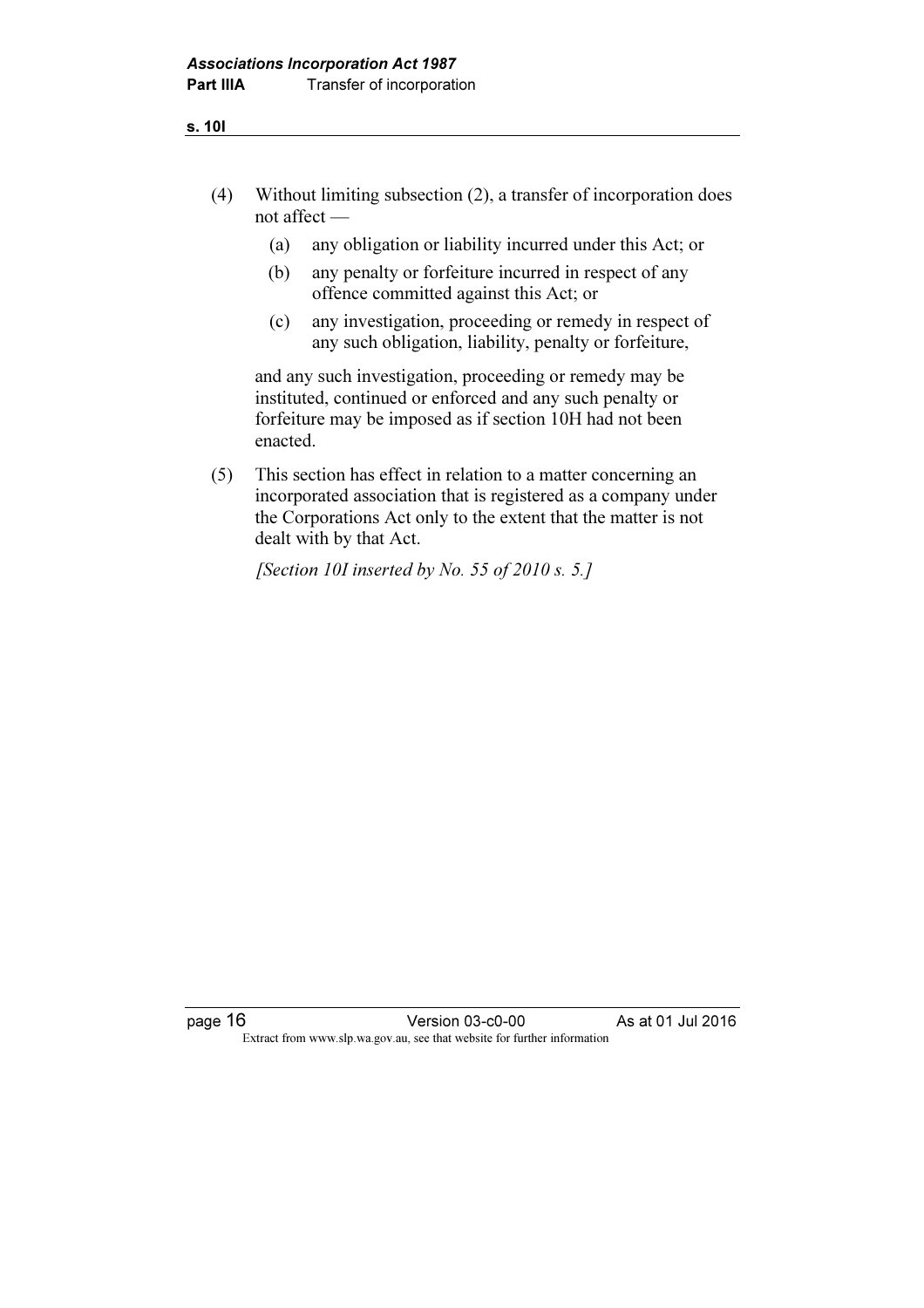# Part III — Consequences of incorporation

#### 10. Effect of incorporation

Upon incorporation of an association under this Act —

- (a) the association becomes a body corporate with perpetual succession and a common seal; and
- (b) the corporate name of the association is the name of the association as stated in the certificate of incorporation, concluding with the word "Incorporated" or the abbreviation "Inc."; and
- (c) all rights and liabilities (whether certain or contingent) exercisable against members or officers of the association in their capacity as such immediately before the incorporation of the association become rights and liabilities of and exercisable against the incorporated association, but this paragraph shall not be construed so as to relieve or release any person in respect of liabilities incurred by or on behalf of the association prior to incorporation; and
- (d) the association may sue or be sued in its corporate name.

#### 11. Certain property vests in incorporated associations

- (1) Upon incorporation of an association under this Act all real and personal property held by any person for or on behalf of the association shall be vested in and held by the incorporated association subject to any trusts that may affect that property.
- (2) The Registrar of Titles shall
	- (a) upon the application of an incorporated association in which any estate or interest in land has been vested by virtue of this section; and

Ceased on 01 Jul 2016 Version 03-c0-00 page 17<br>Extract from www.slp.wa.gov.au, see that website for further information  $\mathbf{F}$  from which was the set that we besite for further information  $\mathbf{F}$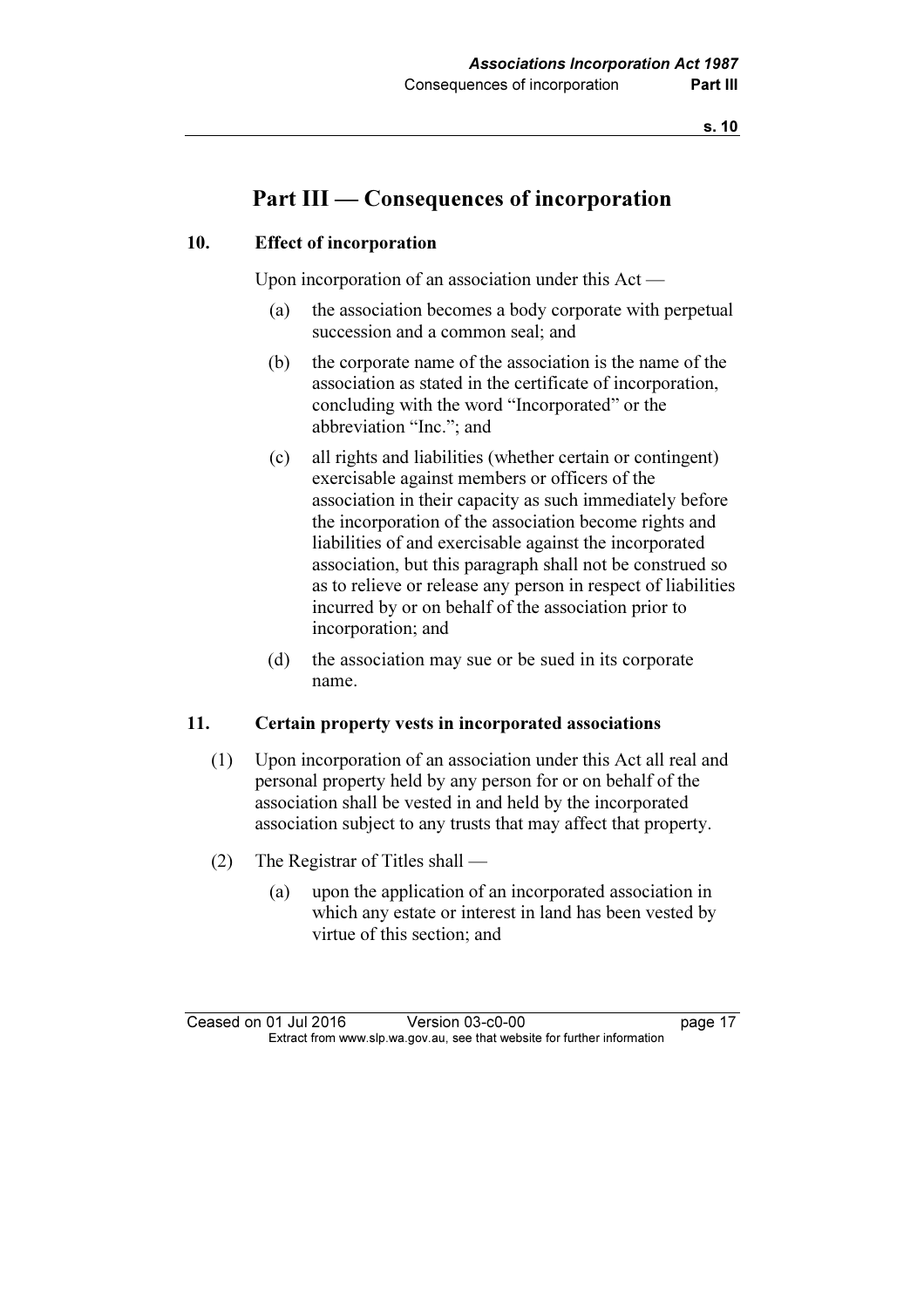(b) upon production of such duplicate instruments of title and other documents as the Registrar of Titles may require,

 register the vesting of that estate or interest in land in the association.

#### 12. Liability of officers, trustees and members

- (1) An officer, trustee or a member of an incorporated association is not by reason only of his being such an officer, trustee or member liable in respect of the liabilities of the association.
- (2) Subsection (1) does not apply in respect of liabilities incurred by or on behalf of the association prior to incorporation.

#### 13. Powers of incorporated associations

- (1) Subject to this Act and to its rules, an incorporated association may do all things necessary or convenient for carrying out its objects and purposes, and in particular, may —
	- (a) acquire, hold, deal with, and dispose of any real or personal property; and
	- (b) open and operate bank accounts; and
	- (c) invest its money
		- (i) as trust funds may be invested under Part III of the Trustees Act 1962; or
		- (ii) in any other manner authorised by the rules of the association;

and

- (d) borrow money upon such terms and conditions as the association thinks fit; and
- (e) give such security for the discharge of liabilities incurred by the association as the association thinks fit; and
- (f) appoint agents to transact any business of the association on its behalf; and
- (g) enter into any other contract it considers necessary or desirable.

s. 12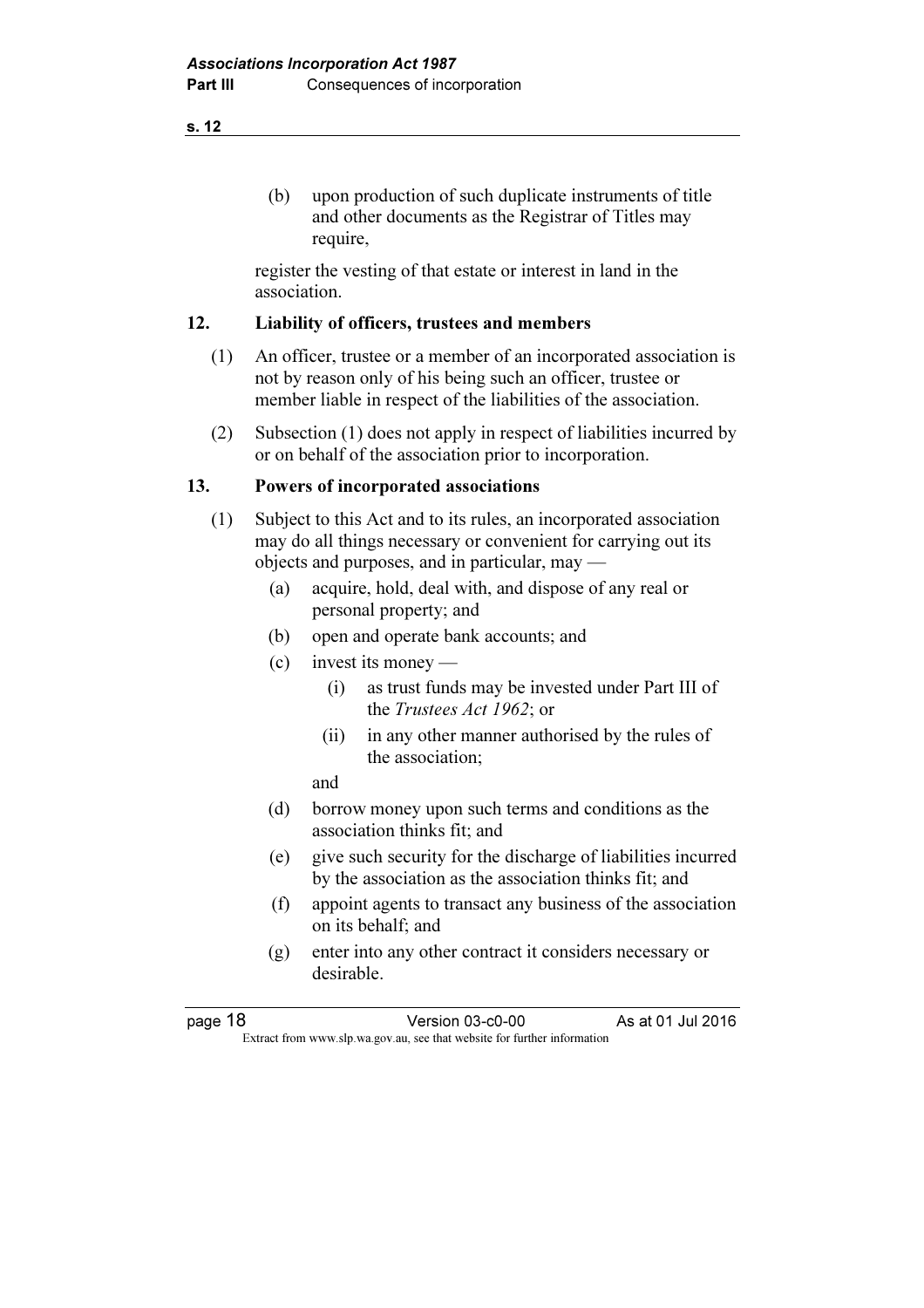(2) An incorporated association may, unless its rules otherwise provide, act as trustee and accept and hold real and personal property upon trust, but an incorporated association does not have power to do any act or thing as a trustee that, if done otherwise than as a trustee, would contravene this Act or the rules of the association.

[Section 13 amended by No. 1 of 1997 s. 18.]

#### 14. Contracts by incorporated associations, how made etc.

- (1) Contracts may be made by or on behalf of an incorporated association as follows —
	- (a) a contract which, if made between natural persons, would be required to be in writing under seal may be made by the incorporated association under its common seal; and
	- (b) a contract which, if made between natural persons, would be required to be in writing signed by the parties may be made on behalf of the association in writing by any person acting under its express or implied authority; and
	- (c) a contract which, if made between natural persons, would be valid although not in writing signed by the parties may be made orally on behalf of the association by any person acting under its express or implied authority.
- (2) A contract may be varied or rescinded by or on behalf of an incorporated association in the same manner as it is authorised to be made.

### 15. Contracts, when validity of affected by deficiency in association's legal capacity

 (1) A contract made with an incorporated association is not invalid by reason of any deficiency in the legal capacity of the association to enter into, or carry out, the contract unless the

Ceased on 01 Jul 2016 Version 03-c0-00 page 19<br>Extract from www.slp.wa.gov.au, see that website for further information  $\mathbf{F}$  from which was the set that we besite for further information  $\mathbf{F}$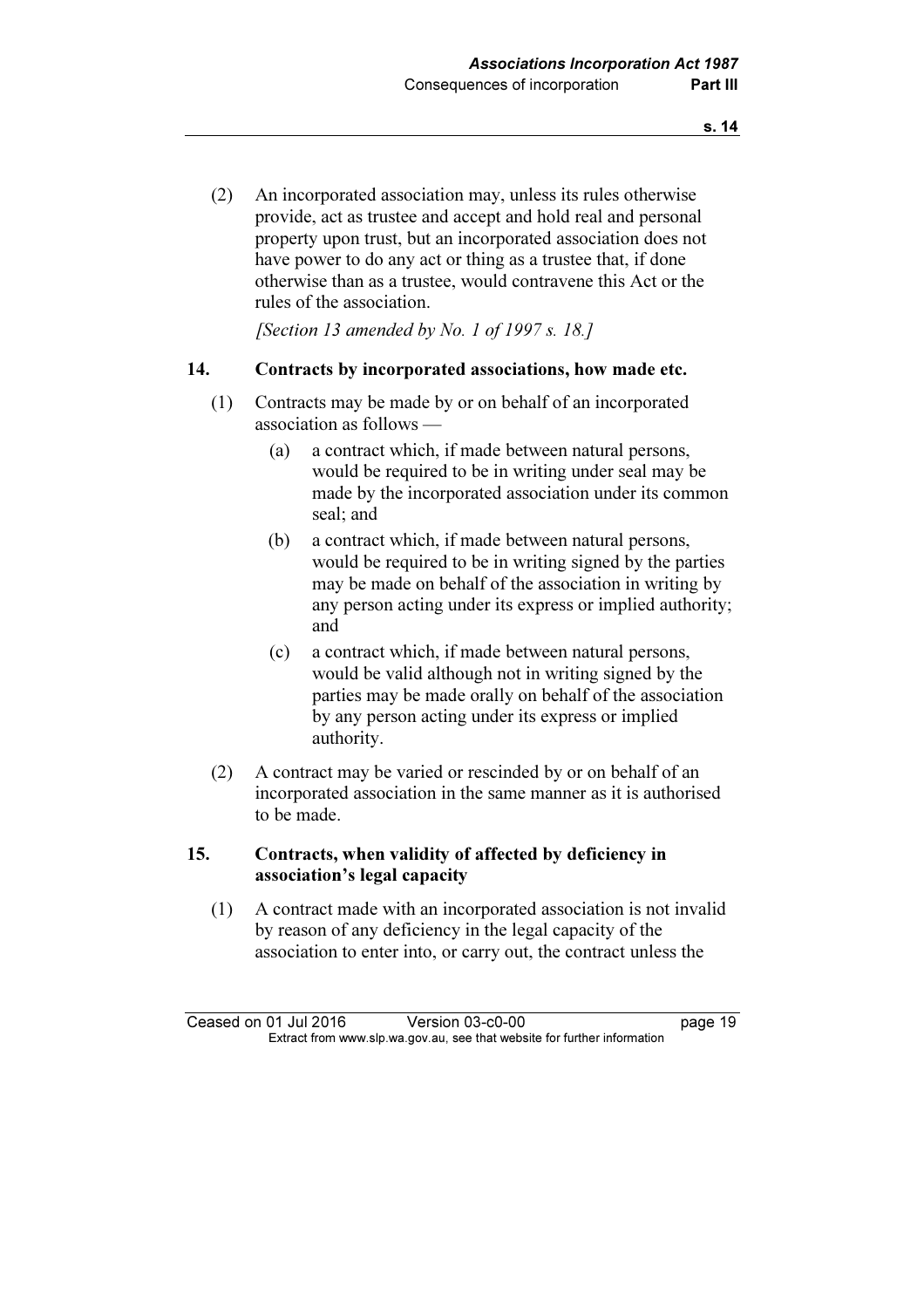person contracting with the association has actual notice of the deficiency.

- (2) An incorporated association that enters into a contract that would, but for the provisions of subsection (1), be invalid is empowered to carry out the contract.
- (3) This section does not prejudice an action by a member of an incorporated association to restrain the association from entering into a transaction that lies beyond the powers conferred on the association by this Act or its rules.

page 20 **Version 03-c0-00** As at 01 Jul 2016 Extract from www.slp.wa.gov.au, see that website for further information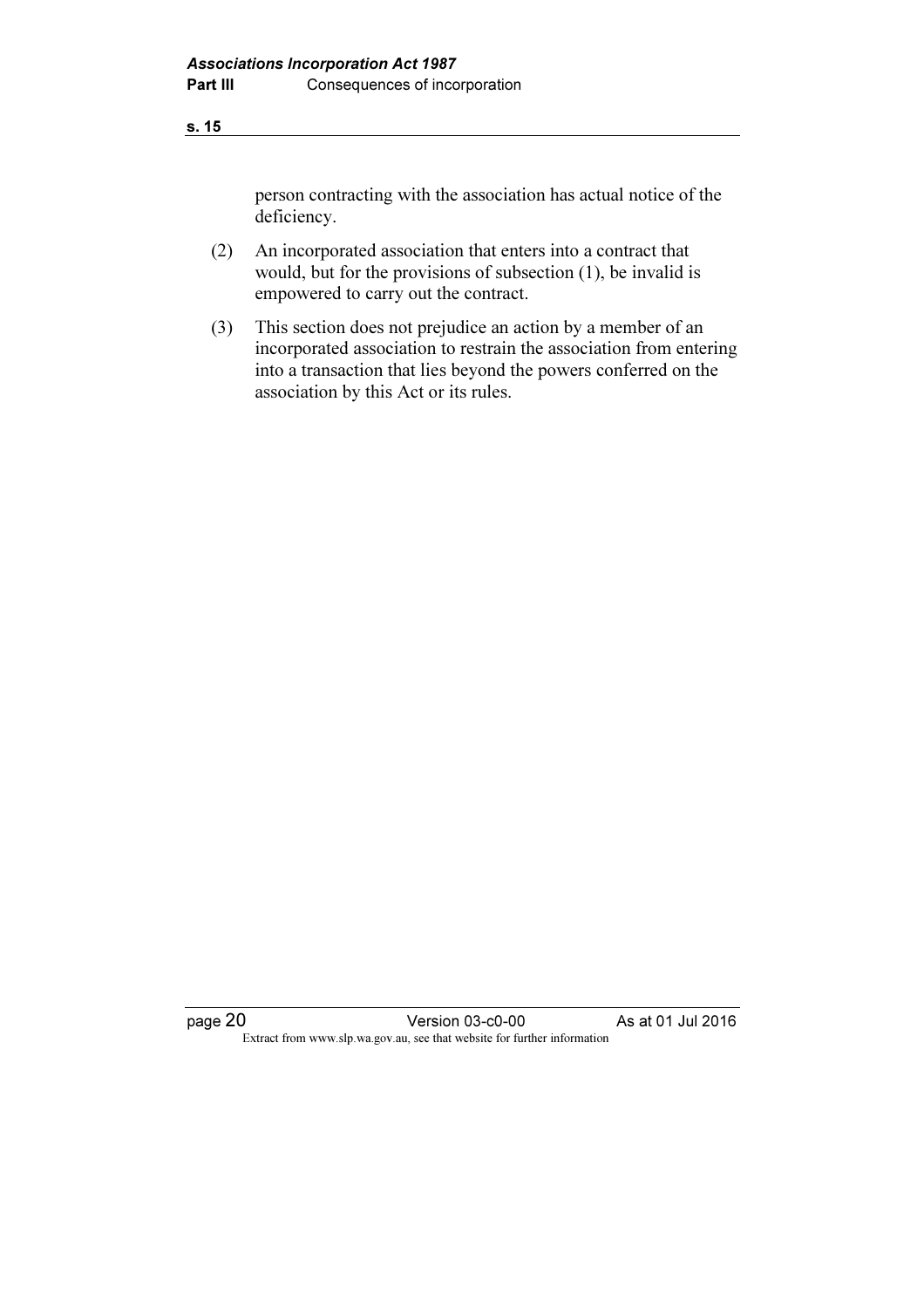## Part IV — Rules of incorporated associations

#### 16. Rules of association, contents of

 The rules of an association do not conform to the requirements of this Act unless they include provision in respect of each of the matters that are specified in Schedule 1 and the rules are otherwise consistent with this Act.

#### 17. Altering rules, requirements for

- (1) Subject to sections 18 and 19, an incorporated association may alter its rules by special resolution but not otherwise.
- (2) Within one month of the passing of a special resolution altering its rules, or such further time as the Commissioner may in a particular case allow, an incorporated association shall lodge with the Commissioner notice of the special resolution setting out particulars of the alteration together with a certificate given by a member of the committee certifying that the resolution was duly passed as a special resolution and that the rules of the association as so altered conform to the requirements of this Act.
- (3) An alteration of the rules of an incorporated association does not take effect until subsection (2) is complied with.

#### 18. Changing name of incorporated association

- (1) An alteration of the rules of an incorporated association having effect to change the name of the association does not take effect until section 17 is complied with and the approval of the Commissioner is given to the change of name.
- (2) The Commissioner may direct that notice of a proposed change of name of an incorporated association be published in accordance with his directions as a pre-requisite to his approval of the change.
- (3) The Commissioner shall not approve a name under this section unless he is of the opinion that the proposed name is an appropriate name under which an association might be incorporated under this Act.

Ceased on 01 Jul 2016 Version 03-c0-00 page 21<br>Extract from www.slp.wa.gov.au, see that website for further information  $\mathbf{F}$  from which was the set that we besite for further information  $\mathbf{F}$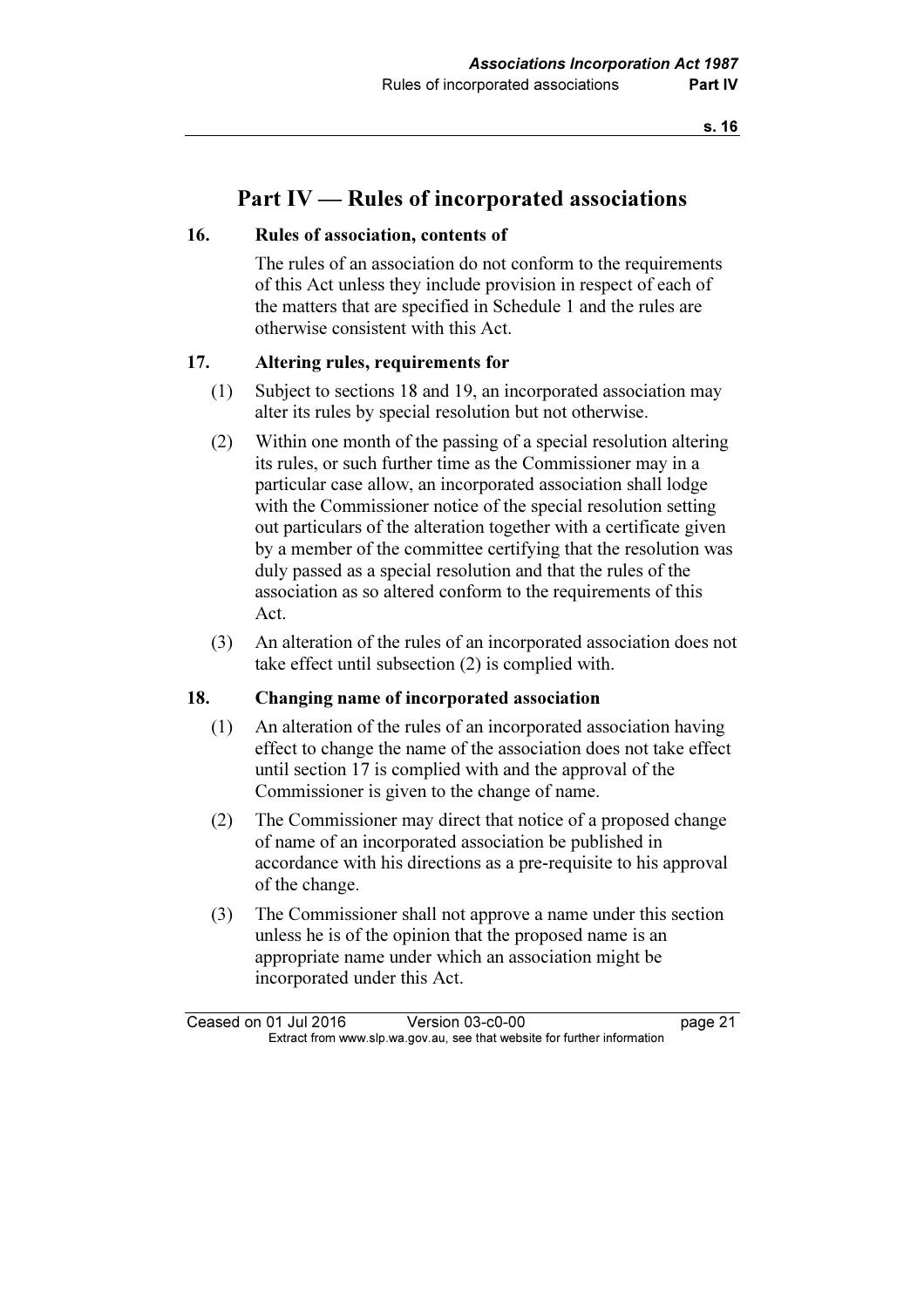- (4) If the Commissioner refuses to approve a name under this section, the association may apply to the State Administrative Tribunal for a review of the decision of the Commissioner.
- $(5)$  deleted]
- (6) Where the Commissioner approves a change of name of an incorporated association he shall issue a new certificate to be known as a certificate of incorporation on change of name.
- (7) A change of name of an incorporated association shall not affect the identity of the body corporate or any right or obligation of the association and shall not render defective any legal proceeding by or against the association and any legal proceeding that might have been commenced or continued by or against it by its former name may be commenced or continued by or against it by its new name.

[Section 18 amended by No. 55 of 2004 s. 61.]

#### 19. Altering objects of incorporated association

- (1) An alteration of the rules of an incorporated association having effect to alter the objects or purposes of the association does not take effect until section 17 is complied with and the approval of the Commissioner is given to the alteration of the objects or purposes.
- (2) The Commissioner may direct that notice of a proposed change of the objects or purposes of an incorporated association be published in accordance with his directions as a pre-requisite to his approval of the change.
- (3) If the Commissioner refuses to approve an alteration of the objects and purposes of an incorporated association under subsection (1), the incorporated association may apply to the State Administrative Tribunal for a review of the decision of the Commissioner.

[Section 19 amended by No. 55 of 2004 s. 62.]

page 22 Version 03-c0-00 As at 01 Jul 2016  $\mathbf{F}$  from which we be the website for further information for further information  $\mathbf{F}$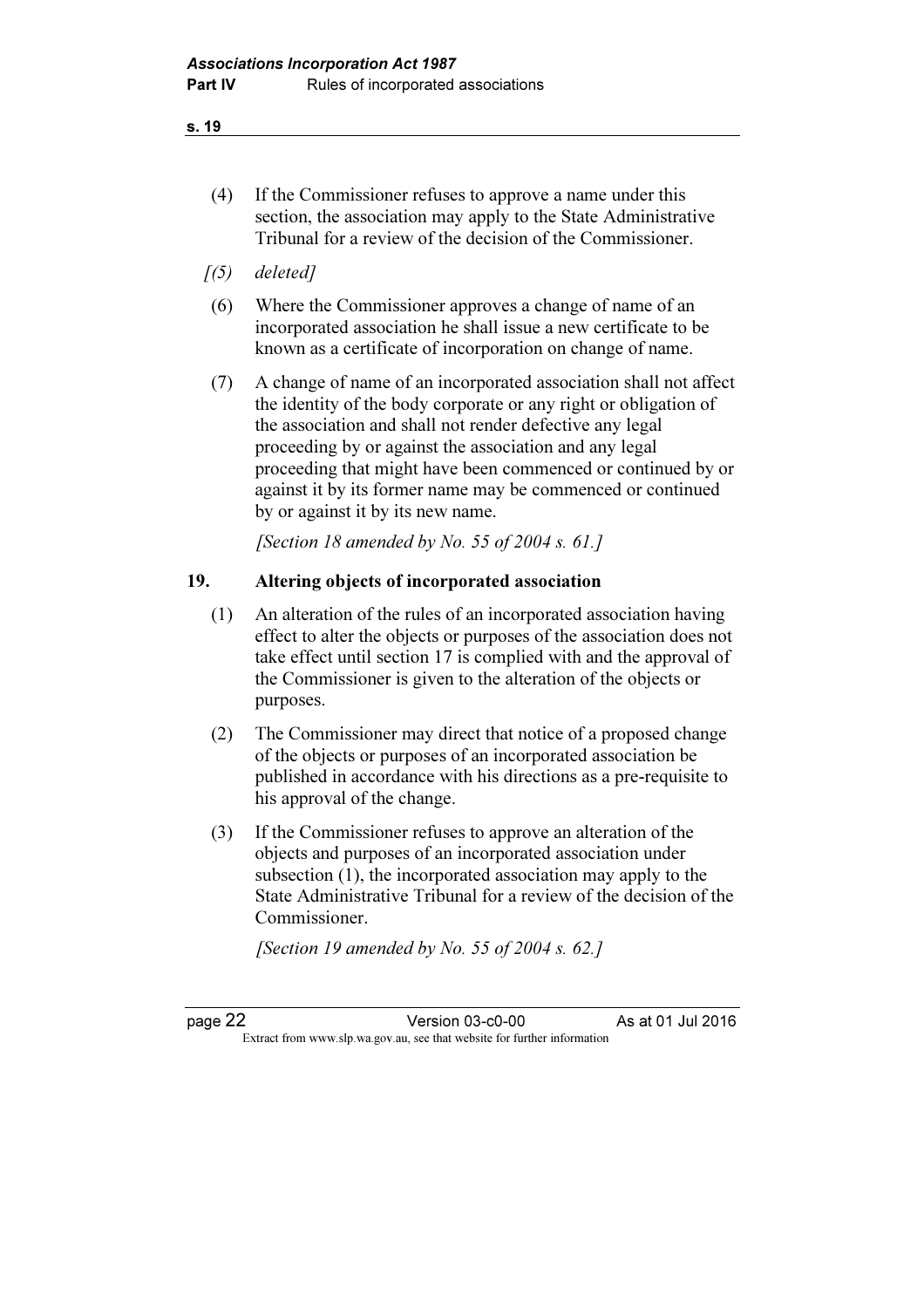# Part V — Management of affairs of incorporated associations

#### 20. Committee of incorporated association, who constitutes

 The persons who under the rules of the incorporated association have the power to manage the affairs of the association constitute the committee of the association for the purposes of this Act.

#### 21. Pecuniary interests of committee members, disclosure of

- (1) A member of the committee of an incorporated association who has any direct or indirect pecuniary interest in a contract, or proposed contract, made by, or in the contemplation of, the committee shall, as soon as he becomes aware of his interest, disclose the nature and extent of his interest to the committee. Penalty: \$500.
- (2) Subsection (1) does not apply in respect of a pecuniary interest that exists only by virtue of the fact —
	- (a) that the member of the committee is an employee of the incorporated association; or
	- (b) that the member of the committee is a member of a class of persons for whose benefit the association is established.
- (3) Where a member of the committee of an incorporated association discloses a pecuniary interest in a contract or proposed contract in accordance with this section, or his interest is not such as need be disclosed under this section —
	- (a) the contract is not liable to be avoided by the association on any ground arising from the fiduciary relationship between the member and the incorporated association; and
	- (b) the member is not liable to account for profits derived from the contract.

Ceased on 01 Jul 2016 Version 03-c0-00 page 23<br>Extract from www.slp.wa.gov.au, see that website for further information  $\mathbf{F}$  from which was the set that we besite for further information  $\mathbf{F}$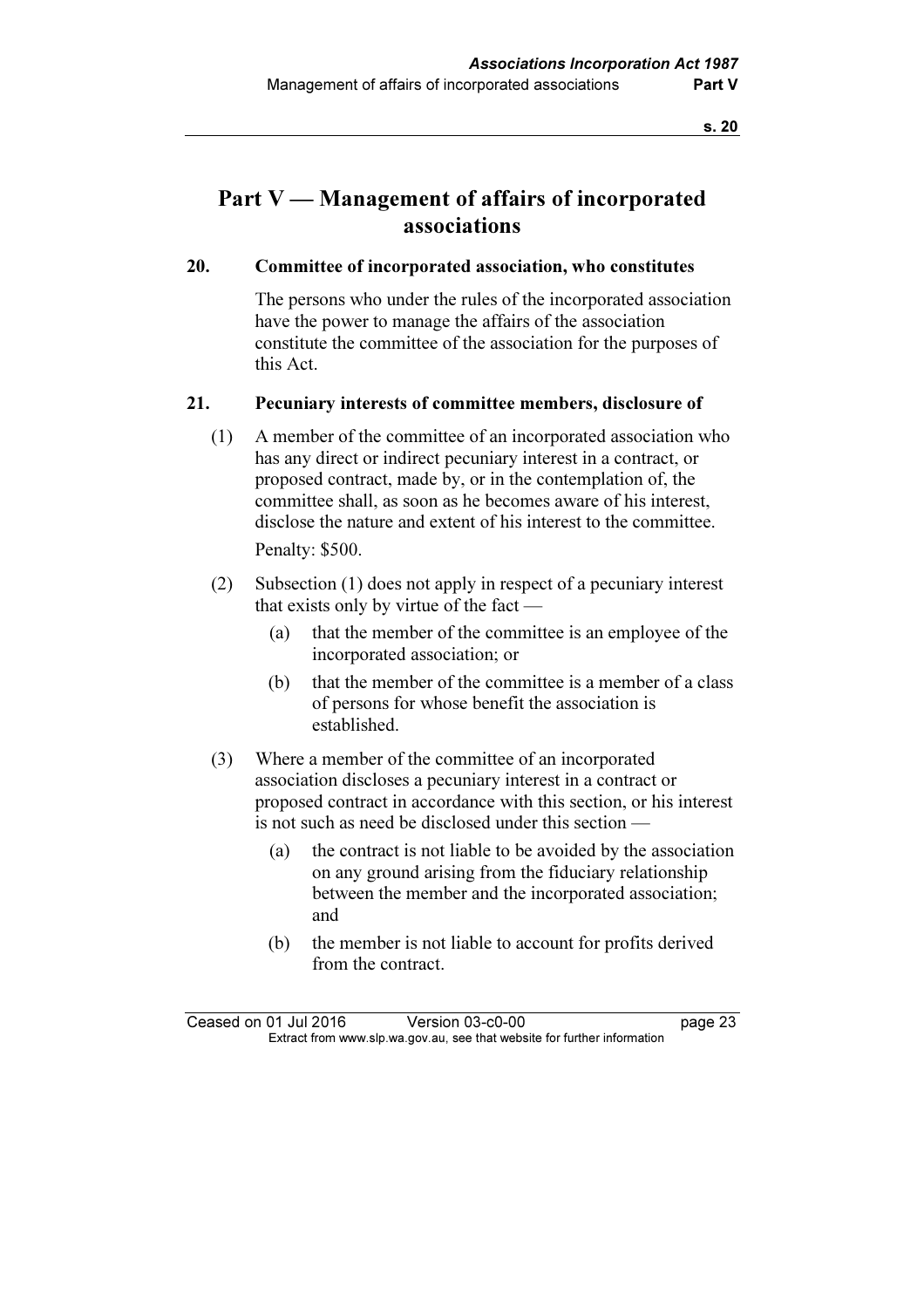(4) An association shall cause every disclosure made under this section by a member of the committee to be recorded in the minutes of the meeting of the committee at which it is made.

#### 22. Committee member with pecuniary interest in contract not to vote etc. on it

 (1) A member of the committee of an incorporated association who has any direct or indirect pecuniary interest in a contract, or proposed contract, made by, or in the contemplation of, the committee, shall not take part in any deliberations or decision of the committee with respect to that contract.

Penalty: \$500.

 (2) Subsection (1) does not apply in respect of a pecuniary interest that exists only by virtue of the fact that the member of the committee is a member of a class of persons for whose benefit the association is established.

### 23. Annual general meeting, when to be held

- (1) Subject to subsection (2), an incorporated association shall hold an annual general meeting in every calendar year within 4 months after the end of the association's financial year or such longer period as may in a particular case be allowed by the Commissioner.
- (2) An incorporated association may hold its first annual general meeting at any time within 18 months after incorporation.

### 24. Special resolution, rules for passing etc.

 (1) For the purposes of this Act, a resolution is a special resolution if it is passed by a majority of not less than three-fourths of the members of the association who are entitled under the rules of the association to vote and vote in person or, where proxies or postal votes are allowed by the rules of the association by proxy or postal vote, at a general meeting of which notice specifying

page 24 Version 03-c0-00 As at 01 Jul 2016  $\mathbf{F}$  from which we be the website for further information for further information  $\mathbf{F}$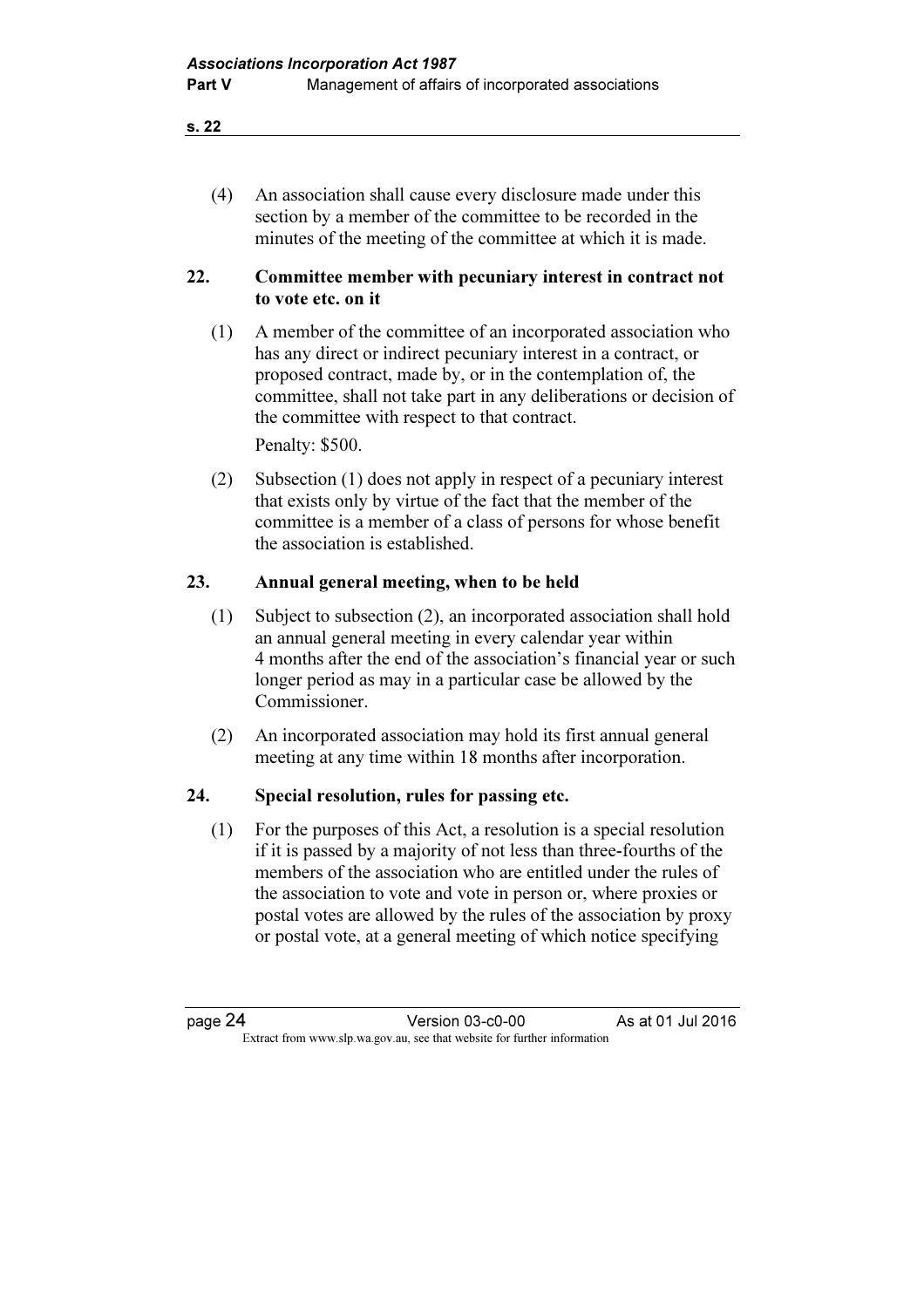the intention to propose the resolution as a special resolution was given in accordance with those rules.

- (2) At a meeting at which a resolution proposed as a special resolution is submitted, a declaration by the person presiding that the resolution has been passed as a special resolution shall be evidence of the fact unless, during the meeting at which the resolution is submitted, a poll is demanded in accordance with the rules of the association or, if the rules do not make provision as to the manner in which a poll may be demanded, by at least 3 members of the association present in person or, where proxies are allowed, by proxy.
- (3) A declaration by the person presiding as to the result of a poll taken under subsection (2) is evidence of the matter so declared.

#### 25. Accounting records to be kept

An incorporated association shall —

- (a) keep such accounting records as correctly record and explain the financial transactions and financial position of the association; and
- (b) keep its accounting records in such manner as will enable true and fair accounts of the association to be prepared from time to time; and
- (c) keep its accounting records in such manner as will enable true and fair accounts of the association to be conveniently and properly audited.

### 26. Accounts for previous financial year to be submitted to AGM

 An incorporated association shall submit to its members at the annual general meeting of the association accounts of the association showing the financial position of the association at the end of the immediately preceding financial year.

Ceased on 01 Jul 2016 Version 03-c0-00 page 25<br>Extract from www.slp.wa.gov.au, see that website for further information  $\mathbf{F}$  from which was the set that we besite for further information  $\mathbf{F}$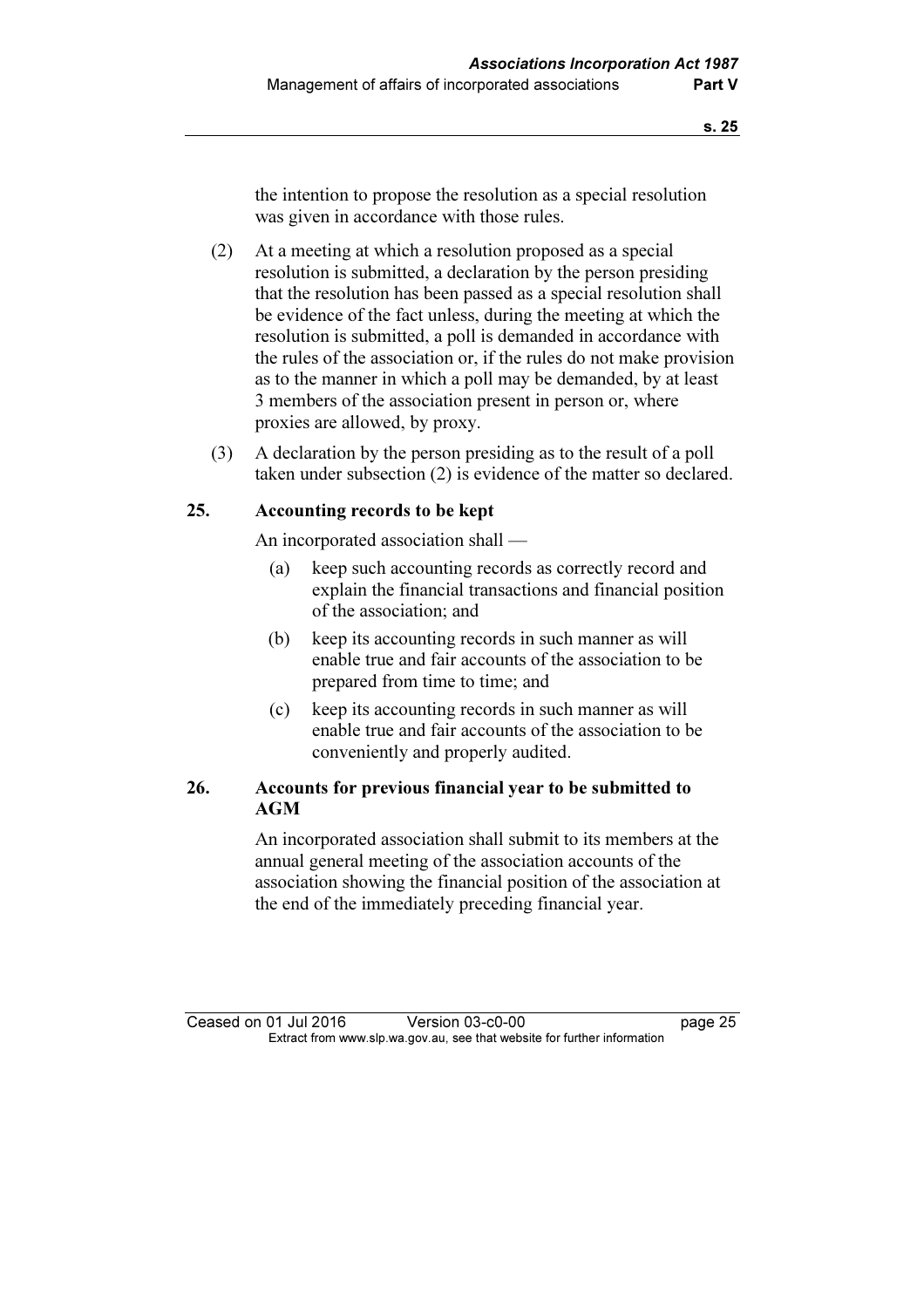#### 27. Register of members

 An incorporated association shall keep and maintain in an up to date condition a register of the members of the association and their postal or residential addresses and, upon the request of a member of the association, shall make the register available for the inspection of the member and the member may make a copy of or take an extract from the register but shall have no right to remove the register for that purpose.

#### 28. Rules to be available to members

 An incorporated association shall keep and maintain in an up to date condition the rules of the association and, upon the request of a member of the association, shall make available those rules for the inspection of the member and the member may make a copy of or take an extract from the rules but shall have no right to remove the rules for that purpose.

### 29. Record of office holders etc.

An incorporated association shall maintain a record of —

- (a) the names and residential or postal addresses of the persons who hold the offices of the association provided for by the rules of the association, including all offices held by the persons who constitute the committee of the association and persons who are authorised to use the common seal of the association; and
- (b) the names and residential or postal addresses of any persons who are appointed or act as trustees on behalf of the association,

 and the incorporated association shall, upon the request of a member of the association, make available the record for the inspection of the member and the member may make a copy of or take an extract from the record but shall have no right to remove the record for that purpose.

page 26 **Version 03-c0-00** As at 01 Jul 2016  $\mathbf{F}$  from which we be the website for further information for further information  $\mathbf{F}$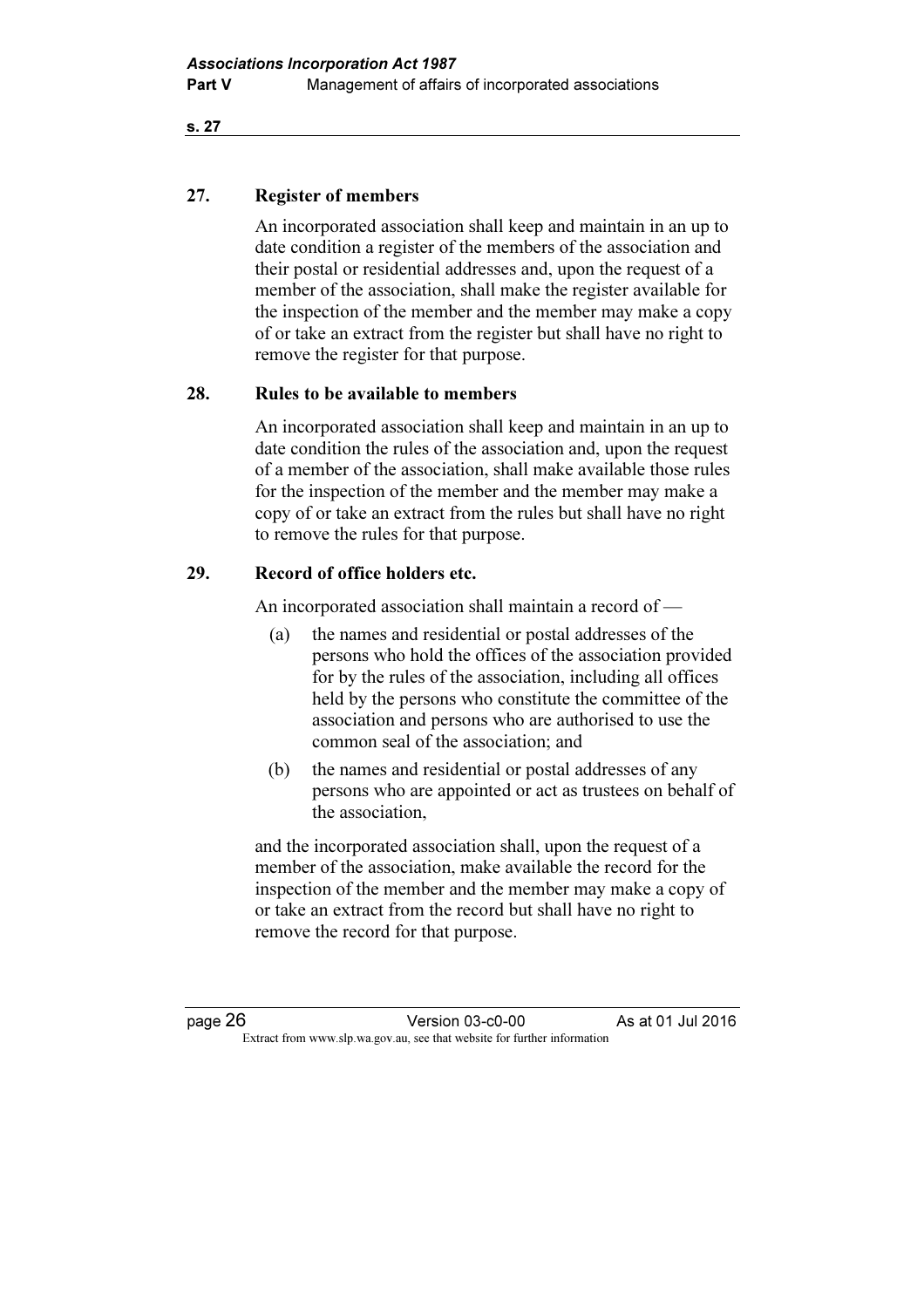# Part VI — Winding up and cancellation of incorporation

#### 30. Voluntary winding up

- (1) An incorporated association may be wound up voluntarily if the association is solvent and resolves by special resolution that it be wound up voluntarily.
- (2) The incorporated association shall cause a copy of a special resolution passed under subsection (1) to be lodged with the Commissioner within 14 days after the passing of the resolution.
- (3) Dissolution pursuant to the voluntary winding up of an incorporated association shall take effect —
	- (a) 7 days after the distribution of the surplus property is completed; or
	- (b) if there is no surplus property, 14 days after a copy of the resolution is lodged with the Commissioner.
- (4) The regulations may declare the winding up of an incorporated association under this section to be an applied Corporations legislation matter for the purposes of Part 3 of the Corporations (Ancillary Provisions) Act 2001 in relation to one or more of Parts 5.4 to 5.8 (winding up) of the Corporations Act 2001 of the Commonwealth, with any modifications that are specified in the declaration.

[Section 30 amended by No. 10 of 2001 s. 11(1); No. 20 of 2003 s. 4.]

#### 31. Winding up by Supreme Court

- (1) An incorporated association may be wound up by the Supreme Court if —
	- (a) the incorporated association was not at the time of incorporation eligible for incorporation under this Act; or

Ceased on 01 Jul 2016 Version 03-c0-00 page 27<br>Extract from www.slp.wa.gov.au, see that website for further information  $\mathbf{F}$  from which was the set that we besite for further information  $\mathbf{F}$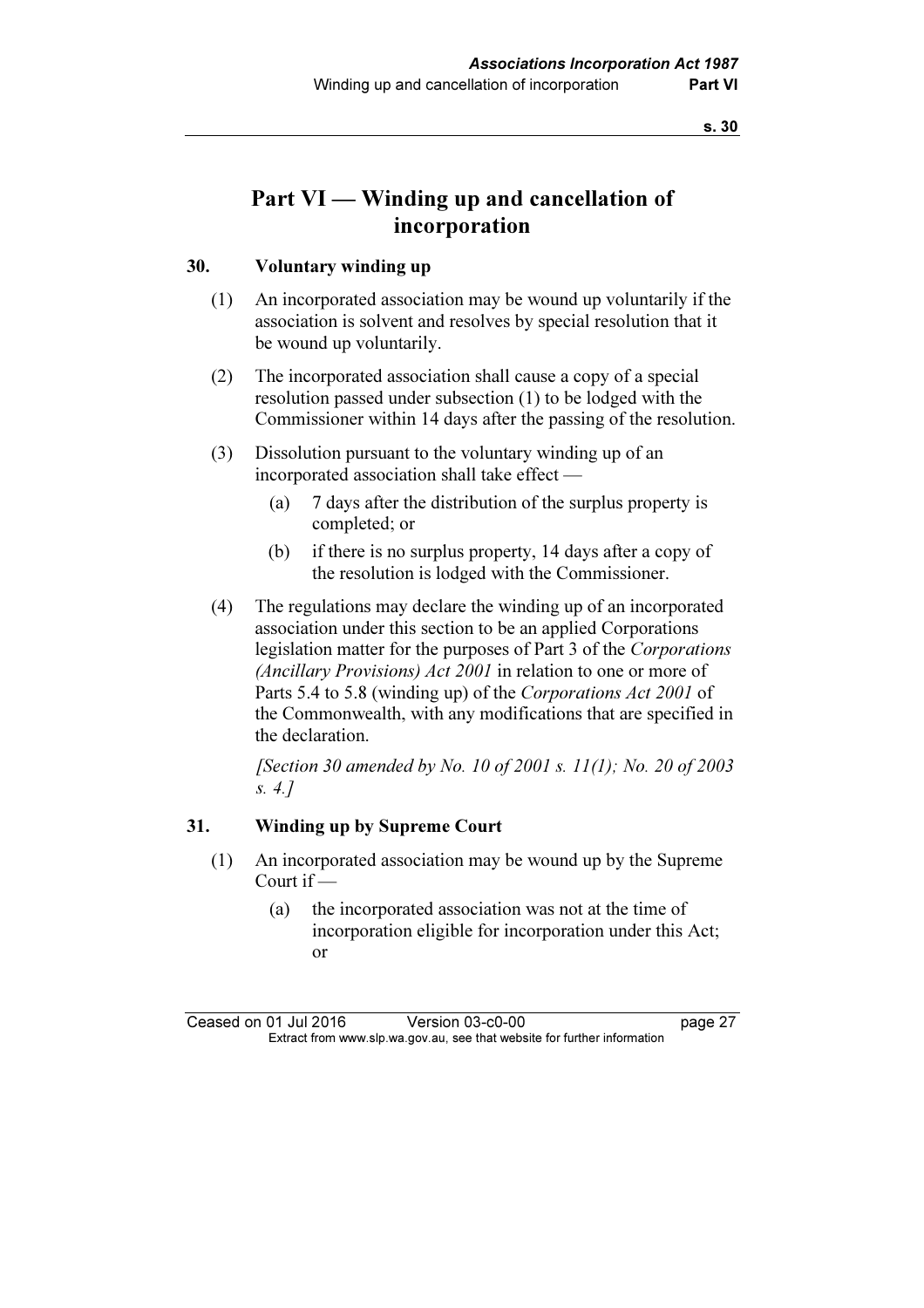| the incorporation of the association was obtained by |
|------------------------------------------------------|
| fraud or mistake; or                                 |

- (c) the incorporated association has fewer than 6 members; or
- (d) the incorporated association has been inoperative for not less than 12 months; or
- (e) the incorporated association is unable to pay its debts; or
- (f) the incorporated association has engaged in activities outside the scope of its purposes as specified in its rules or has ceased to pursue those purposes; or
- (g) the committee of the incorporated association has acted oppressively in relation to members; or
- (h) the incorporated association has refused or failed to remedy a contravention of this Act or the regulations within a reasonable period after notice of that contravention has been given to the association by the Commissioner; or
- (i) the incorporated association has, itself or as a trustee, traded or secured pecuniary profit for the members of the association; or
- (j) the incorporated association has by special resolution resolved that it be wound up by the Supreme Court; or
- (k) the Supreme Court is of the opinion that it is just and equitable that the incorporated association should be wound up.
- (2) An application to the Supreme Court for the winding up of an incorporated association shall be by petition presented by the incorporated association, a member of the incorporated association, the Commissioner, the Minister or, in the case of a petition based on subsection (1)(e), a creditor.
- (3) The winding up of an incorporated association by the Supreme Court (other than a voluntary winding up) is declared to be an applied Corporations legislation matter for the purposes of Part 3 of the Corporations (Ancillary Provisions) Act 2001 in

| page 28 | Version 03-c0-00                                                         | As at 01 Jul 2016 |
|---------|--------------------------------------------------------------------------|-------------------|
|         | Extract from www.slp.wa.gov.au, see that website for further information |                   |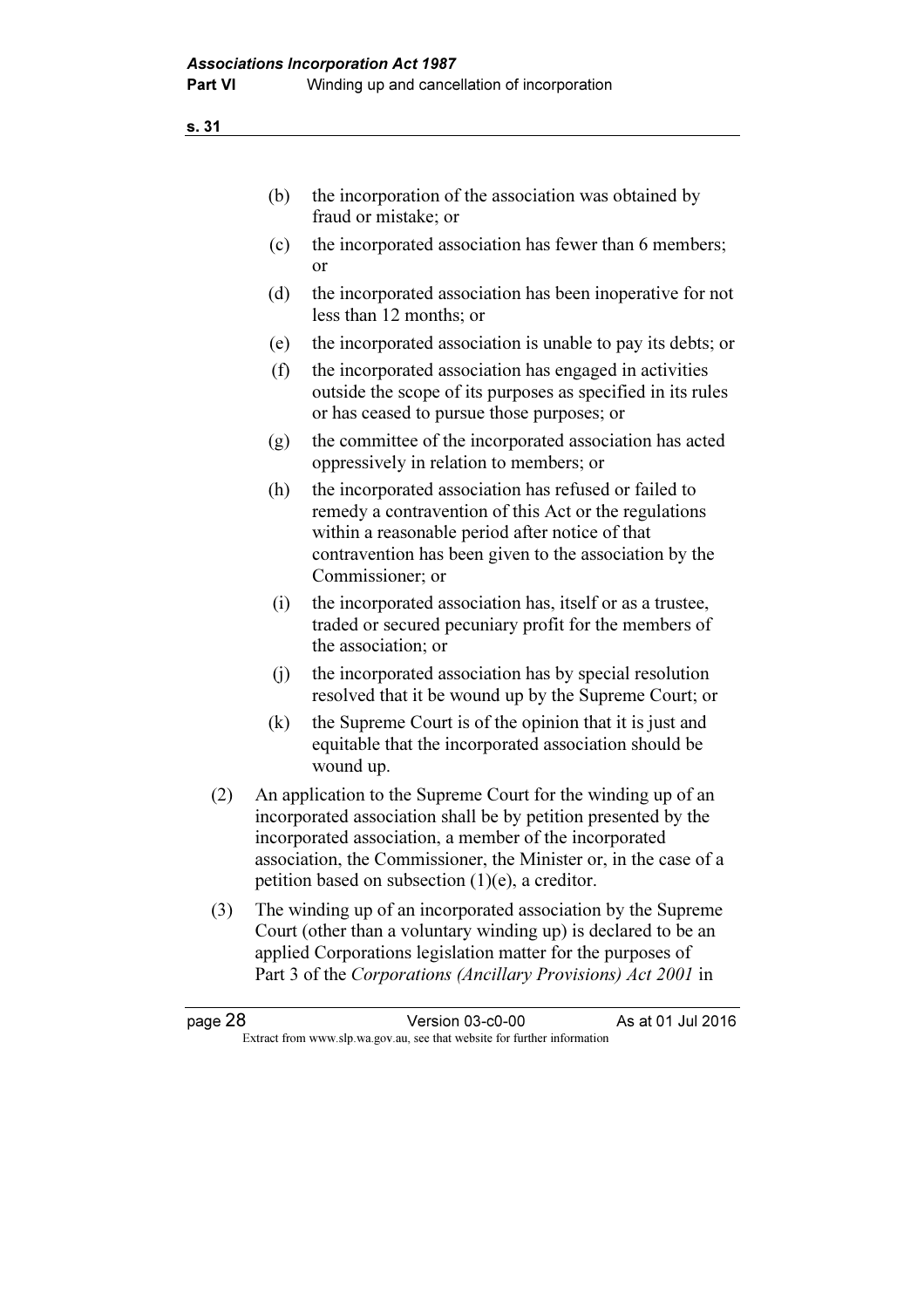relation to Part 5.7 (Winding up bodies other than companies) of the Corporations Act 2001 of the Commonwealth.

[Section 31 amended by No. 10 of 2001 s. 12.]

### 32. Corporations Act 2001 (Cwlth) Parts 5.4-5.8 modified

 The following modifications to the text of Parts 5.4 to 5.8 of the Corporations Act 2001 of the Commonwealth apply for the purposes of sections 30 and 31 —

- (a) a reference to a company is to be read as a reference to an incorporated association;
- (b) a reference in Part 5.7 to a Part 5.7 body is to be read as a reference to an incorporated association;
- (c) a reference to the directors of a company is to be read as a reference to the members of the committee of an incorporated association;
- (d) a reference to the secretary of a company is to be read as a reference to the secretary of an incorporated association or the person carrying out the functions ordinarily carried out by a secretary of an association;
- (e) a reference to the principal place of business of a company is to be read as a reference to the place where the secretary of an incorporated association resides;
- (f) a reference to ASIC is to be read as a reference to the Commissioner;
- (g) a reference to the Court is to be read as a reference to the Supreme Court.

[Section 32 inserted by No. 10 of 2001 s. 13; amended by No. 20 of 2003 s. 5.]

#### 33. Surplus property on winding up, distribution of

 (1) In this section a reference to the surplus property of an incorporated association is a reference to that property of the association remaining after satisfaction of the debts and

Ceased on 01 Jul 2016 Version 03-c0-00 page 29<br>Extract from www.slp.wa.gov.au, see that website for further information  $\mathbf{F}$  from which was the set that we besite for further information  $\mathbf{F}$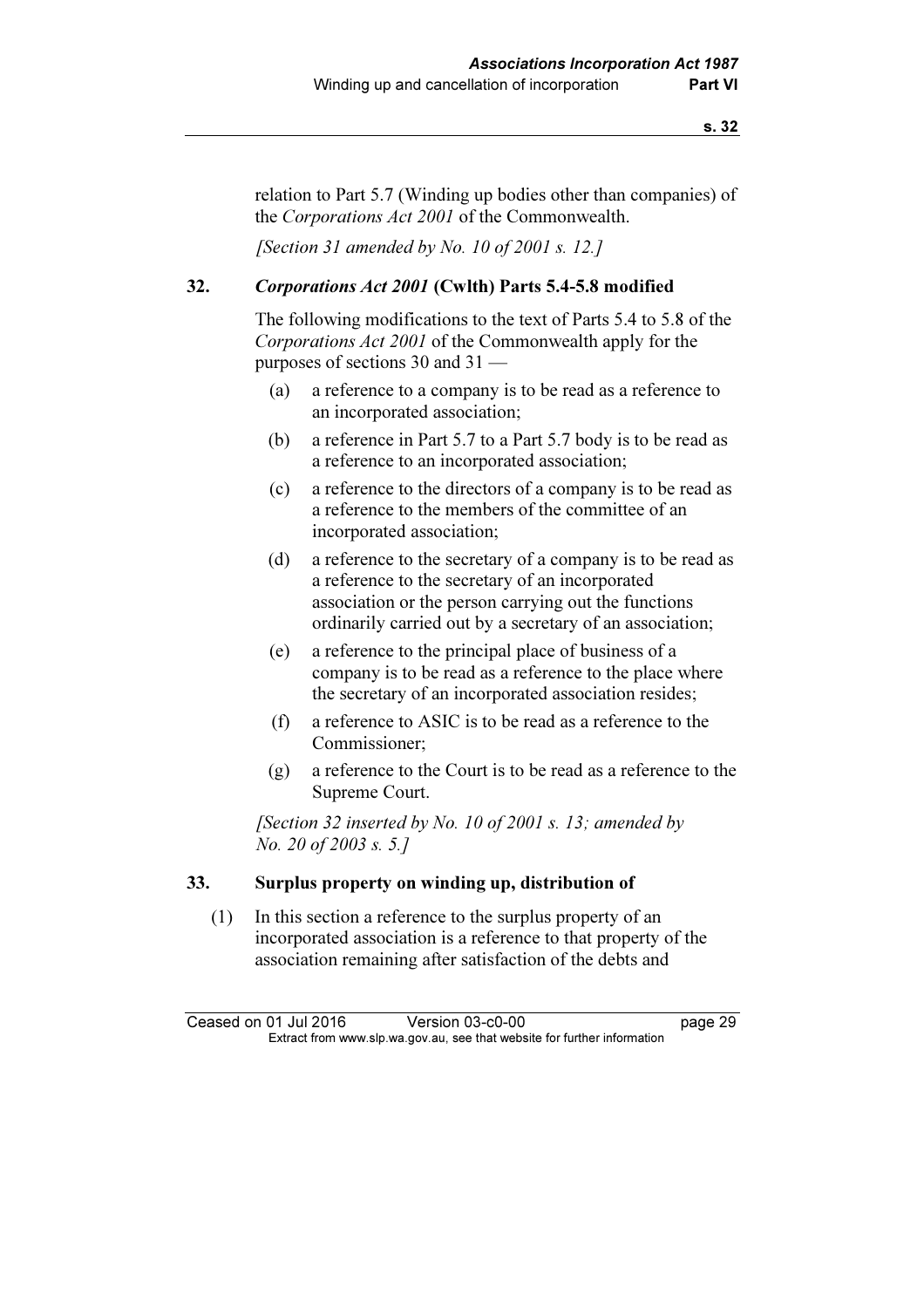liabilities of the association and the costs, charges and expenses of the winding up of the association.

- (2) Notwithstanding any Act or law to the contrary, it shall not be lawful for any part of the surplus property of an incorporated association to be distributed on the winding up of the association —
	- (a) among the members or former members of the association; or
	- (b) otherwise than to an incorporated association or for charitable purposes.
- (3) Prior to the winding up of an incorporated association, the association may by resolution of the members authorise and direct the committee to prepare a distribution plan for the distribution of the surplus property of the association.
- (4) A distribution plan shall be prepared in accordance with the provisions of the rules of the association relating to the distribution of surplus property upon a winding up (if any) or in accordance with such variation of those provisions as the Commissioner may approve in writing.
- (5) If there are no provisions in the rules of the incorporated association relating to the distribution of surplus property or those provisions are impractical in the circumstances, the committee shall prepare a distribution plan in accordance with any directions given by resolution of the members of the incorporated association or, if there is no such direction, as the committee considers just and equitable having regard to the objects or purposes of the association.
- (6) The committee shall lodge a distribution plan with the Commissioner and the Commissioner may give the committee directions as to the publication of notice of the distribution plan.
- (7) The committee
	- (a) shall not implement a distribution plan until one month after the day the plan is lodged with the Commissioner,

| page 30 | Version 03-c0-00                                                         | As at 01 Jul 2016 |  |
|---------|--------------------------------------------------------------------------|-------------------|--|
|         | Extract from www.slp.wa.gov.au, see that website for further information |                   |  |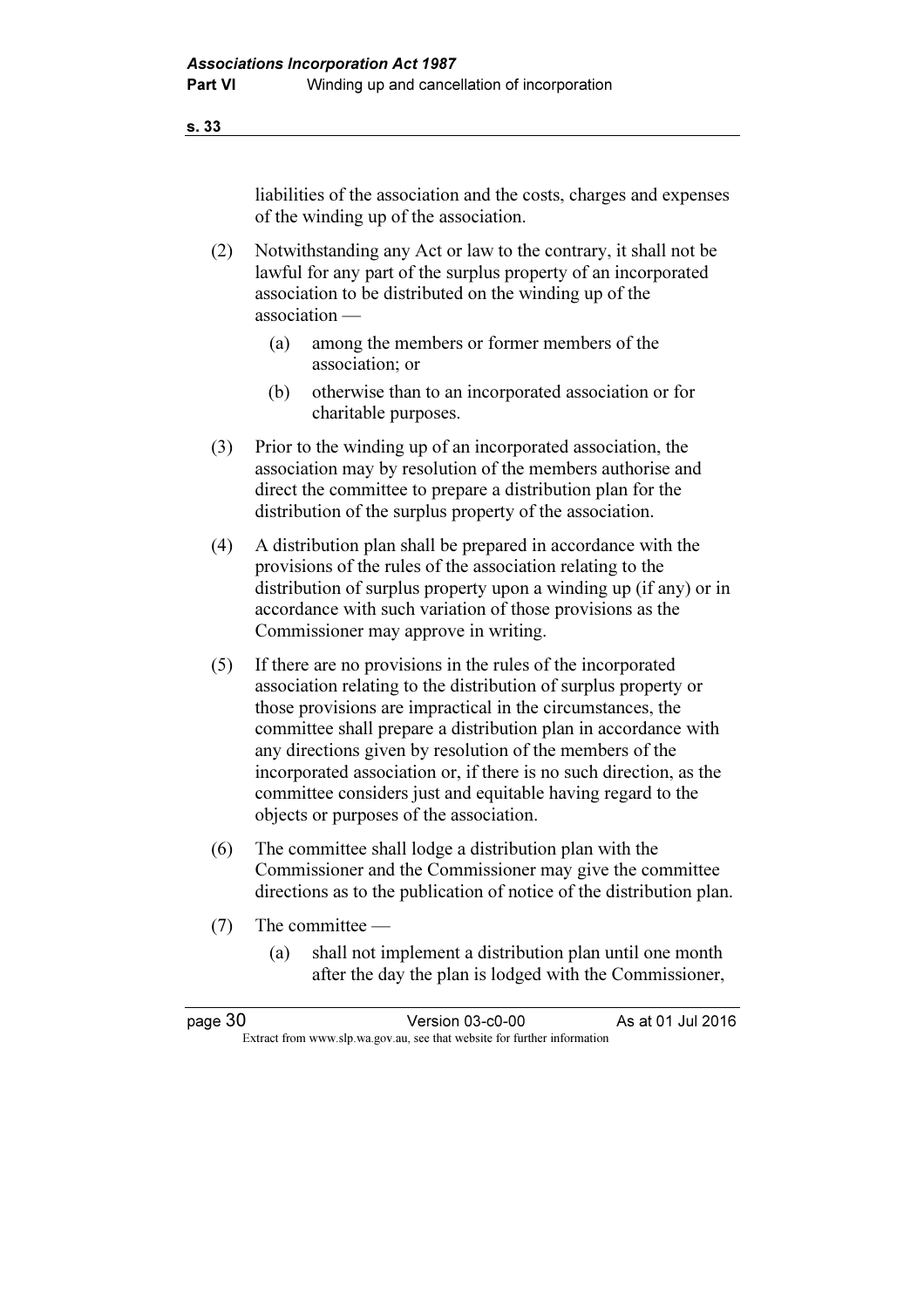or such longer period as in a particular case the Commissioner may direct; and

- (b) shall implement a distribution plan within one month after the expiry of the period applicable in the particular case under paragraph (a).
- (8) If the committee refuses or fails to implement a distribution plan within the period provided for by subsection (7), the Commissioner shall, unless he considers it unreasonable or impractical to do so, implement the distribution plan.
- (9) If the Commissioner considers that the implementation of the distribution plan would be unreasonable or impractical, the Commissioner shall so inform the committee and the committee may within one month lodge a revised distribution plan with the Commissioner.
- (10) If the Commissioner considers that the implementation of a revised distribution plan would be unreasonable or impractical or if the committee has failed to lodge a revised distribution plan with the Commissioner within one month of being informed of the Commissioner's opinion under subsection (9) or if the committee has failed to lodge a distribution plan with the Commissioner in accordance with subsection (6), the Commissioner shall so declare in writing and, subject to subsection (12) and section 36, shall after one month cause the surplus property to be credited to the Consolidated Account.
- (11) The Commissioner may appoint a person to act on his behalf for the purposes of implementing a distribution plan under subsection (8) or causing the surplus property to be credited to the Consolidated Account under subsection (10) and a person, so appointed, is entitled to be paid out of the property of the incorporated association his reasonable costs incurred in the exercise of his functions under this subsection.
- (12) A person who is aggrieved by a declaration made by the Commissioner under subsection (10) may apply to the Supreme Court for a review of the Commissioner's declaration and the

Ceased on 01 Jul 2016 Version 03-c0-00 page 31<br>Extract from www.slp.wa.gov.au, see that website for further information  $\mathbf{F}$  from which was the set that we besite for further information  $\mathbf{F}$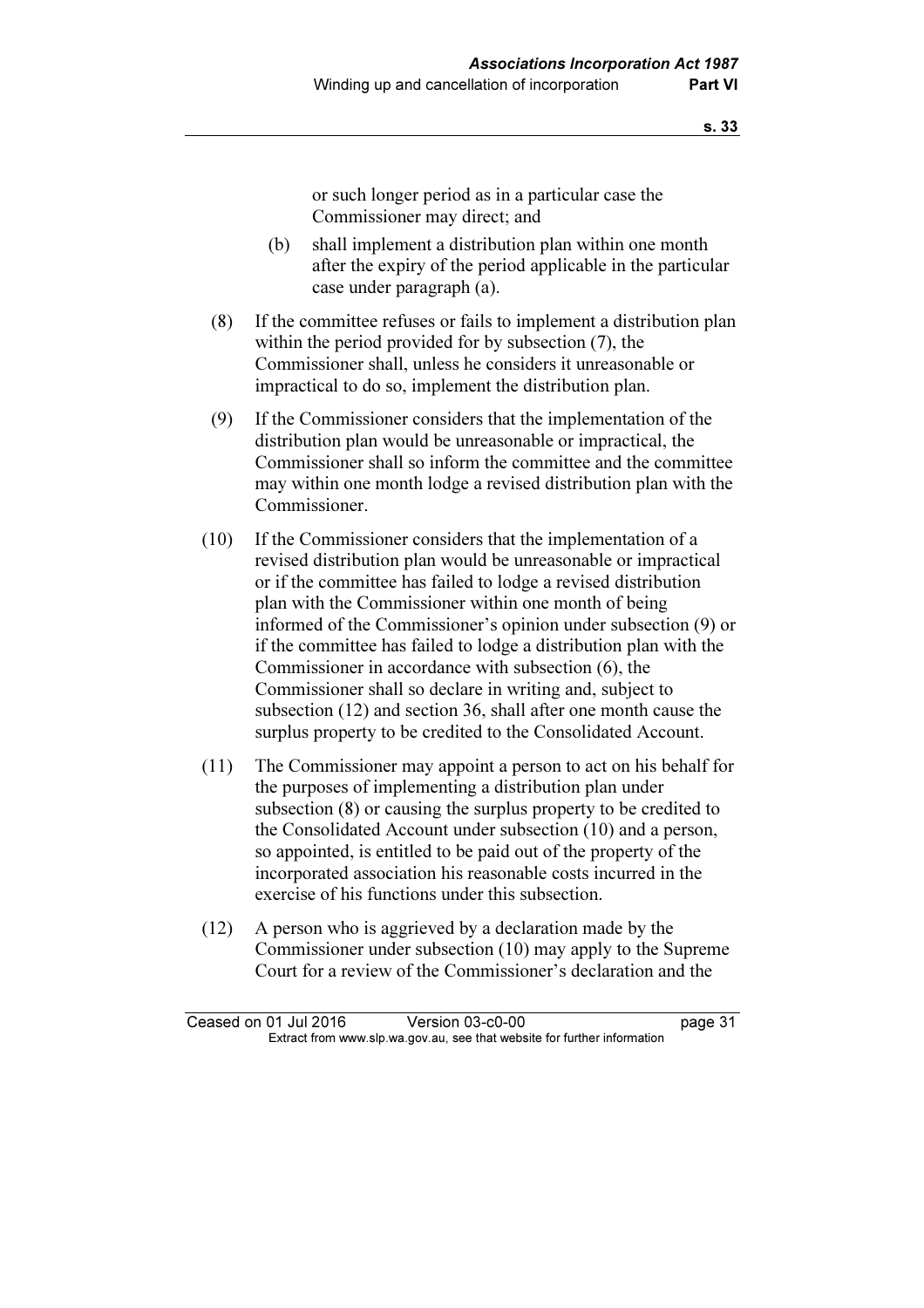Supreme Court may make such order as to the distribution of the surplus property of the association as the Court thinks just.

[Section 33 amended by No. 6 of 1993 s. 11; No. 49 of 1996 s. 64; No. 77 of 2006 s. 4.]

#### 34. Transfer of incorporated association's undertaking etc. to company etc. may be ordered in some cases

- (1) Where the Commissioner is of the opinion
	- (a) that an incorporated association has ceased to be an association eligible to be incorporated under this Act; or
	- (b) that the undertaking or operations of an incorporated association are being carried on by a body corporate incorporated under some other Act, or would more appropriately be carried on by such a body corporate,

 the Commissioner may give notice to the association under this section.

- (2) If, within 3 months of the date of a notice under subsection (1), the incorporated association requests the Commissioner to transfer its undertaking to a body corporate specified in the request, the Commissioner may, by order published in the Gazette, order that the undertaking of the association be transferred accordingly.
- (3) On the publication of an order under subsection  $(2)$ 
	- (a) the incorporated association is dissolved; and
	- (b) the property of the association becomes the property of the body corporate referred to in the order; and
	- (c) the rights and liabilities of the association (whether certain or contingent) become rights and liabilities of the body corporate referred to in the order.
- (4) The Registrar of Titles, the Registrar of Deeds and Transfers, the Commissioner, and any other person authorised by a written law to record and give effect to the registration of documents relating to transactions affecting any estate or interest in land or

| page 32 | Version 03-c0-00                                                         | As at 01 Jul 2016 |
|---------|--------------------------------------------------------------------------|-------------------|
|         | Extract from www.slp.wa.gov.au, see that website for further information |                   |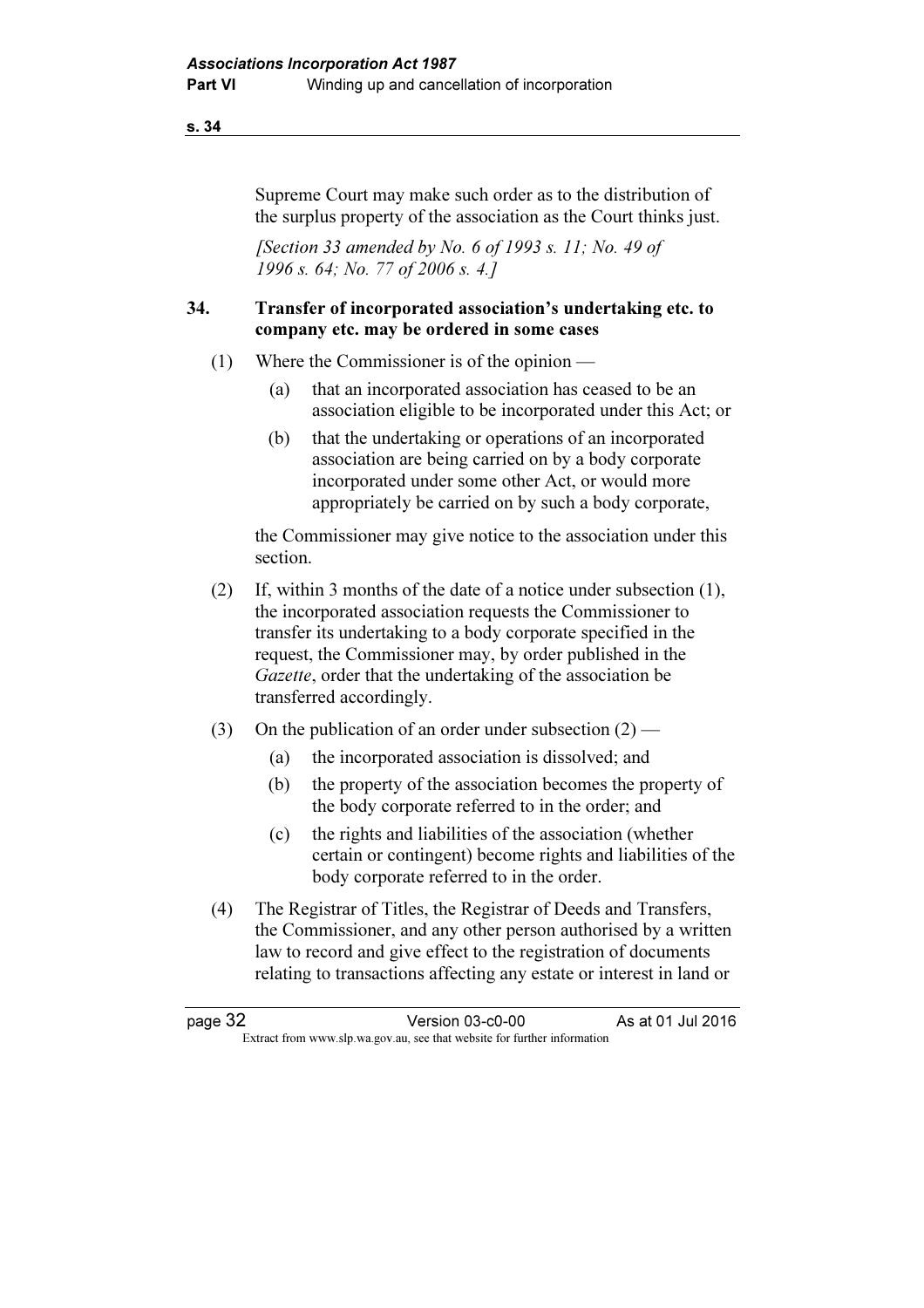other property, may take cognizance of an order made under this section and is empowered to record and register in the appropriate manner such matters as are necessary to give effect to such an order.

[Section 34 amended by No. 31 of 1997 s. 9; No. 47 of 2011] s. 16.]

#### 35. Cancelling incorporation, Commissioner's powers for

- (1) Where the Commissioner has reasonable cause to believe that an incorporated association —
	- (a) has been inoperative for the preceding 12 months; or
	- (b) has fewer than 6 members; or
	- (c) has no assets and the members have resolved to discontinue the activities of the association; or
	- (d) has resolved to wind up but no person is prepared to act as liquidator; or
	- (e) has not, within 3 months of notice being given to it by the Commissioner under section 34, requested the Commissioner to transfer its undertaking to another body corporate,

 the Commissioner may send, by certified post addressed to the association at the address which appears to the Commissioner to be the address of the association, and may, if he considers advertisement to be desirable, cause to be published in a newspaper circulating generally in the State, a notice stating the ground or grounds on which it is proposed to cancel the incorporation of the association and stating that, if a reply showing cause to the contrary is not received within 2 months after the date on which the notice is sent or published, whichever is the later, the incorporation of the association will be cancelled by the Commissioner under this section.

- $(2)$  Unless
	- (a) the Commissioner is satisfied, within 2 months after the date of sending or publishing a notice under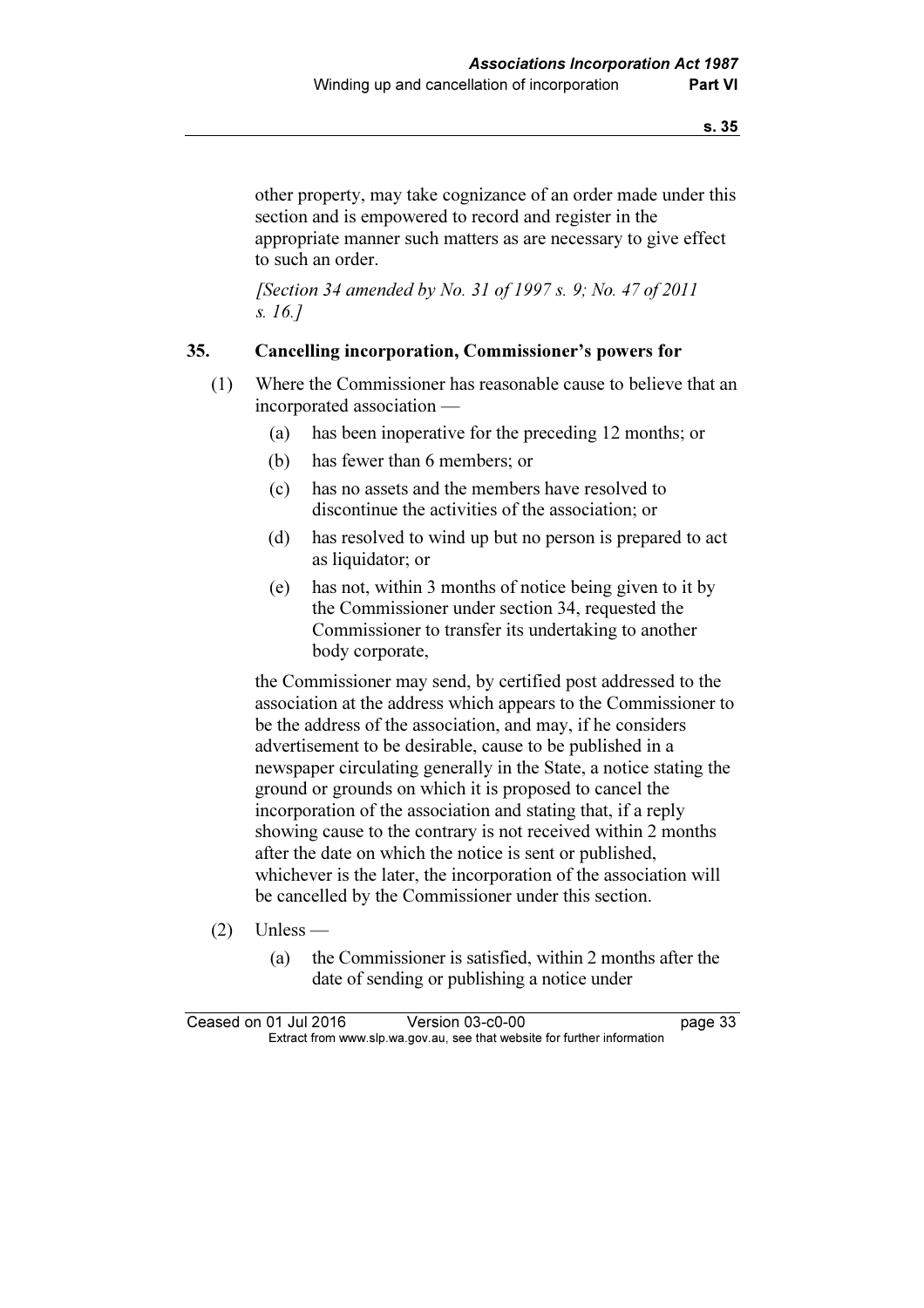subsection (1), whichever is the later, that cause has been shown to the effect that the incorporated association —

- (i) is operative; or
- (ii) has more than 5 members; or
- (iii) does not fall within subsection  $(1)(c)$ ,  $(d)$  or  $(e)$ ; or
- (b) the Supreme Court, on the application of an aggrieved person, otherwise orders,

 the Commissioner may cancel the incorporation of the association.

- (3) Where the Commissioner cancels the incorporation of an incorporated association under subsection (2), the Commissioner shall publish in the Gazette and send to the association notice of the cancellation.
- (4) If the Commissioner is satisfied that the incorporation of an incorporated association was cancelled as the result of an error on his part, the Commissioner may reinstate the incorporation of the association in which case the association shall be deemed to have continued in existence as if its incorporation had not been cancelled and the Commissioner shall publish in the Gazette notice of the reinstatement.
- (5) Where, before the Commissioner cancels the incorporation of an association under subsection (2), the incorporated association has commenced to be wound up under section 30 or 31
	- (a) the Commissioner may cancel the incorporation notwithstanding the commencement of the winding up; and
	- (b) the cancellation of the incorporation does not affect the winding up.

#### 36. Failure to implement distribution plan, consequences of

 (1) Where the committee of an incorporated association fails to implement a distribution plan when required to do so under

page 34 Version 03-c0-00 As at 01 Jul 2016  $\mathbf{F}$  from which we be the website for further information for further information  $\mathbf{F}$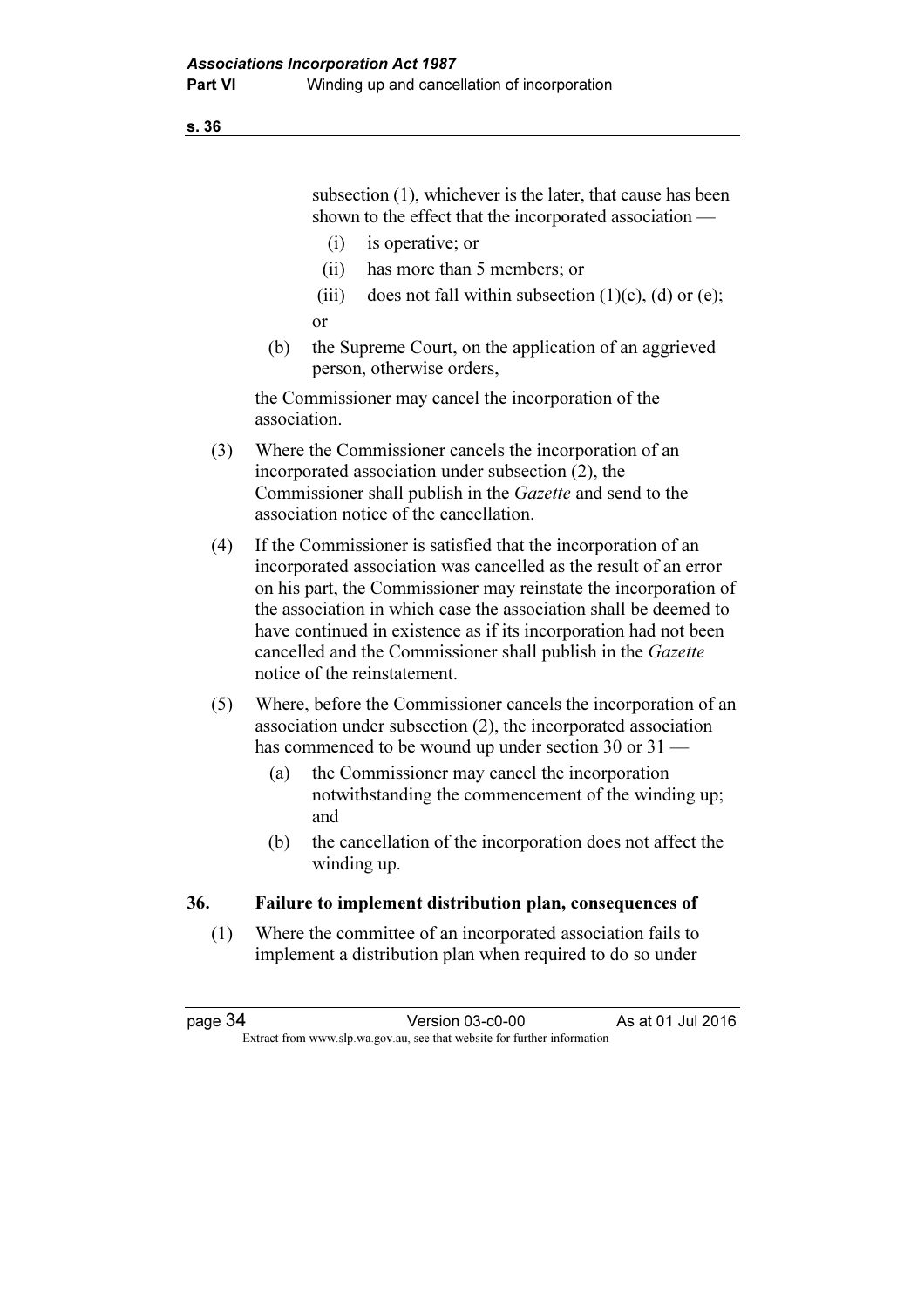section 33(7)(b) or the Commissioner has made a declaration under section 33(10) or the incorporation of an incorporated association (not being an incorporated association the winding up of which commenced before the cancellation) is cancelled under section 35 —

- (a) the property of the association vests in the Commissioner; and
- (b) subject to subsection (3), the Commissioner may give such directions as he thinks just for or with respect to the payment of the debts and liabilities of the association, the distribution of its property and the winding up of its affairs and —
	- (i) may appoint a person for the purpose of investigating the affairs of the association and attending to the realization of its property, payment of its debts, discharge of its liabilities, distribution of its property and winding up of its affairs; and
	- (ii) may do all such other acts and things as are reasonably necessary to be done for the purpose of the exercise of the Commissioner's powers under this section.
- (2) The Commissioner and a person appointed under subsection  $(1)(b)(i)$  are entitled to be paid out of the property of an incorporated association the reasonable costs incurred by the Commissioner and such a person in the exercise of their powers under this section in relation to the association.
- (3) Section 33 applies to and in respect of the vesting under this section of property of an incorporated association remaining after satisfaction of the debts and liabilities of the association and the payment of any amount under subsection (2) in the same way as that section applies to and in respect of the vesting of that property in a winding up of an incorporated association.

Ceased on 01 Jul 2016 Version 03-c0-00 page 35<br>Extract from www.slp.wa.gov.au, see that website for further information  $\mathbf{F}$  from which was the set that we besite for further information  $\mathbf{F}$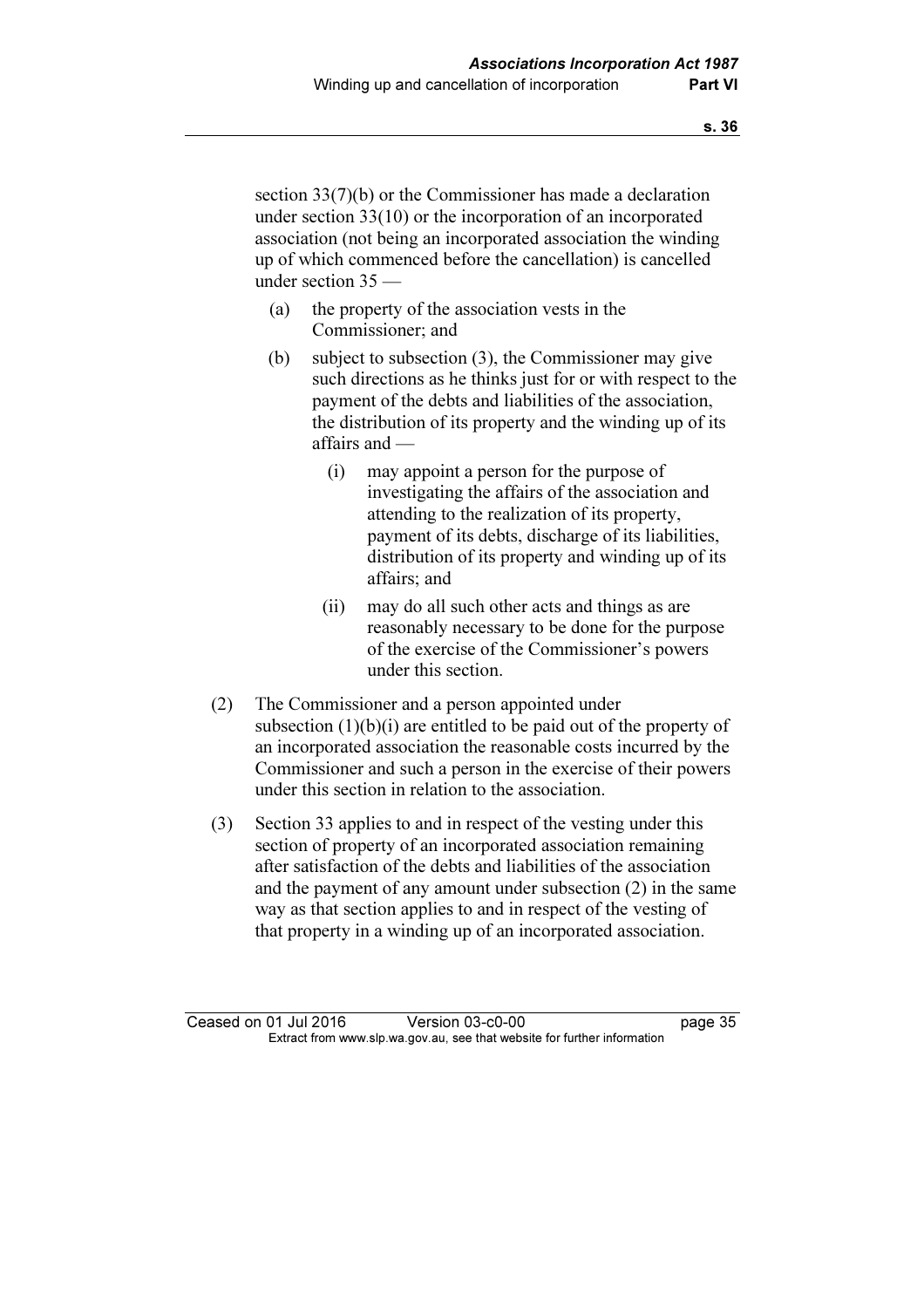# Part VII — Administration

### 37. Documents lodged with Commissioner, access to and retention of

- (1) The Commissioner shall in such manner as the Commissioner thinks fit keep a copy of the rules of each incorporated association, every alteration of the rules and every other document required by this Act to be lodged with the Commissioner.
- (2) A person may, on payment of the prescribed fee
	- (a) inspect any document lodged with the Commissioner for the purposes of this Act, not being a document that has been destroyed or otherwise disposed of; or
	- (b) obtain from the Commissioner a certified copy of, or extract from, any document lodged with the Commissioner under this Act.
- (3) If a reproduction or transparency of a document is produced for inspection, a person is not entitled under subsection (2) to require the production of the original.
- (4) A copy of or extract from any document lodged with the Commissioner for the purposes of this Act that is certified by the Commissioner to be a true copy or extract is in any proceedings admissible in evidence as of equal validity with the original document.
- (5) The Commissioner may, if in his opinion it is no longer necessary or desirable to retain it, destroy or dispose of any document, and any copy or transparency of such a document, lodged in respect of an incorporated association that for not less than 15 years has been dissolved.

#### 38. Evidentiary provisions

- (1) A certificate of the Commissioner to the effect
	- (a) that on a date specified in the certificate, a specified association was or was not an incorporated association;

page 36 Version 03-c0-00 As at 01 Jul 2016  $\mathbf{F}$  from which we be the website for further information for further information  $\mathbf{F}$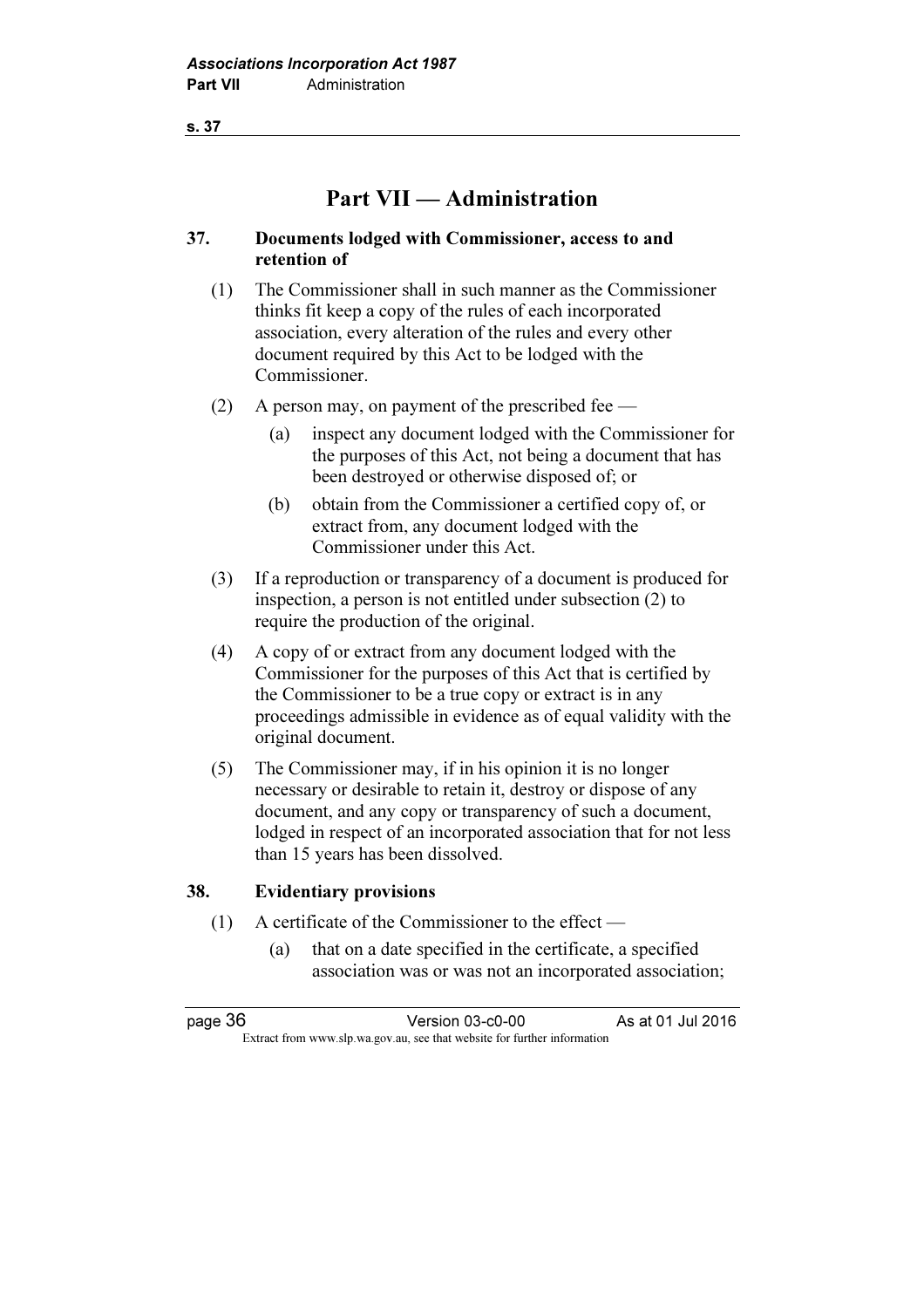- (b) that on a date specified in the certificate no incorporated association was incorporated under this Act by a name specified in the certificate;
- (c) that a requirement of this Act specified in the certificate —
	- (i) had or had not been complied with at a date or within a period so specified; or
	- (ii) had been complied with at a date so specified but not before that date;
- (d) that a copy of the rules of an incorporated association specified in the certificate is a true copy of those rules as lodged with the Commissioner at a date specified in the certificate,

is evidence of the matter or matters so specified.

 (2) A certificate of incorporation of an association issued under this Act is conclusive evidence of the incorporation of the association under this Act on the date specified in the certificate as the date of incorporation.

### 39. Investigation and audit of incorporated associations, Commissioner's powers as to

- (1) In this section, *records* includes
	- (a) any document, and other record of information; and
	- (b) invoices, receipts, orders for the payment of money, bills of exchange, promissory notes, vouchers and other documents of prime entry and also includes such working papers and other documents as are necessary to explain the methods and calculations by which accounts are made up,

however compiled, recorded or stored.

- (2) The powers of the Commissioner under subsection (3) or (4) shall not be exercised except in circumstances that relate to a matter that constitutes or may constitute —
	- (a) a contravention of, or failure to comply with, a provision of this Act or the regulations; or

Ceased on 01 Jul 2016 Version 03-c0-00 page 37<br>Extract from www.slp.wa.gov.au, see that website for further information  $\mathbf{F}$  from which was the set that we besite for further information  $\mathbf{F}$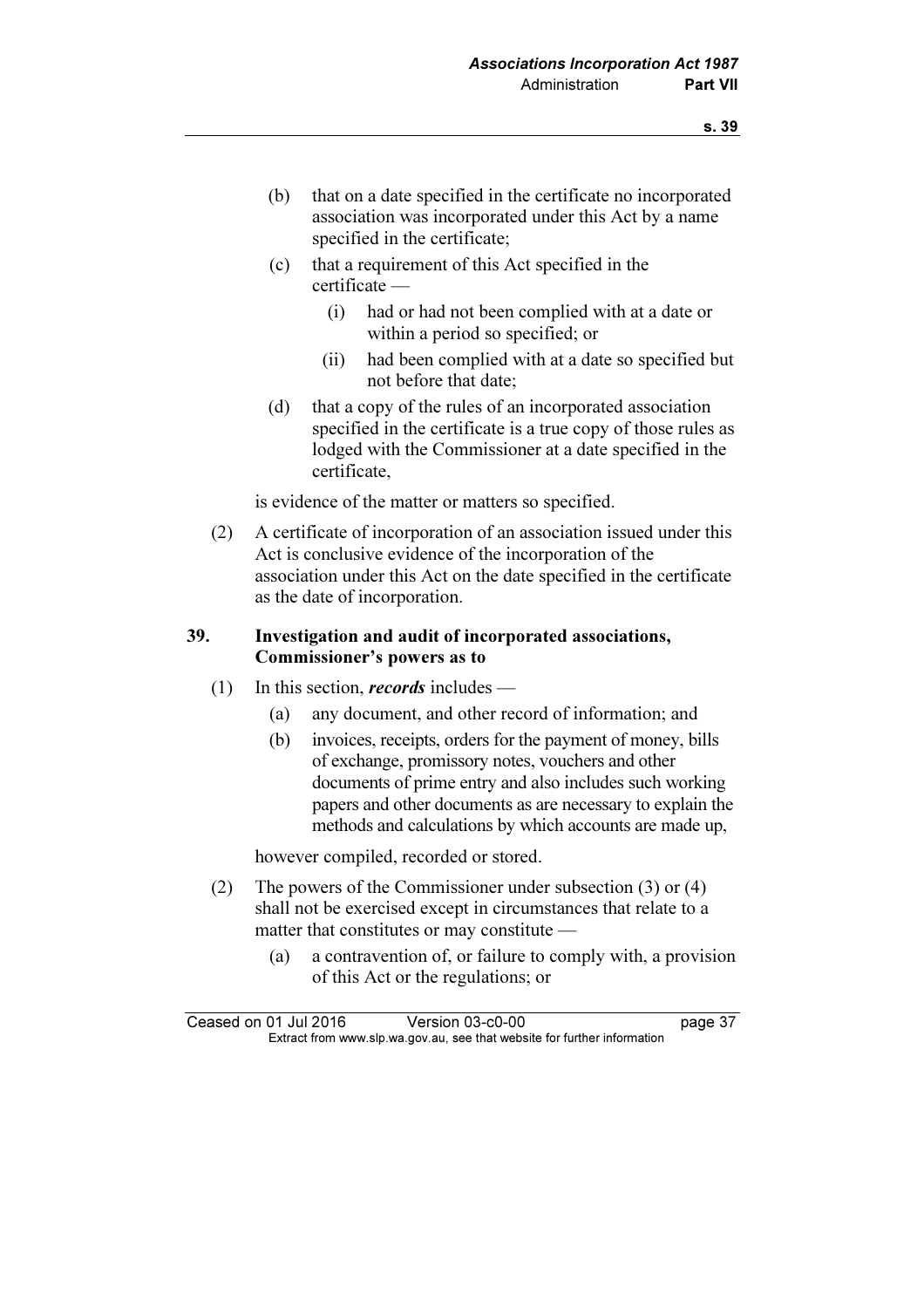- (b) an offence relating to an incorporated association that involves fraud or dishonesty or concerns the management of the affairs of the association.
- (3) The Commissioner may at any time, by notice in writing, give a direction to an incorporated association or a person who is or has been a member of the committee of, or an agent, banker, solicitor, auditor, trustee or other person acting in any capacity for or on behalf of an incorporated association (including an incorporated association that is in the course of being wound up or has been dissolved), requiring the production, at such time and place as are specified in the direction, of such records relating to the affairs of the association as are specified in the direction.
- (4) The Commissioner may, at any time by notice in writing, give a direction to an incorporated association or to a person who is or has been a member of the committee of an incorporated association requiring the production and delivery to the Commissioner, within such period as is specified in the direction, of a statement of the financial position of the association as at the end of the last preceding financial year, or as at some other date specified in the direction, audited by a registered company auditor within the meaning of the Corporations Act 2001 of the Commonwealth.
- (5) An incorporated association or other person shall not when required under subsection (3) to produce a record —
	- (a) refuse or neglect to produce the record; or
	- (b) produce a record that contains information that to the person's knowledge is false or misleading in a material particular, unless the person discloses that fact when producing the record.

Penalty: \$500.

 (6) It is a defence to any prosecution for refusal or neglect to produce a record required to be produced under subsection (3) if the person charged proves that the record has been destroyed or

s. 39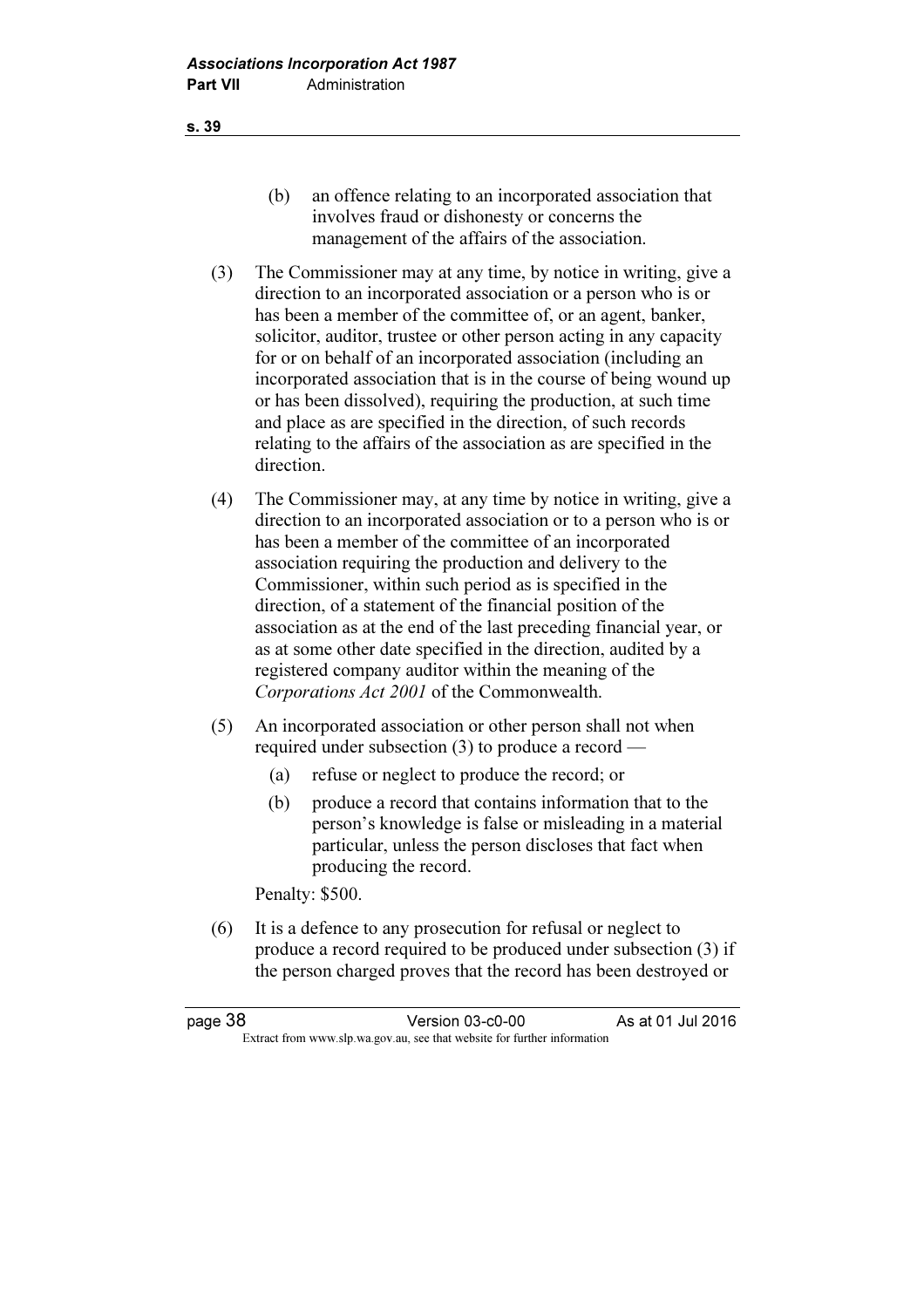disposed of in accordance with the provisions of this Act or the regulations.

 (7) An incorporated association or other person shall not when directed under subsection (4) to produce and deliver to the Commissioner an audited statement of the financial position of the incorporated association refuse or neglect without reasonable excuse to produce and deliver such a statement in accordance with the Commissioner's direction.

Penalty: \$500.

[Section 39 amended by No. 10 of 2001 s. 14.]

#### 39A. Commissioner, designation of

- (1) The Minister is required, by notice published in the Gazette, to designate a person who is an executive officer of the Department as the Commissioner for the purposes of this Act.
- (2) The Commissioner may be referred to by a title specified by the Minister by notice published in the Gazette.
- (3) In this section —

executive officer has the meaning given by section 3(1) of the Public Sector Management Act 1994.

[Section 39A inserted by No. 28 of 2006 s. 50.]

#### 39B. Delegation by Commissioner

- (1) The Commissioner may delegate to any other person employed in the Department any power or duty of the Commissioner under another provision of this Act.
- (2) The delegation must be in writing signed by the Commissioner.
- (3) A person to whom a power or duty is delegated under this section cannot delegate that power or duty.
- (4) A person exercising or performing a power or duty that has been delegated to the person under this section is to be taken to do so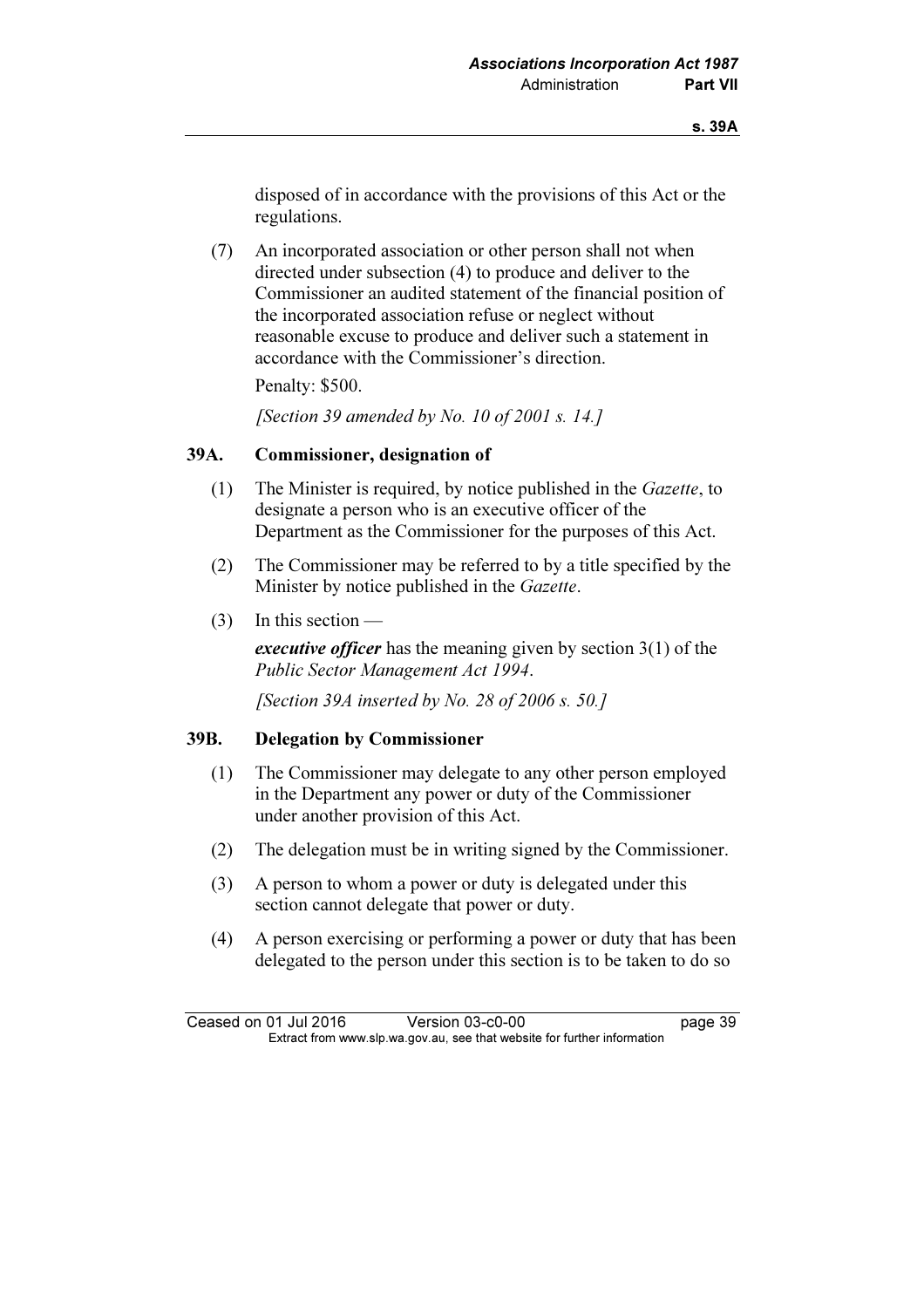#### s. 39C

in accordance with the terms of the delegation unless the contrary is shown.

 (5) Nothing in this section limits the ability of the Commissioner to perform a function through an officer or agent.

[Section 39B inserted by No. 28 of 2006 s. 50.]

#### 39C. Information officially obtained, misuse of

 (1) A person who misuses information obtained by reason of any function that person has, or at any time had, in the administration of this Act, or the repealed Act, commits an offence.

Penalty: \$20 000.

- (2) A person misuses information if it is, directly or indirectly, recorded, used, or disclosed to another person, other than —
	- (a) in the course of duty; or
	- (b) under this Act; or
	- (c) for the purposes of the investigation of any suspected offence or the conduct of proceedings against any person for an offence; or
	- (d) in a manner that could not reasonably be expected to lead to the identification of any person to whom the information refers; or
	- (e) with the consent of the person to whom the information relates, or each of them if there is more than one.
- $(3)$  In this section —

information means information concerning the affairs of a person.

[Section 39C inserted by No. 28 of 2006 s. 50.]

page 40 Version 03-c0-00 As at 01 Jul 2016<br>Extract from www.slp.wa.gov.au, see that website for further information  $\mathbf{F}$  from which we be the website for further information for further information  $\mathbf{F}$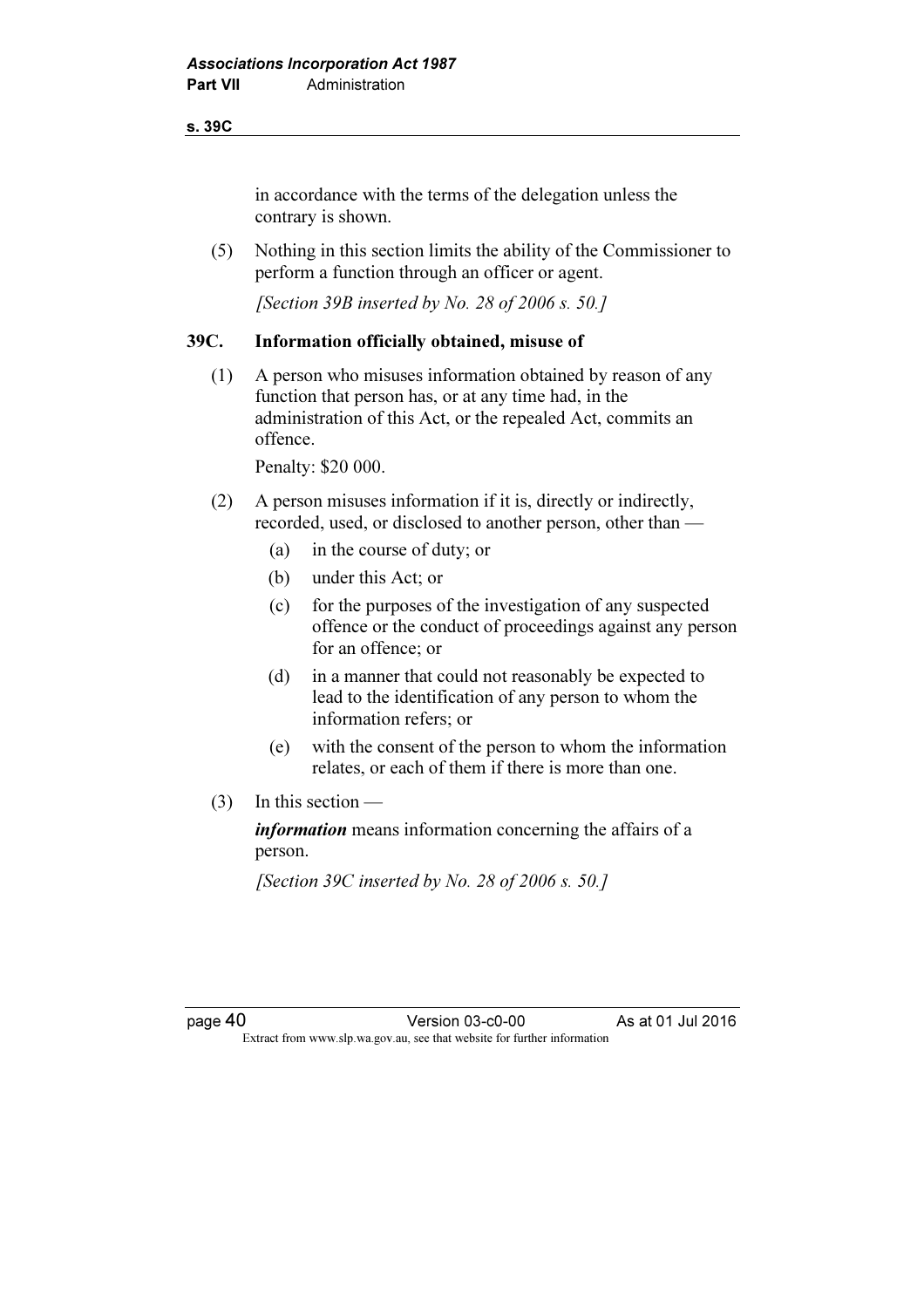#### 39D. Protection from personal liability

- (1) A person is not liable for anything that the person has, in good faith, done in the performance or purported performance of a function under this Act, or the repealed Act.
- (2) The State is also relieved of any liability that it might otherwise have had for another person having done anything as described in subsection (1).
- (3) The protection given by this section applies even though the thing done as described in subsection (1) may have been capable of being done whether or not this Act had been enacted.
- (4) In this section, a reference to the doing of anything includes a reference to an omission to do anything.

[Section 39D inserted by No. 28 of 2006 s. 50.]

#### 39E. Judicial notice

 All courts, judges and persons acting judicially shall take judicial notice of the official signature of every person who is for the time being and every person who has at any time been the Commissioner and of the fact that such person holds or has held such office.

[Section 39E inserted by No. 28 of 2006 s. 50.]

Ceased on 01 Jul 2016 Version 03-c0-00 page 41<br>Extract from www.slp.wa.gov.au, see that website for further information  $\mathbf{F}$  from which was the set that we besite for further information  $\mathbf{F}$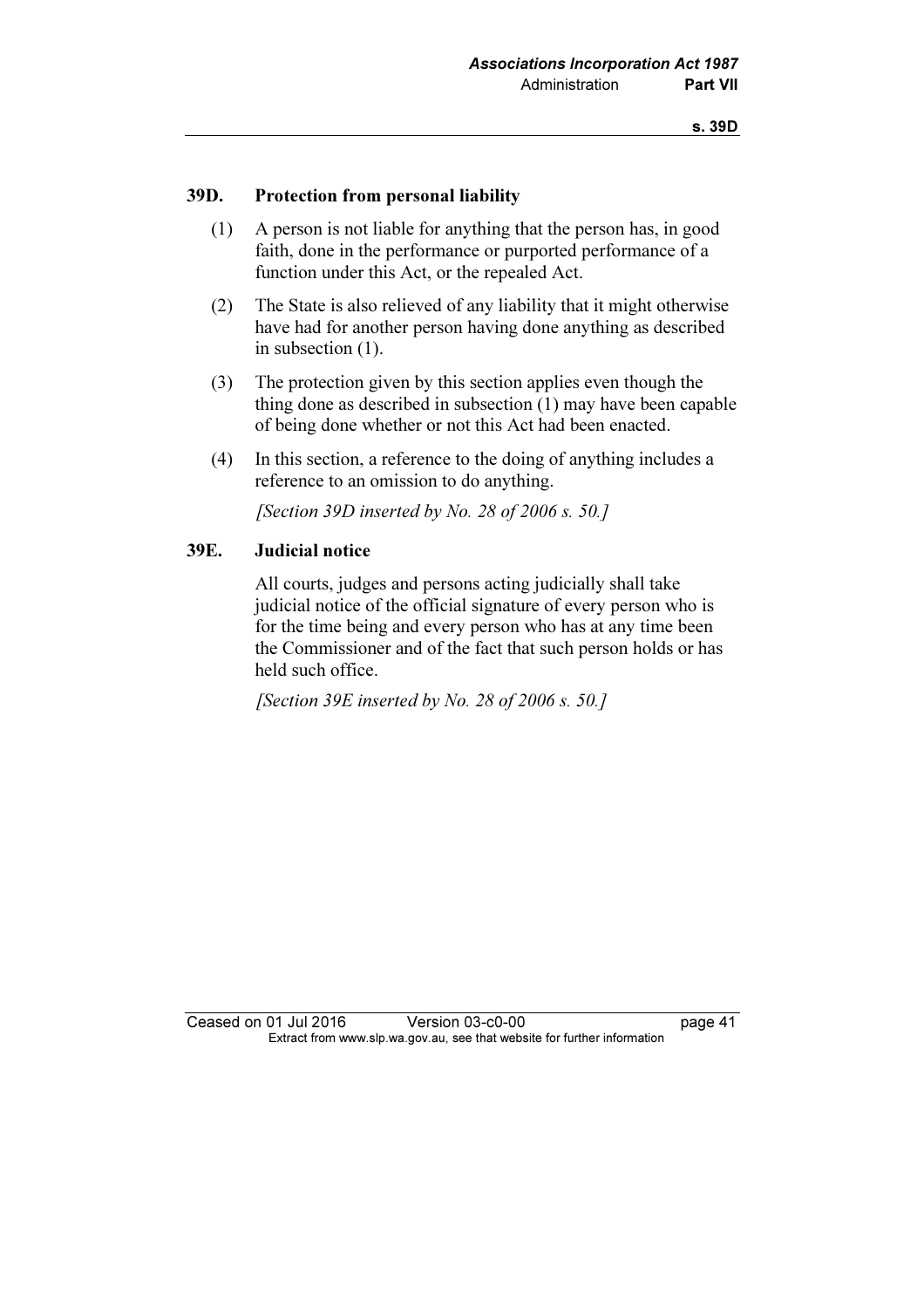# Part VIII — Miscellaneous

#### 40. Lodging notice of address for service

 An incorporated association may lodge with the Commissioner notice of an address or postal address for service of any process, notice or other document on the association.

#### 41. Service on incorporated association

 Service of any process, notice or other document may be effected upon an incorporated association —

- (a) by serving the process, notice or other document personally or by post on a member of the committee of the association; or
- (b) by leaving the process, notice or other document at, or by sending it by post to, the address for service (if any) last notified to the Commissioner under section 40; or
- (c) by leaving the process, notice or other document at the address of a member of the committee of the association with any person apparently over the age of 16 years.

#### 42. Committee members' responsibilities

 If a member of the committee of an incorporated association fails to take all reasonable steps to secure compliance by the association with its obligations under this Act, the member commits an offence and is liable to a fine of \$500.

#### 43. False or misleading statements in documents, offence

 Where in a document required by or for the purposes of this Act or lodged with or submitted to the Commissioner or in a document submitted to a meeting of members of an incorporated association, a person —

 (a) makes or authorises the making of a statement that to the person's knowledge is false or misleading in any material particular; or

| page 42 | Version 03-c0-00                                                         | As at 01 Jul 2016 |
|---------|--------------------------------------------------------------------------|-------------------|
|         | Extract from www.slp.wa.gov.au, see that website for further information |                   |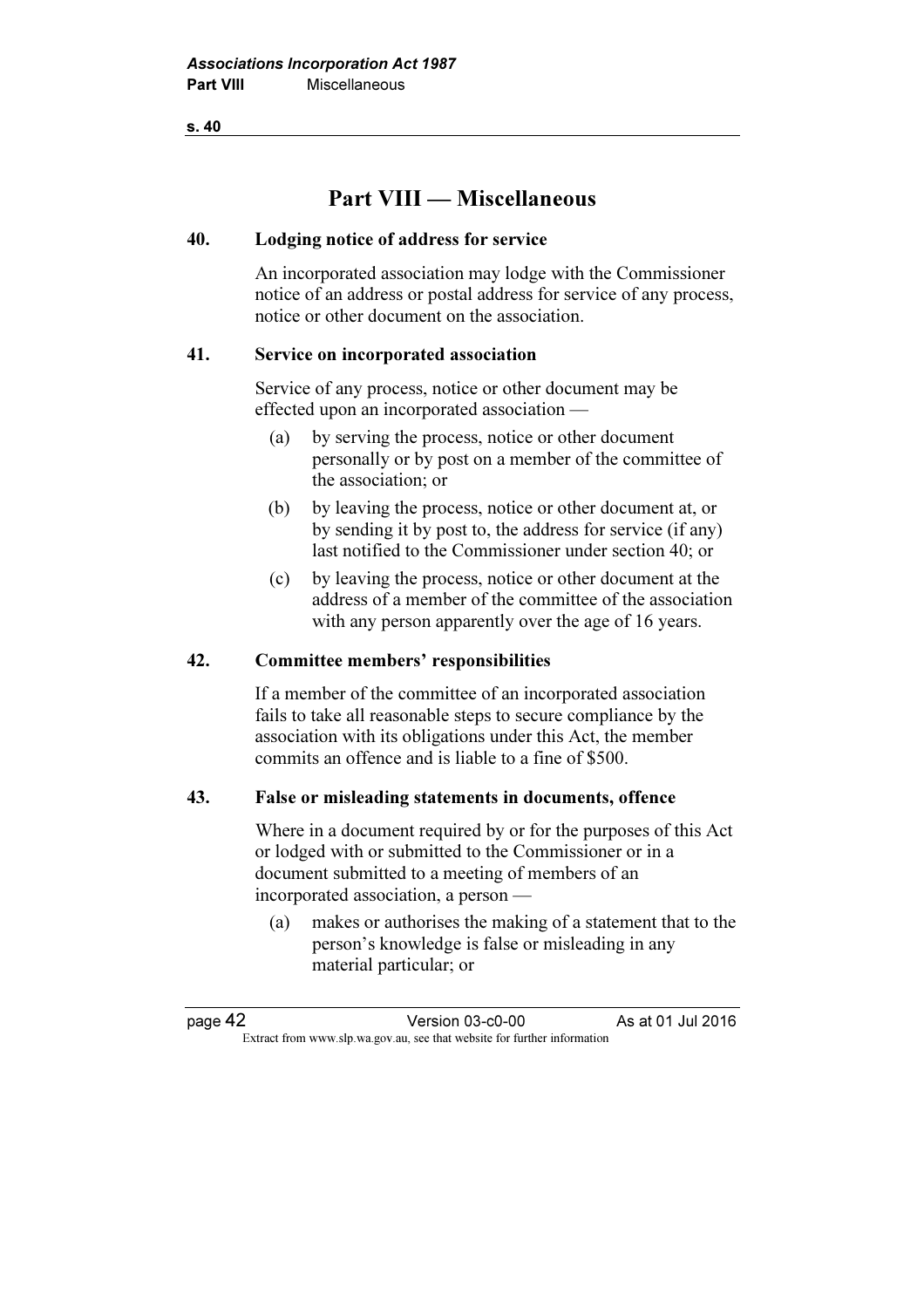(b) omits or authorises the omission of any matter or thing without which the document is to the person's knowledge misleading in any material respect,

the person commits an offence and is liable to a fine of \$500.

#### 44. Use of "Incorporated" restricted

 If a person carries on business or enters into a contract under any name or title of which "Incorporated" or any abbreviation of that word is the final word or abbreviation, the person is, unless incorporated under this Act or any other law, guilty of an offence.

Penalty: \$200.

#### 45. Document not lodged unless fee is paid

 Where a fee is payable to the Commissioner in respect of the lodging of a document with the Commissioner and the document is submitted for lodging without payment of the fee, the document shall be deemed not to have been lodged until the fee is paid.

#### 46. Regulations

 The Governor may make regulations prescribing all matters and things that by this Act are required or permitted to be prescribed or that are necessary or convenient to be prescribed for giving effect to this Act and in particular for and with respect to —

- (a) prescribing and providing for the payment of fees; and
- (b) prescribing forms under this Act and the respective purposes for which those forms are to be used.

#### 47. Repeal

The Associations Incorporation Act 1895 is repealed.

#### 48. Savings and transitional (Sch. 2)

Schedule 2 has effect.

[49. Omitted under the Reprints Act 1984 s.  $7(4)(e)$ .]

Ceased on 01 Jul 2016 Version 03-c0-00 page 43<br>Extract from www.slp.wa.gov.au, see that website for further information  $\mathbf{F}$  from which was the set that we besite for further information  $\mathbf{F}$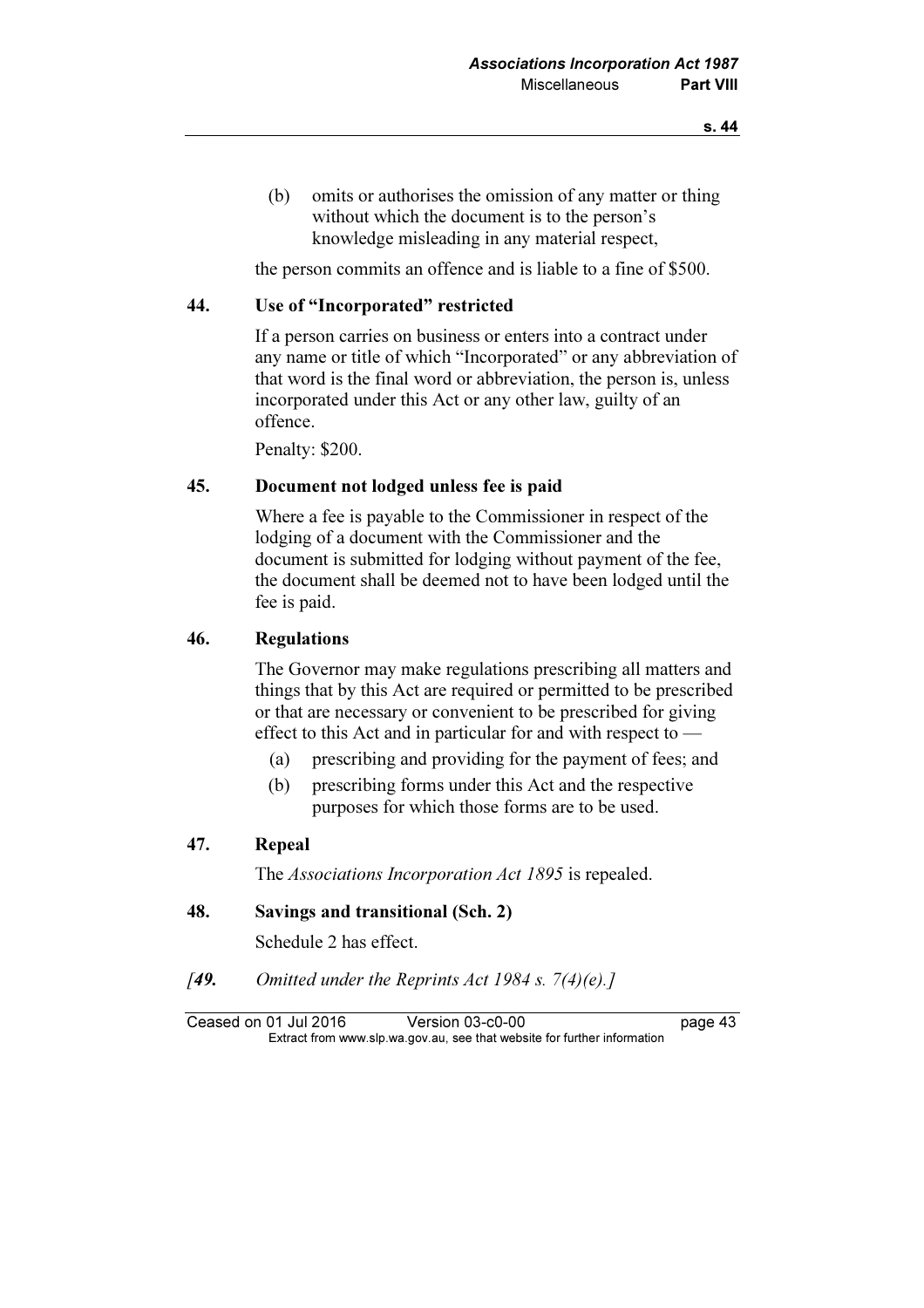# Schedule 1 — Matters to be provided for in rules of an incorporated association

[s. 16]

[Heading amended by No. 19 of 2010 s. 4.]

- 1. The name of the incorporated association.
- 2. The objects or purposes of the incorporated association, including a provision in, or substantially in, the following terms —

 The property and income of the association shall be applied solely towards the promotion of the objects or purposes of the association and no part of that property or income may be paid or otherwise distributed, directly or indirectly, to members of the association, except in good faith in the promotion of those objects or purposes.

- 3. The qualifications (if any) for membership of the incorporated association.
- 4. The register of members of the incorporated association.
- 5. The entrance fees, subscriptions and other amounts (if any) to be paid by members of the incorporated association.
- 6. The name, constitution, membership and powers of the committee or other body having the management of the incorporated association (in this clause referred to as the *committee*) and provision for —
	- (a) the election or appointment of members of the committee;
	- (b) the terms of office of members of the committee;
	- (c) the grounds on which, or reasons for which, the office of a member of the committee shall become vacant;
	- (d) the filling of casual vacancies occurring on the committee;
	- (e) the quorum and procedure at meetings of the committee.
- 7. The quorum and procedure at general meetings of members of the incorporated association.
- 8. The time within which, and manner in which, notices of general meetings and notices of motion are to be given, published or circulated.

page 44 Version 03-c0-00 As at 01 Jul 2016  $\mathbf{F}$  from which we be the website for further information for further information  $\mathbf{F}$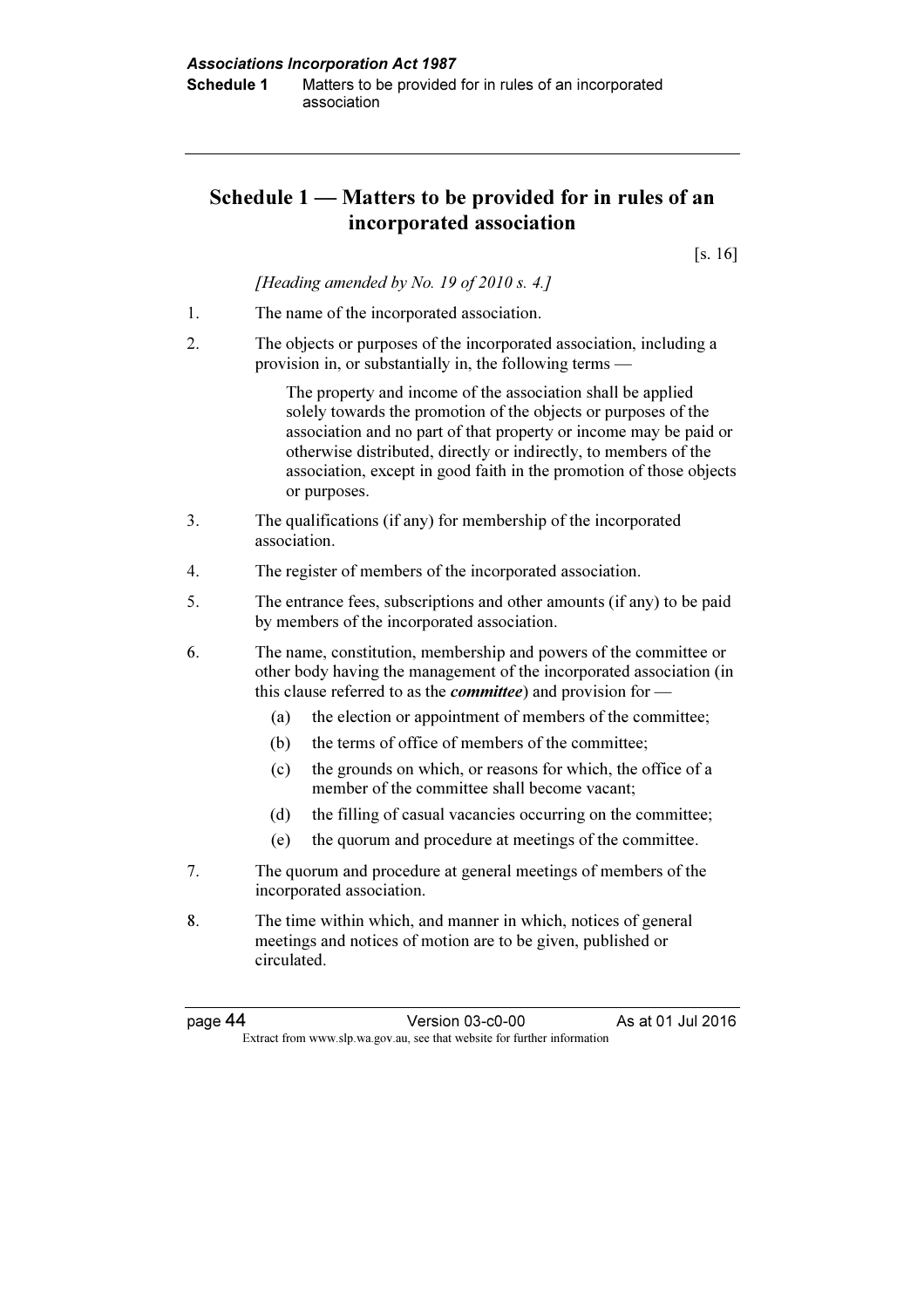- 9. The manner in which the funds of the association are to be controlled.
- 10. The intervals between general meetings of members of the incorporated association and the manner of calling general meetings.
- 11. The manner of altering and rescinding the rules and of making additional rules of the incorporated association.
- 12. Provisions for the custody and use of the common seal of the incorporated association.
- 13. The custody of records, books, documents and securities of the incorporated association.
- 14. The inspection by members of the incorporated association of records and documents of the incorporated association.

Ceased on 01 Jul 2016 Version 03-c0-00 page 45 Extract from www.slp.wa.gov.au, see that website for further information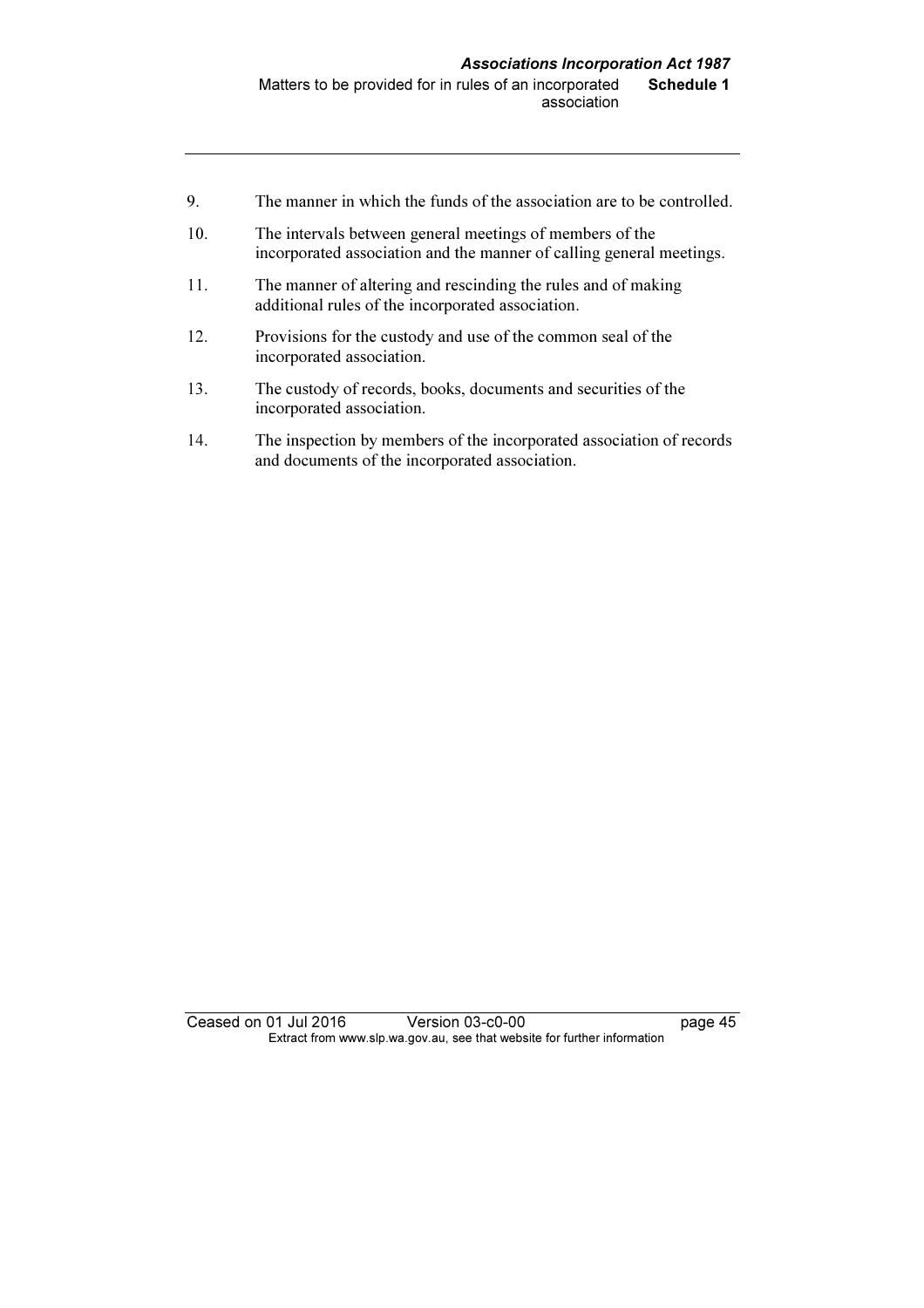### Schedule 2 — Savings and transitional provisions

[s. 48]

[Heading amended by No. 19 of 2010 s. 4.]

- 1. Every association that was, immediately before the commencement of this Act, an association incorporated under the repealed Act, shall, upon the commencement of this Act, be deemed to be an association incorporated under this Act, and the rules of the association shall, subject to alteration under this Act, be the rules of the association as registered at the commencement of this Act.
- 2. Where an application for the incorporation of an association was made under the repealed Act, but the association had not, as at the commencement of this Act, been incorporated, the proceedings for incorporation of the association may be continued and completed under the repealed Act as if this Act had not been enacted.
- 3. The statement of objects of an association incorporated under the repealed Act filed with the Commissioner shall upon the commencement of this Act be deemed to form part of the rules of the association as registered at the commencement of this Act.
- 4. Section 16 (which specifies matters to be provided for in the rules of an incorporated association) does not apply to any association that was immediately before the commencement of this Act incorporated under the repealed Act.

page 46 Version 03-c0-00 As at 01 Jul 2016 Extract from www.slp.wa.gov.au, see that website for further information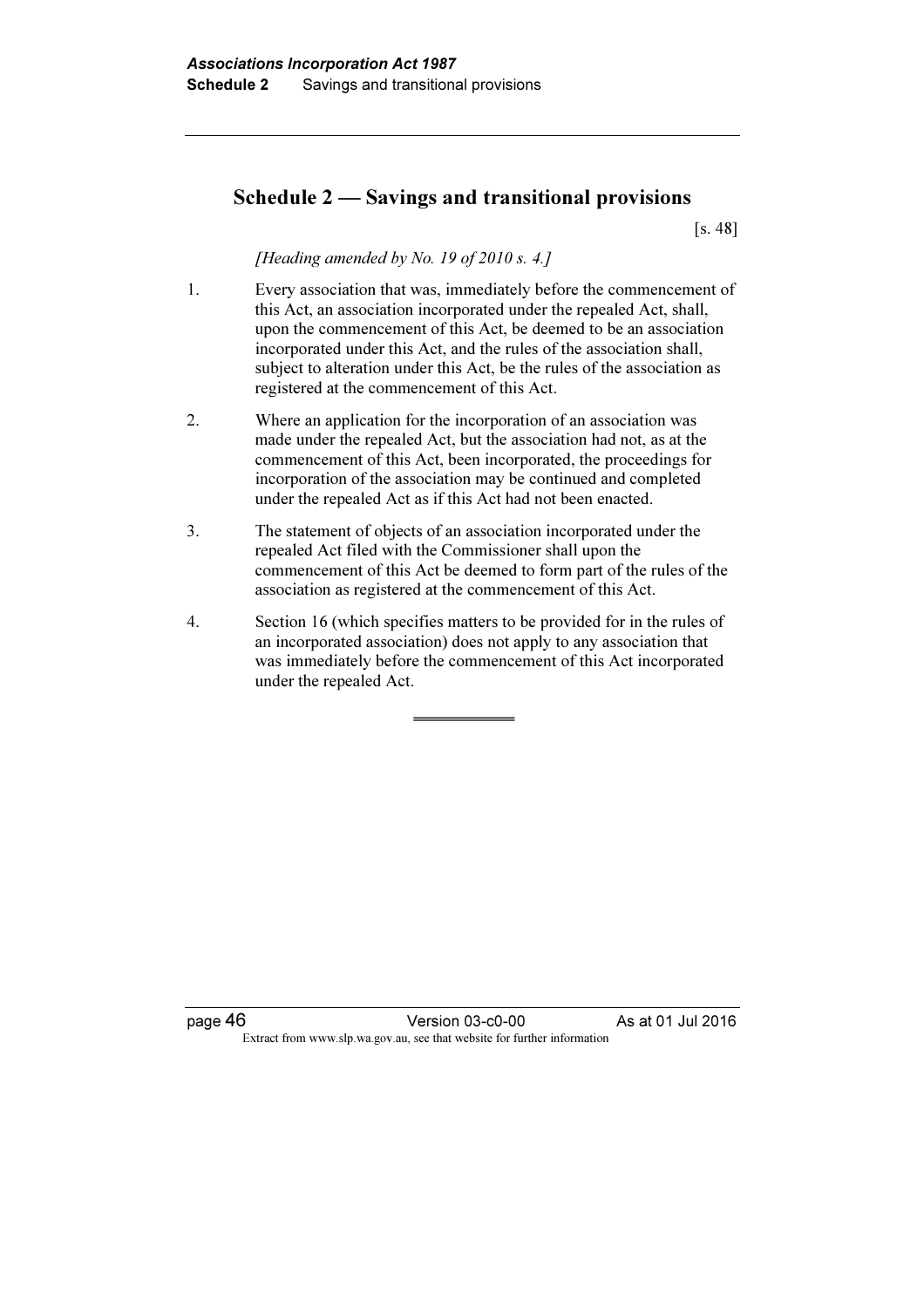### **Notes**

1 This is a compilation of the Associations Incorporation Act 1987 and includes the amendments made by the other written laws referred to in the following table <sup>1a</sup>. The table also contains information about any reprint.

#### Compilation table

| <b>Short title</b>                                                                                         | <b>Number</b><br>and year | Assent      | Commencement                                                                                                       |  |  |  |
|------------------------------------------------------------------------------------------------------------|---------------------------|-------------|--------------------------------------------------------------------------------------------------------------------|--|--|--|
| Associations Incorporation<br>Act 1987                                                                     | 59 of 1987                | 9 Nov 1987  | s. 1 and 2: 9 Nov 1987;<br>Act other than s. 1 and 2:<br>25 Jul 1988 (see s. 2 and<br>Gazette 24 Jun 1988 p. 1995) |  |  |  |
| Financial Administration<br><b>Legislation Amendment</b><br>Act 1993 s. 11                                 | 6 of 1993                 | 27 Aug 1993 | 1 Jul 1993 (see s. $2(1)$ )                                                                                        |  |  |  |
| <b>Industrial Relations</b><br>Legislation Amendment<br>and Repeal Act 1995<br>s. $67(3)$                  | 79 of 1995                | 16 Jan 1996 | 16 Jan 1996 (see s. $3(1)$ )                                                                                       |  |  |  |
| <b>Financial Legislation</b><br>Amendment Act 1996 s. 64                                                   | 49 of 1996                | 25 Oct 1996 | 25 Oct 1996 (see s. $2(1)$ )                                                                                       |  |  |  |
| Trustees Amendment<br>Act 1997 s. 18                                                                       | 1 of 1997                 | 6 May 1997  | 16 Jun 1997 (see s. 2 and<br>Gazette 10 Jun 1997 p. 2661)                                                          |  |  |  |
| Acts Amendment (Land<br>Administration) Act 1997<br>Pt. 7                                                  | 31 of 1997                | 3 Oct 1997  | 30 Mar 1998 (see s. 2 and<br>Gazette 27 Mar 1998 p. 1765)                                                          |  |  |  |
| Statutes (Repeals and<br>Minor Amendments)<br>Act (No. 2) 1998 s. 18                                       | 10 of 1998                | 30 Apr 1998 | 30 Apr 1998 (see s. $2(1)$ )                                                                                       |  |  |  |
| Reprint of the Associations Incorporation Act 1987 as at 20 Aug 1999 (includes<br>amendments listed above) |                           |             |                                                                                                                    |  |  |  |
| Corporations<br>(Consequential<br>Amendments) Act 2001<br>Pt. $4^2$                                        | 10 of 2001                | 28 Jun 2001 | 15 Jul 2001 (see s. 2 and<br>Gazette 29 Jun 2001 p. 3257<br>and Cwlth Gazette 13 Jul 2001<br>No. S285)             |  |  |  |
| Corporations<br>(Consequential<br>Amendments) Act<br>(No. 2) 2003 Pt. 2                                    | 20 of 2003                | 23 Apr 2003 | 15 Jul 2001 (see s. 2(1) and<br>Cwlth Gazette 13 Jul 2001<br>No. S285)                                             |  |  |  |

Ceased on 01 Jul 2016 Version 03-c0-00 page 47 Extract from www.slp.wa.gov.au, see that website for further information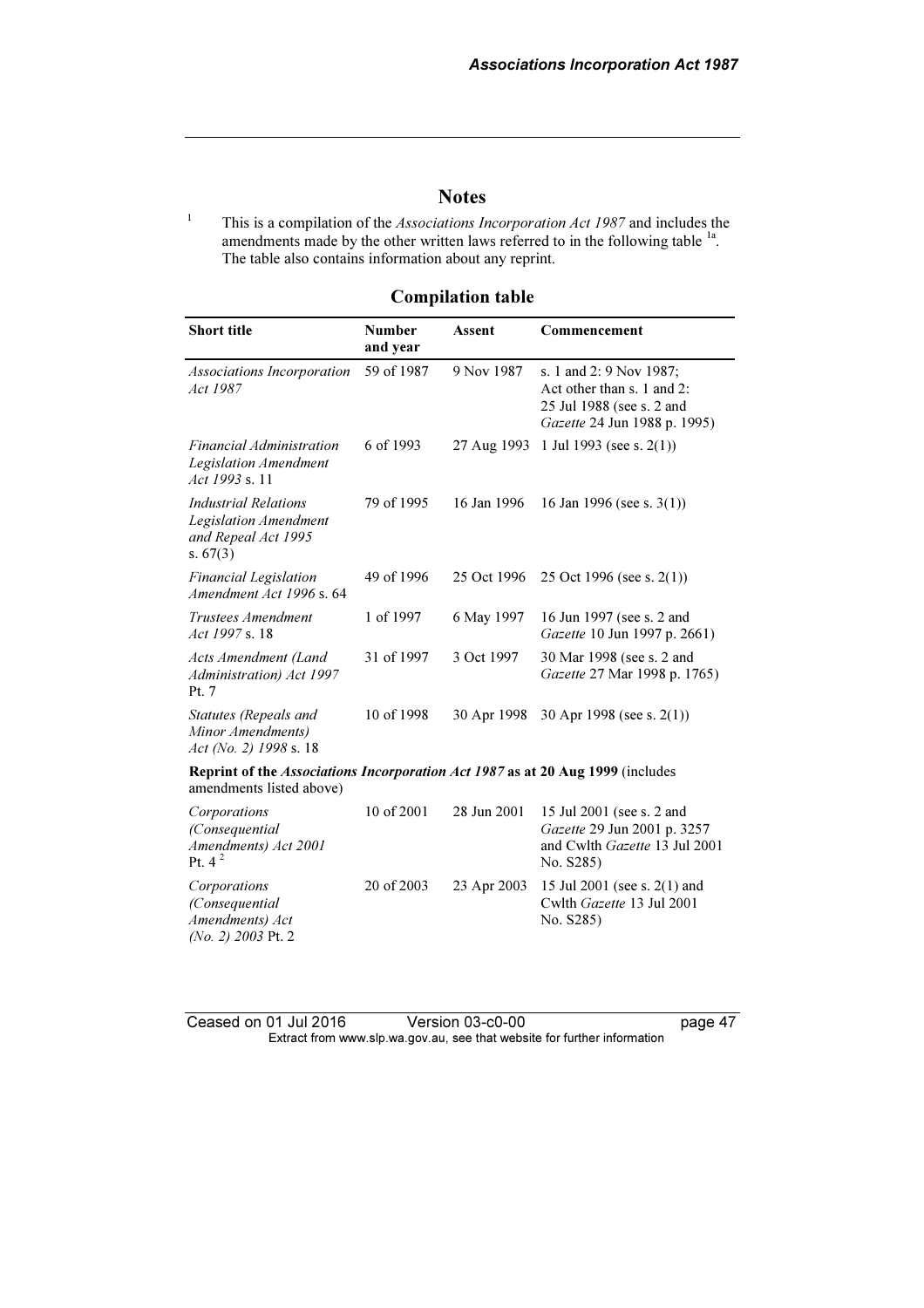| <b>Short title</b>                                                                                                    | <b>Number</b><br>and year | Assent      | Commencement                                                                                                                             |
|-----------------------------------------------------------------------------------------------------------------------|---------------------------|-------------|------------------------------------------------------------------------------------------------------------------------------------------|
| State Administrative<br>Tribunal (Conferral of<br>Jurisdiction) Amendment<br>and Repeal Act 2004<br>Pt. 2 Div. $10^3$ | 55 of 2004                | 24 Nov 2004 | 1 Jan 2005 (see s. 2 and <i>Gazette</i><br>31 Dec 2004 p. 7130)                                                                          |
| <b>Reprint 2: The Associations Incorporation Act 1987 as at 28 Oct 2005</b> (includes<br>amendments listed above)     |                           |             |                                                                                                                                          |
| Machinery of Government<br>(Miscellaneous<br>Amendments) Act 2006<br>Pt. 4 Div. 1                                     | 28 of 2006                | 26 Jun 2006 | 1 Jul 2006 (see s. 2 and Gazette<br>27 Jun 2006 p. 2347)                                                                                 |
| <b>Financial Legislation</b><br>Amendment and Repeal<br>Act $2006$ s. 4                                               | 77 of 2006                | 21 Dec 2006 | 1 Feb 2007 (see s. $2(1)$ and<br>Gazette 19 Jan 2007 p. 137)                                                                             |
| Standardisation of<br>Formatting Act 2010 s. 4                                                                        | 19 of 2010                | 28 Jun 2010 | 11 Sep 2010 (see s. $2(b)$ and<br>Gazette 10 Sep 2010 p. 4341)                                                                           |
| <i>Associations</i><br><b>Incorporation Amendment</b><br>(Transfer of<br>Incorporation) Act 2010                      | 55 of 2010                | 8 Dec 2010  | s. 1 and 2: 8 Dec 2010<br>(see s. $2(a)$ );<br>Act other than s. 1 and 2:<br>26 Feb 2011 (see s. 2(b) and<br>Gazette 25 Feb 2011 p. 651) |
| Statutes (Repeals and<br>Minor Amendments)<br>Act 2011 s. 16                                                          | 47 of 2011                | 25 Oct 2011 | 26 Oct 2011 (see s. $2(b)$ )                                                                                                             |

Reprint 3: The Associations Incorporation Act 1987 as at 10 Feb 2012 (includes amendments listed above)

This Act was repealed by the Associations Incorporation Act 2015 s. 185 (No. 30 of 2015) as at 1 Jul 2016 (see s. 2(b) and Gazette 24 Jun 2016 p. 2291-2)

2 The Corporations (Consequential Amendments) Act 2001 s. 11(2) reads as follows:

> (2) Regulations (the *old regulations*) made under section 30(4) (the old provision) of the Associations Incorporation Act 1987 as in force immediately before the commencement of subsection (1) of this section continue in force, despite the repeal of the old provision, until regulations are made under section 30(4) of the Associations Incorporation Act 1987 as in force immediately after the commencement of subsection (1) of this section, and any winding up commenced under the old regulations is to be dealt with under the provisions applied by those old regulations.

| page 48 |  |
|---------|--|
|---------|--|

page 48 Version 03-c0-00 As at 01 Jul 2016 Extract from www.slp.wa.gov.au, see that website for further information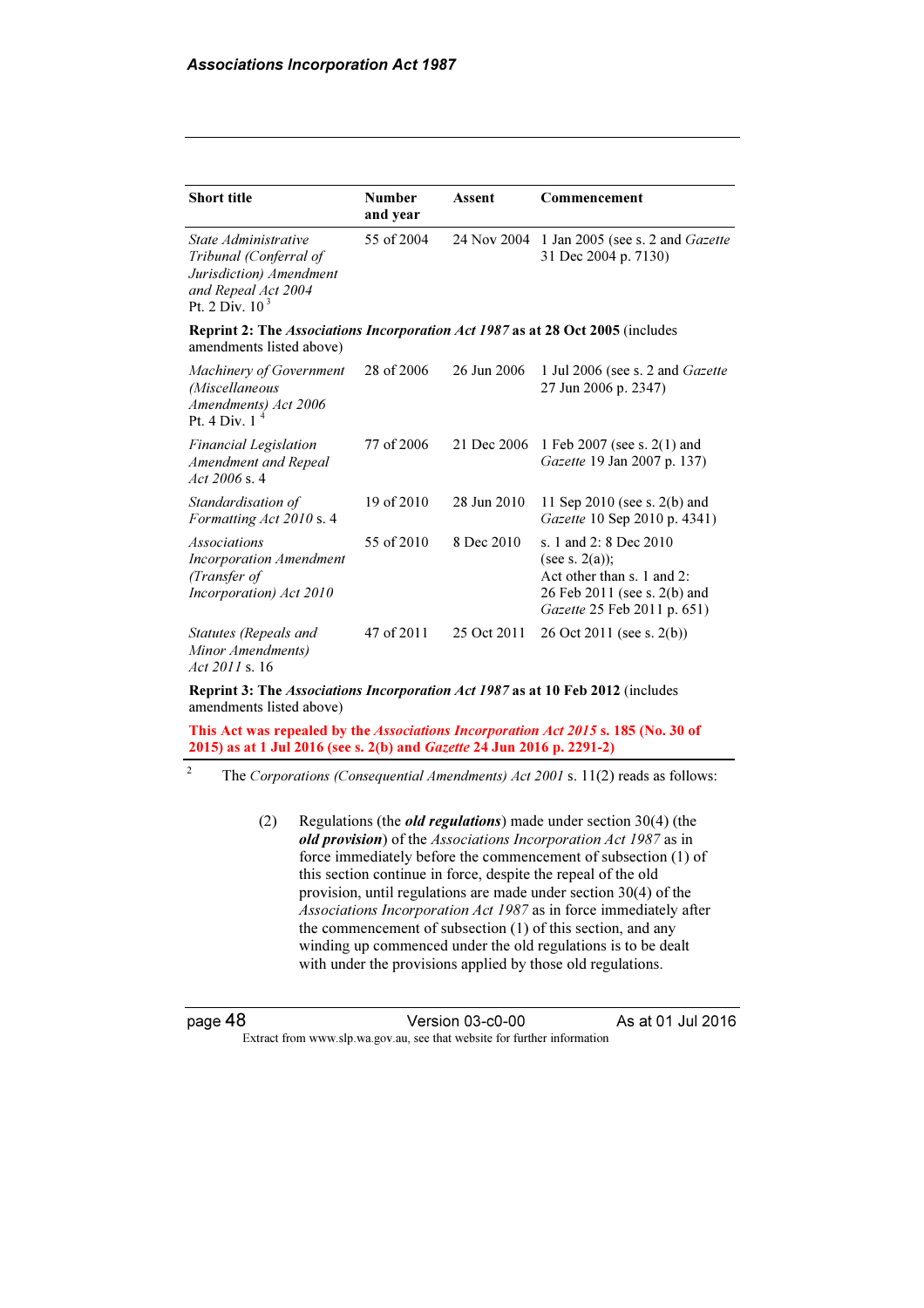- 3 The State Administrative Tribunal (Conferral of Jurisdiction) Amendment and Repeal Act 2004 Pt. 5, the State Administrative Tribunal Act 2004 s. 167 and 169, and the State Administrative Tribunal Regulations 2004 r. 28 and 42 deal with certain transitional issues some of which may be relevant for this Act.
- 4 The Machinery of Government (Miscellaneous Amendments) Act 2006 Pt. 4 Div. 23 has transitional provisions some of which may be relevant to this Act.

Ceased on 01 Jul 2016 Version 03-c0-00 page 49 Extract from www.slp.wa.gov.au, see that website for further information